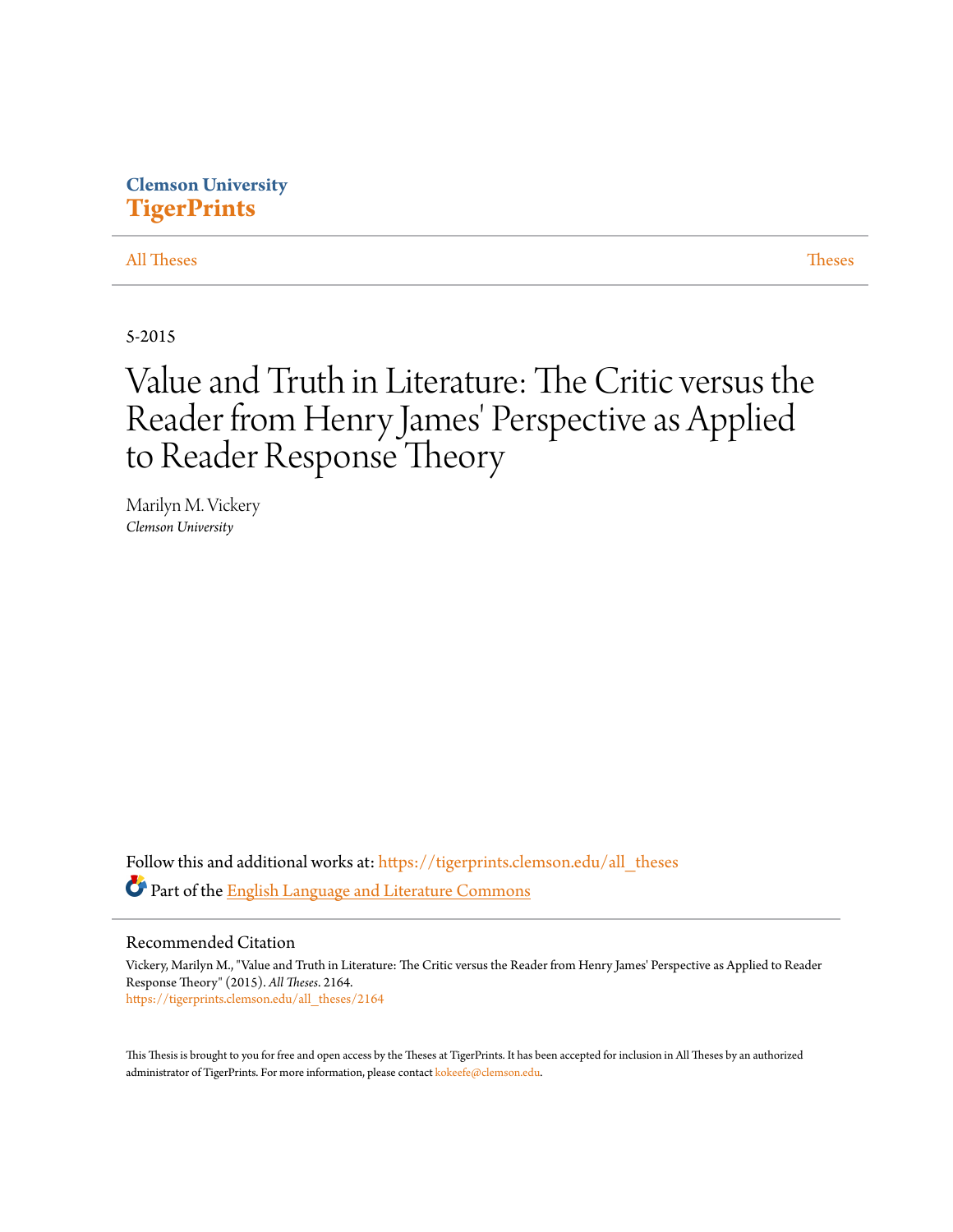# VALUE AND TRUTH IN LITERATURE: THE CRITIC VERSUS THE READER FROM HENRY JAMES' PERSPECTIVE AS APPLIED TO READER RESPONSE THEORY

A Thesis Presented to The Graduate School of Clemson University

In Partial Fulfillment Of the Requirements for the Degree Master of Arts English

> By Marilyn M. Vickery May 2015

Accepted by: Dr. Gabriel Hankins, Committee Chair Dr. Cynthia Haynes Dr. David Coombs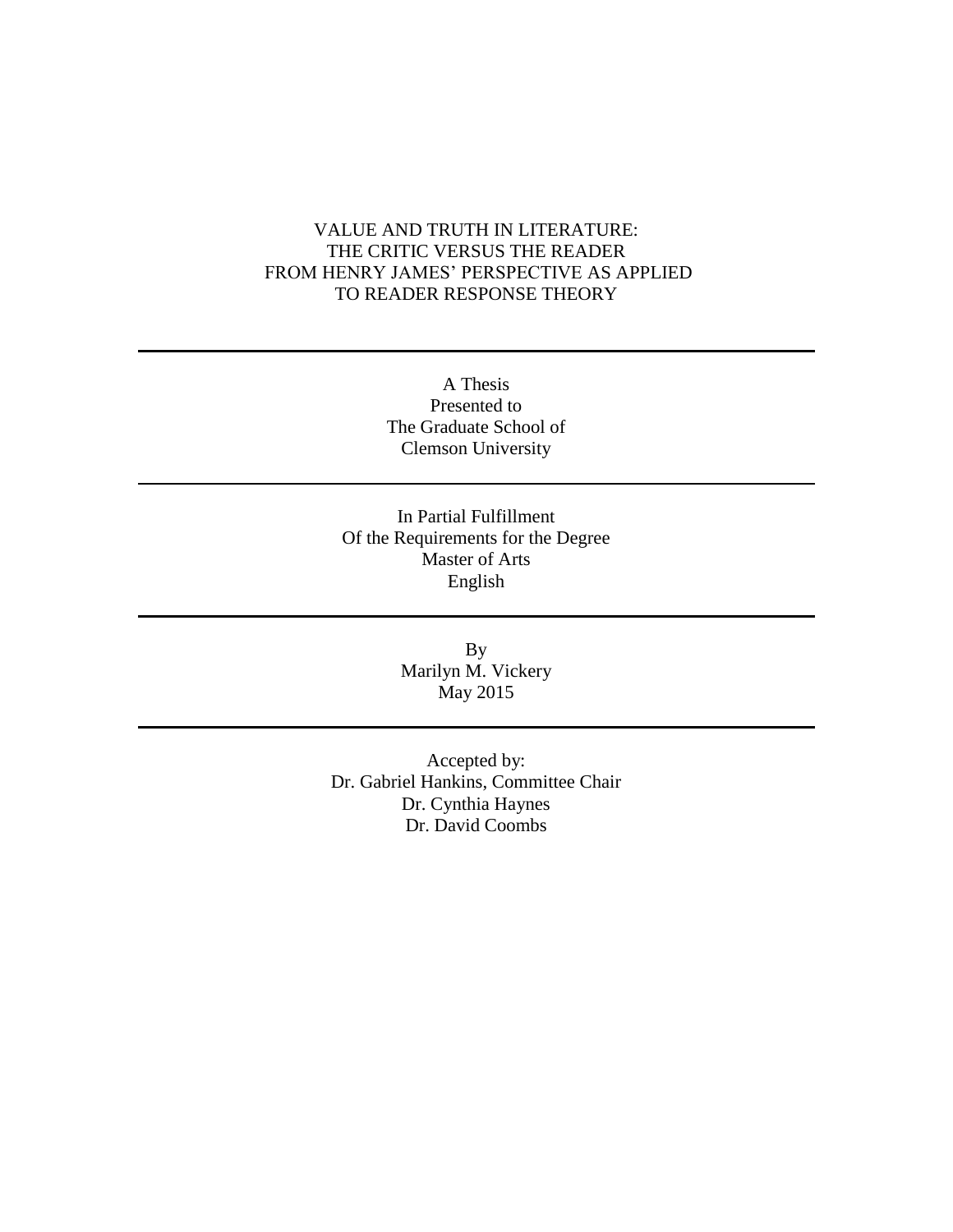#### **Abstract**:

This argument is based on Reader Response Theory because without an audience and interpretation, a piece of literature does not have value and does not elicit a truth. It has to communicate. Henry James in his work is not only saying that interpretation by a reader is of vital importance in creating value and truth, he implies that there are different types of readers. He specifically, in the works cited, seems to differentiate between the role of a literary critic and a casual reader. He creates narrators at varied levels of education and knowledge on purpose to elicit from the reader different points-of-view, but he does not tell the reader what to believe about his narrator. He purposefully leaves a sense of ambiguity about the reliability of the narrator to be interpreted by the reader. This creates layers of possible interpretations based on the approach to the reading. This is in line with Reader Response Theory in that it considers interpretation of text by the reader as something dynamic and oscillating. James is concerned as Stanley Fish is with the reliability of the reader, thus the Fish proposal of communities of readers would have appealed to James. Literary analysis alone cannot determine the value and truth in a piece, and human truths cannot be labelled or categorized. Henry James knew this. He calls this truth "it" and equates "it" to heart and the artistic muse. To get to the heart, the "it," it takes the emotionally invested reader and it changes and mutates with each reading. Value has been determined by the system of literary interpretation; however, due to the fluctuating ambiguity of interpretation no definitive "truth" can be determined. Truth is a dynamic process of interaction of opposing elements in constant flux as both Henry James and Reader Response Theory concludes.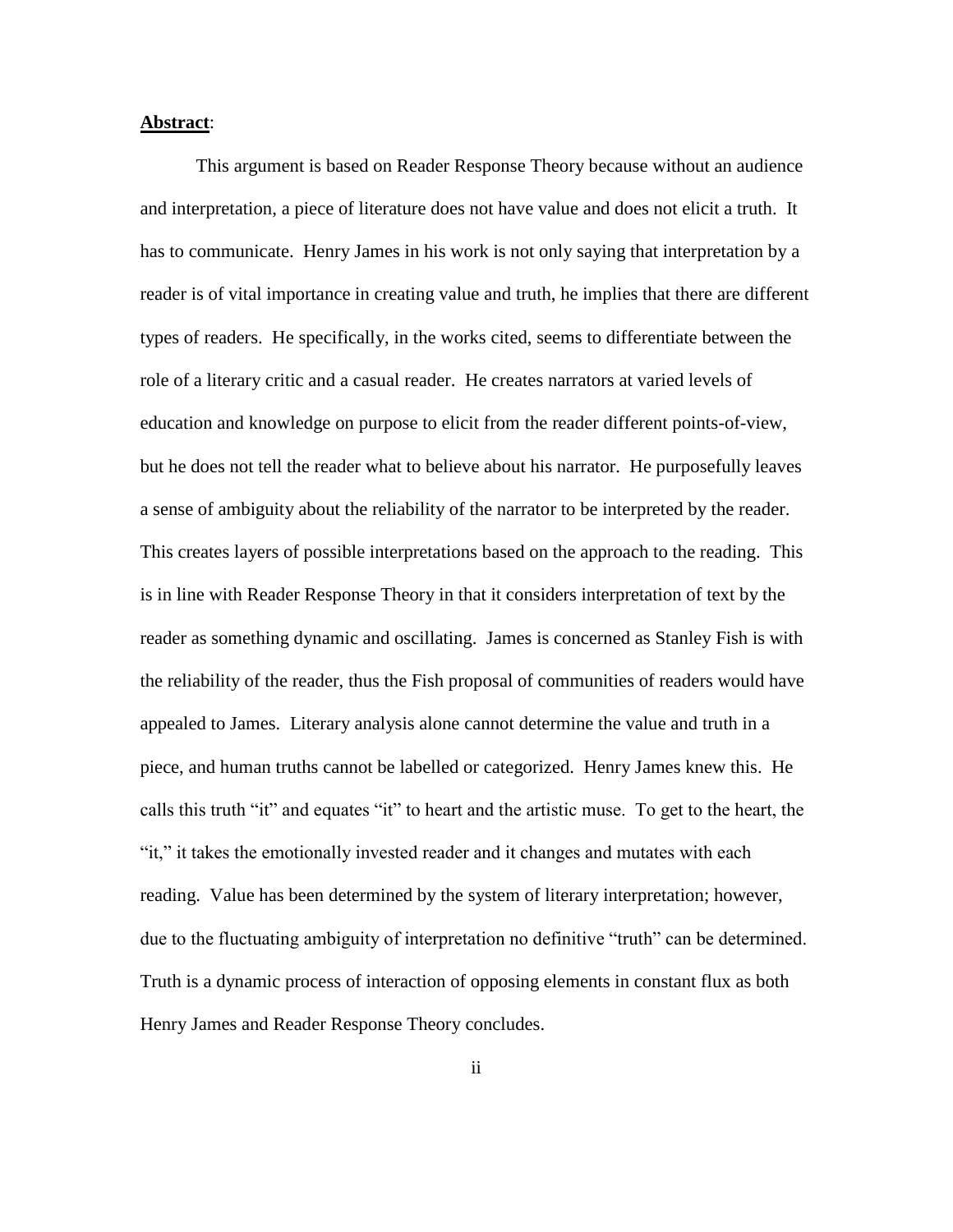# TABLE OF CONTENTS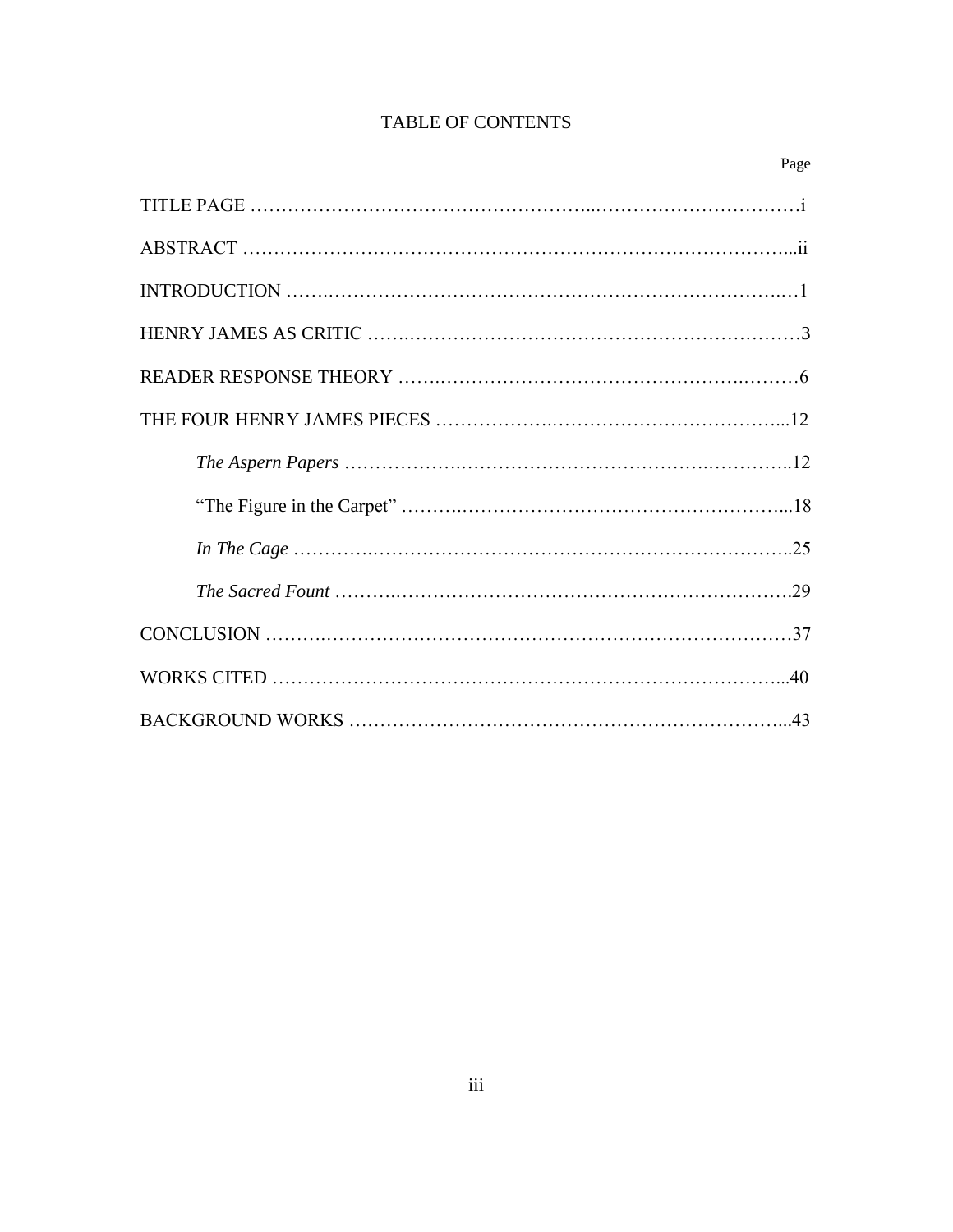## **Introduction:**

Henry James as an author and as a critic offers a unique perspective of who determines value and truth in text. Not only was he a prolific writer who throughout his lifetime specifically addressed this question in his fiction, but he was also a noted literary critic. He was situated in a time period and place that was going through vast change where his thinking regarding the role of a critic, reader, and author was important. Through James' work in both roles and by placing this in the context of Reader Response Theory, it is possible to test the hypothesis that the roles of the literary critic and the reader are both significant, but one lends himself more to the literary artistic value of the work and the other determines meaning or truth. The literary critic who has a modicum of expertise in evaluating a literary work is evaluating the artistic and structural value of the work. The reader who reads for pleasure enjoys a work based on what touches him as being true and reflective of his world. Both types of reader are aware of what the written word is doing at both levels, but there is a difference of focus. It takes both types of reader together to determine the value and truth in a piece of literature. James' evaluation of the art of writing and how it is interpreted by the reader may be used as a touchstone of value and truth. The work that touches many types of readers both artistically and at a more emotional level will retain interest over long periods of time.

A writer creates a work through whatever muse is his to tap into, but there comes a time when the created characters take on a life of their own and their story goes out into the world. At this point it is the reader, whether critic or casual peruser who will determine the value and truth of the work based on how well the author has plied his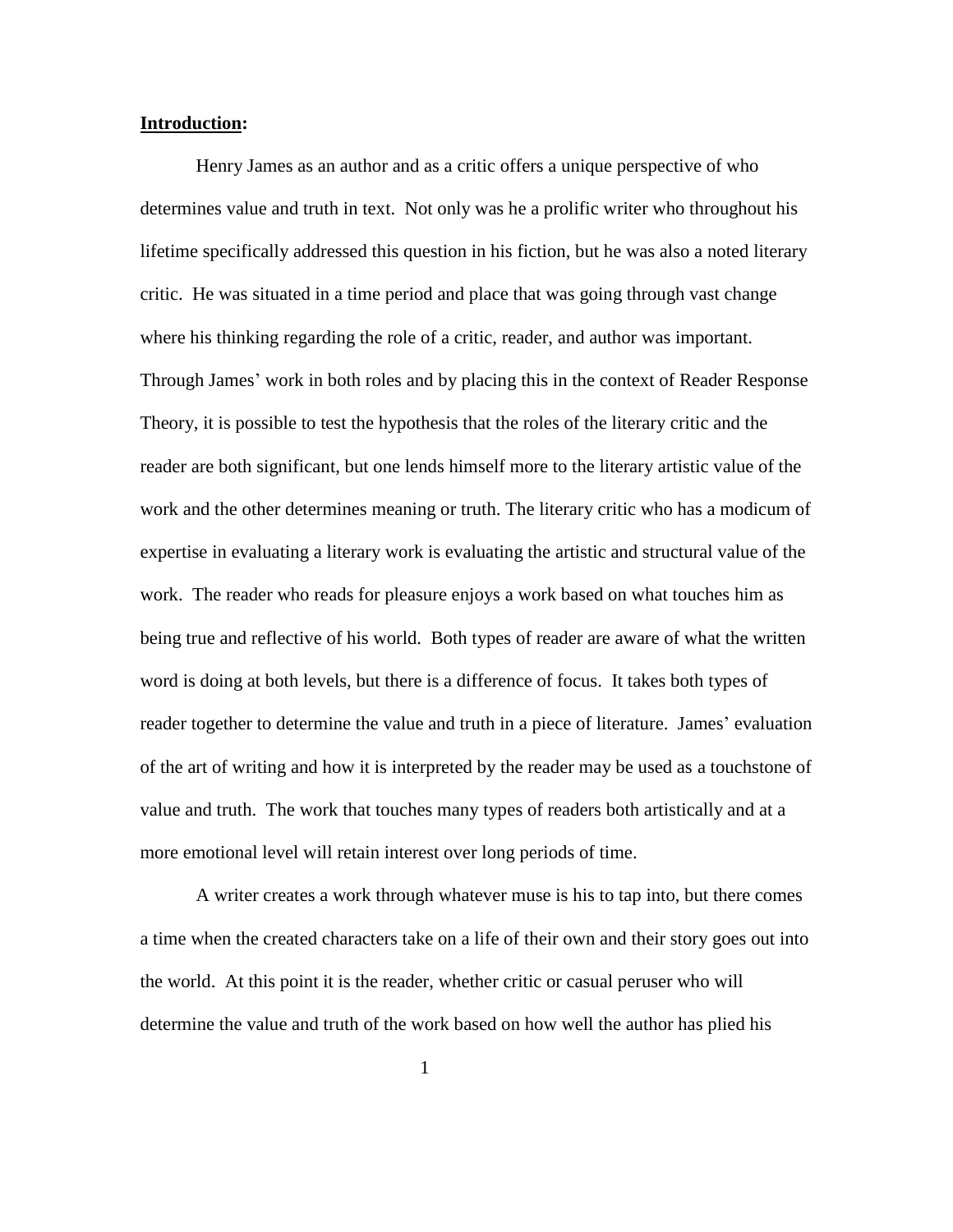trade. Henry James was very concerned with this aspect of literature and its influence is found in much of his writing. Henry James had a fascination with the class system which was more pronounced in England; also he looked at urban life as opposed to rural life. These two factors were instrumental in how he brought his characters to life. There was a rising middle class and the large estates of the aristocracy were deteriorating even as life moved more and more into the urban setting. Relationships between the classes were becoming less distinctly different and there was much more interplay. James' works often drew their realism from this interplay between the classes and by revealing the character's psychological state of being. He used the role of his narrator's to express a character's consciousness. This gave his characters a freedom to exist beyond the author and relate directly to the reader.

Reader-Response Theory states "the reader is responsible for what is made of the literary text." According to Janice A. Radway in her book *Reading the Romance: Women, Patriarchy, and Popular Literature*: "Literary meaning is the result of a complex, temporally evolving interaction between a fixed verbal structure and a socially situated reader. The reader bases this on previously learned aesthetics and cultural codes. He does not need a trained critic to interpret what he has read" (Radway). Louise M. Rosenblatt's *Literature as Exploration* took this further. She felt text and reader must work together to find meaning. James would agree with this to the extent that he as an author has led the reader to read in a particular way. He talks about what the author should leave to the reader: "In every novel the work is divided between the writer and the reader; but the writer makes the reader very much as he makes his characters" (James,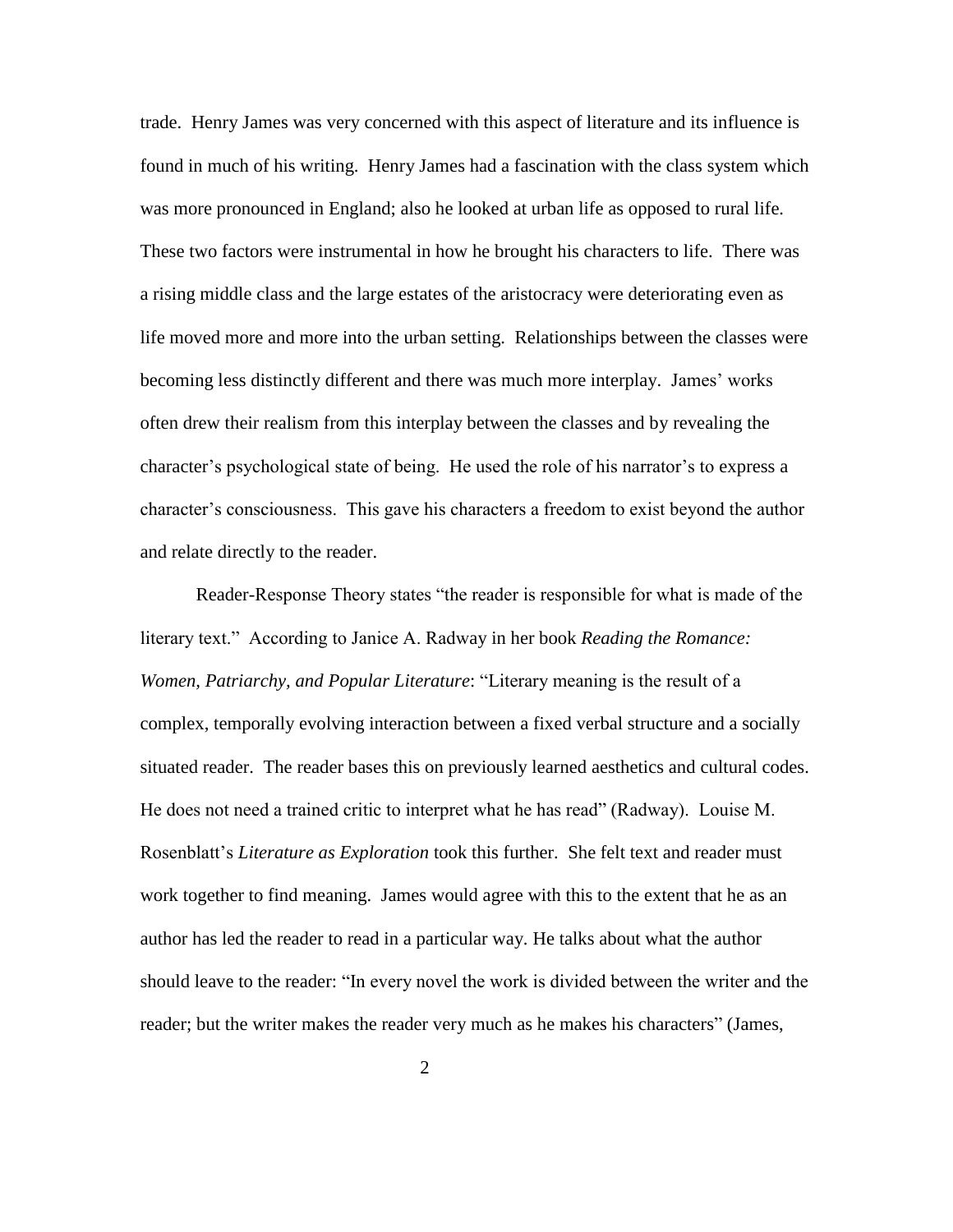*The Art of The Novel* 416527). James differs from Reader Response Theory in that he feels it is the author who instigates a specific response from the reader. According to Rosenblatt, finding meaning is a transactional experience with the text as the catalyst for experience by the reader (Rosenblatt). The reading of any given text brings the words to life each time in a new way. The reader makes the text his own as he interprets and creates context based on personal and learned experience and information. This relationship oscillates between text and reader. My argument is in line with Reader Response Theory in that the reader brings the text to life, and meaning is revealed as he interprets the work. To do this, worth is gleaned through a cultural, gender, and age determined lens. An assessment of a work cannot be free of bias and a cultural slant, so value and truth must be determined by readers approaching the work from different perspectives. This is a dynamic, ongoing process that is never completed. Both James as critic and author and proponents of Reader Response Theory strengthen this assertion.

#### **Henry James as Critic:**

Using Henry James' view point as a critic as well as an author of fiction, it becomes evident he was concerned with the issues of the literary critic and the reader uncovering value and truth in works of fiction. An in-depth evaluation of his critical work, *The Art of the Novel*, and four fictional pieces that span each stage of his writing: "The Figure in the Carpet," *The Aspern Papers*, "In The Cage", and *The Sacred Fount*, will exemplify how his work can be seen through the lens of Reader Response Theory to verify that the literary critic and the casual reader are two separate but equally important determiners of value and truth in a piece of writing that holds its value over time. When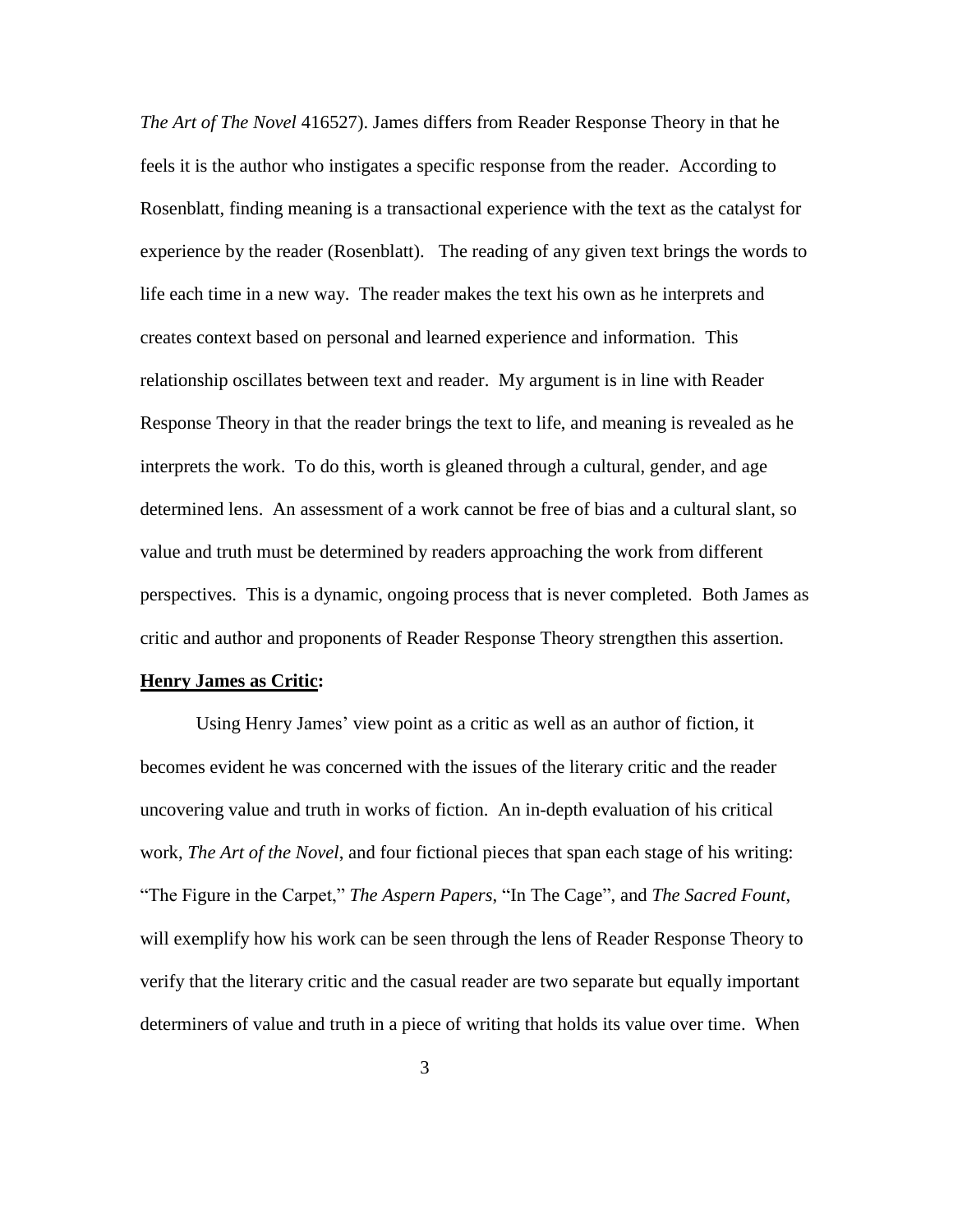the literary critic evaluates a work, he begins by breaking it into different qualities such as style, technique, and characterization. He will often start categorizing the genres where the piece belongs. The work is interpreted based on a preset bank of skills that have been acquired over time from studying literary theory.

According to James when he is writing in *The Atlantic Monthly*, October, 1866 about "The Novels of George Eliot, "The critic's first duty in the presence of an author's collective works is to seek out some key to his method, some utterance of his literary convictions, some indication of his ruling theory" (James, *The Art of The Novel* 416233). Which paradigm the writer is creating from is important to understand his values and ultimate intent. James talks about the question of accuracy – He feels he can, as a critic, determine "they bear strong internal evidence of truthfulness." The "completeness and rich density of detail" are further evidence of author experience and knowing (James, *The Art of The Novel* 416293). He also looks at the conclusion as to how the author leaves the characters – will the story continue – did the story end, and what was the final state of mind (James, *The Art of The Novel* 416527). He talks about what he thinks the author should leave to the reader, "In every novel the work is divided between the writer and the reader; but the writer makes the reader very much as he makes his characters" (James, *The Art of The Novel* 416527). For James, his work is not well written unless he addresses the way his reader will read the piece. According to him, "A good author gets the reader to do his part" (James, *The Art of The Novel* 416536). Henry James not only lent his expertise as a critic to other people's texts, he also would go back to his own work and critique it after many years.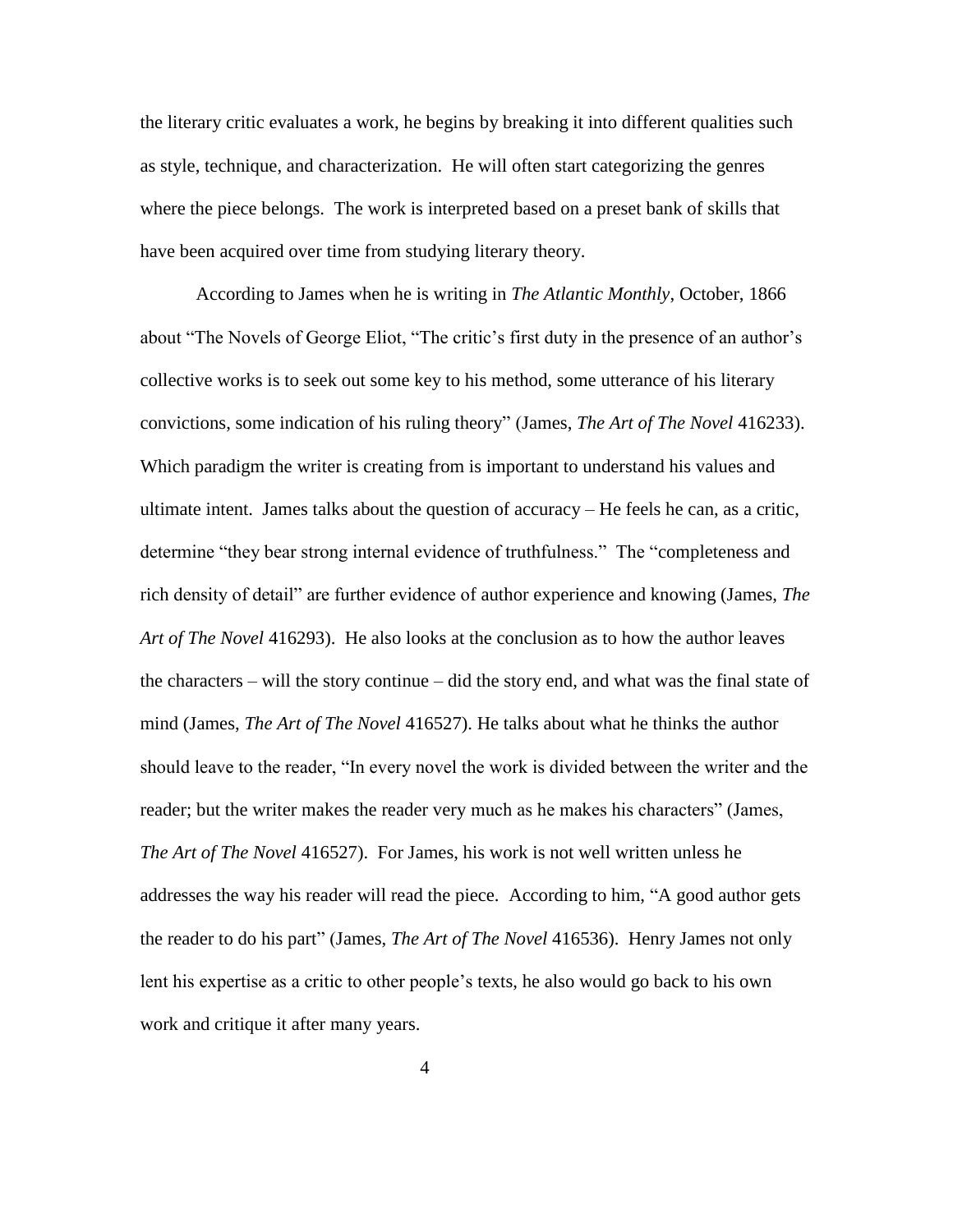In his major critical work, *The Art of the Novel*, James talks about character analysis and what aspects are explored and why. He suggests that characters get away from their author. James felt relations with the characters and the work never stop and over time the circle just gets bigger. He acknowledges that, "[a work's] fortune rests primarily, beyond doubt, on someone's having, under suggestion, a sense for it – even the reader will do, on occasion, when the writer, as so often happens, completely falls out" (James, *The Art of The Novel* 410767). There comes a time when it is no longer the writer's piece of work to continue working on. It is now the reader and critic's turn. James feels there is a symbiotic relationship between author, text, and reader. He is aware and concerned with the position he places his reader in. For example, when he is critiquing his early novel *Roderick Hudson*, he explains that he expects his characters to create a particular response from the reader. What he realizes looking back at the work is what he intended at the time is not necessarily what came across. For example, "Roderick, though he is unwitting, at the time, of that secret – the conception of this last irony, I must add, has remained happier than my execution of it; which should logically have involved the reader's being put into a position to take more closely home the impression made by Mary Garland" (James, *The Art of The Novel* 410890). He finds major errors in *Roderick Hudson*: "It stared me in the face that the time scheme of the story is quite inadequate…. Everything occurs, none the less, too punctually and moves too fast" (James, *The Art of The Novel* 410815). He is reading and determining this years after having written it. This could reflect his maturation over time as either a writer or as a critic. The critic in him is making a critical observation that is based on his more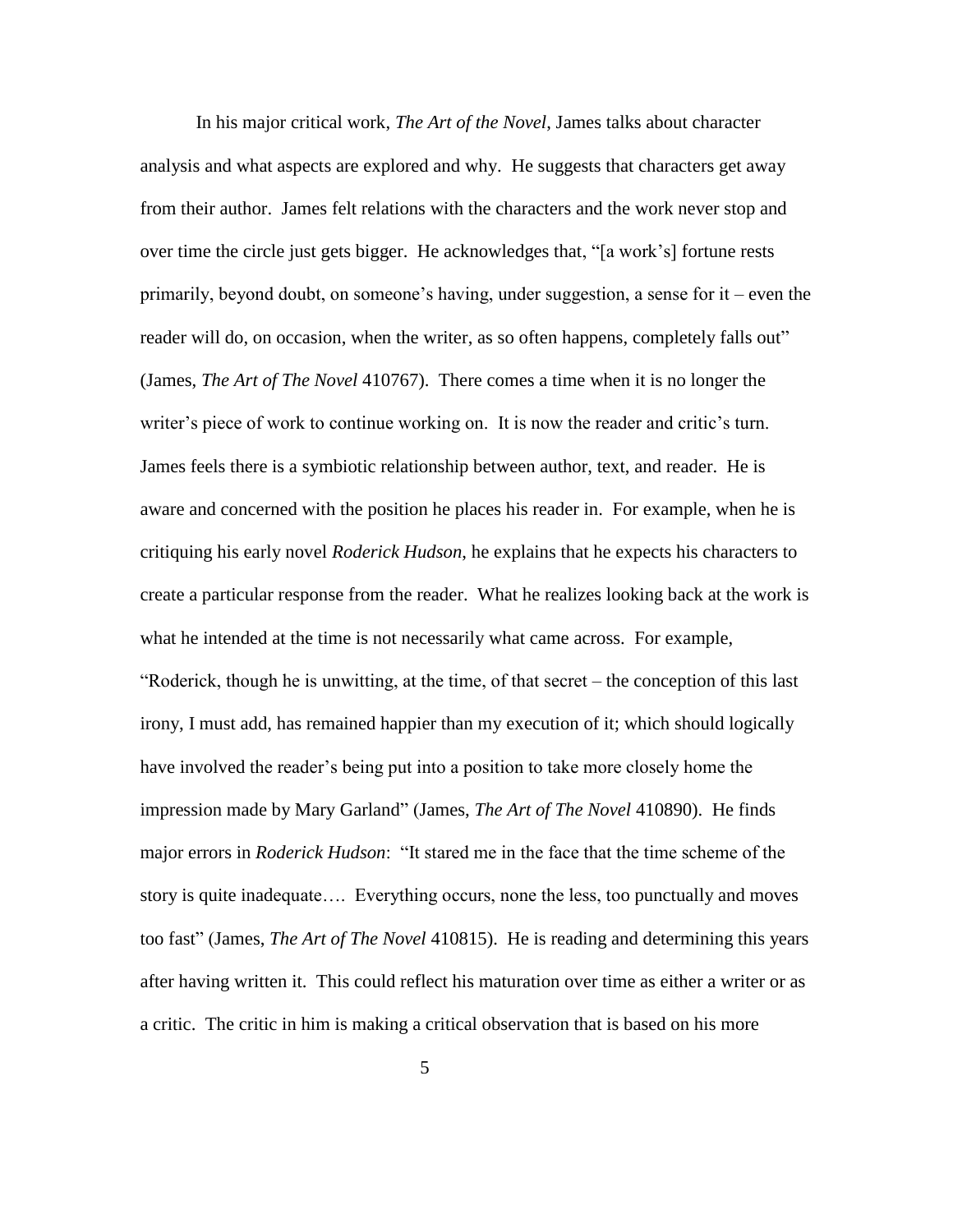educated and experienced opinion. If it is as the critic, the acknowledgement of this fault in *Roderick Hudson* contributes to the work and a reader's interpretation and enjoyment perhaps, but it does not mean the original manuscript needs changing or that it dims it worth (James, *The Art of The Novel* 410815). Henry James the critic claims he has distorted the hero for the reader because of this. He makes the assumption he knows what the reader will think. He states, "that [Roderick] is special, that his great gift makes and keeps him highly exceptional; but that is not for a moment supposed to preclude his appearing typical (of the general type) as well; for the fictive hero successfully appeals to us only as an eminent instance, as eminent as we like, of our own conscious kind." By using words such as "us," "we," and "our," he places himself as knowing the reader's reactions to his character. All of a sudden he is author, critic, and reader. Here lies the difference between the literary critic and the casual reader. As a critic, James is analyzing the characters in such depth and creating his own conclusions, different conclusions as a critic than he would have had as a casual reader. (James, *The Art of The Novel* 410825). James created the character based on the assumption that the reader would view his hero the way he saw him. He assumes he is leading the reader to think and see a certain way which even in his own words he admits is a contradiction because he feels truth and interpretation are created by both author and reader. There comes a time when the author's intent is no longer the point.

#### **Reader Response Theory:**

Research indicates that being a more reliable reader can create a path to truth and value in a text when the reader has a greater cultural base to relate from. The article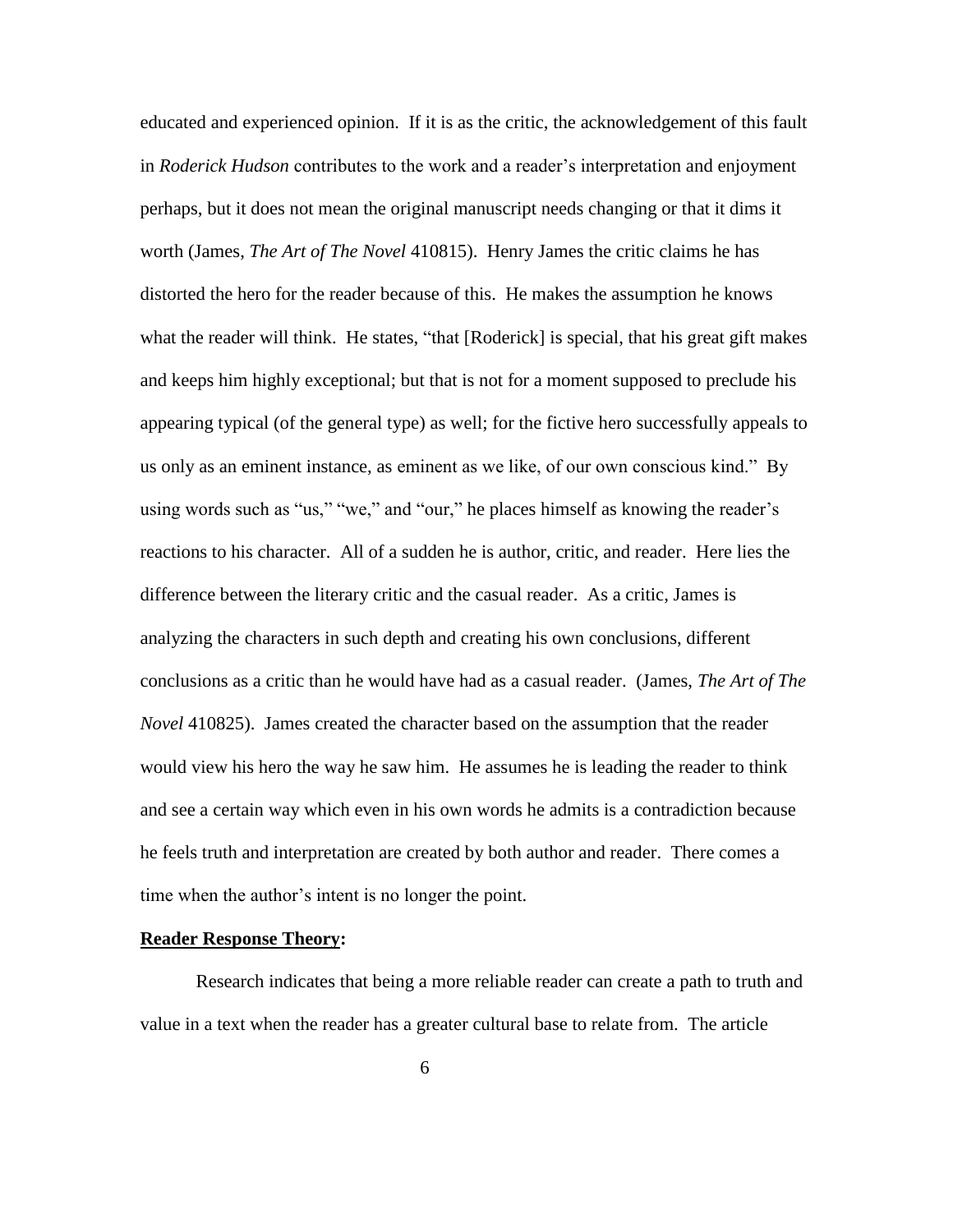"Literature, Psychoanalysis, and Reader Response" by Norman H. Holland, Marshall W. Alcorn, Jr. and Mark Bracher propose a fascinating theory of literature as edifying or building the reader. Barbara Herrnstein Smith is an American literary critic and theorist associated with Reader Response Theory. In her well known work, *Contingencies of Value: Alternative Perspectives for Critical Theory*, she asserts,

> …that literary evaluation is not merely an aspect of formal academic criticism, but a complex set of social and cultural activities central to the very nature of literature [which] has been obscured, and an entire domain that is properly the object of theoretical, historical, and empirical exploration [which] has been lost to serious inquiry (Smith 6).

She further admonishes that the critic has attempted to take out a fundamental character of literary interpretation, "mutability and diversity." She thus proposes a rethinking of the concept of value. Her proposal is a combination of "multiple forms and functions" of literary evaluation from the critic as well as the casual reader.

A culturally based consensus that not only critics but readers would use to evaluate and interpret makes more sense. She determines then that, "institutions of evaluative authority will be called upon repeatedly to devise arguments and procedures that validate the community's established tastes and preferences…. In Hume's words, 'It is natural to seek a Standard of Taste'" (Smith 18). If creating these standards creates an argument, all the better, as being the object of argument makes it valuable. Herrnstein agrees, stating, "the value of a literary work is continuously produced and re-produced by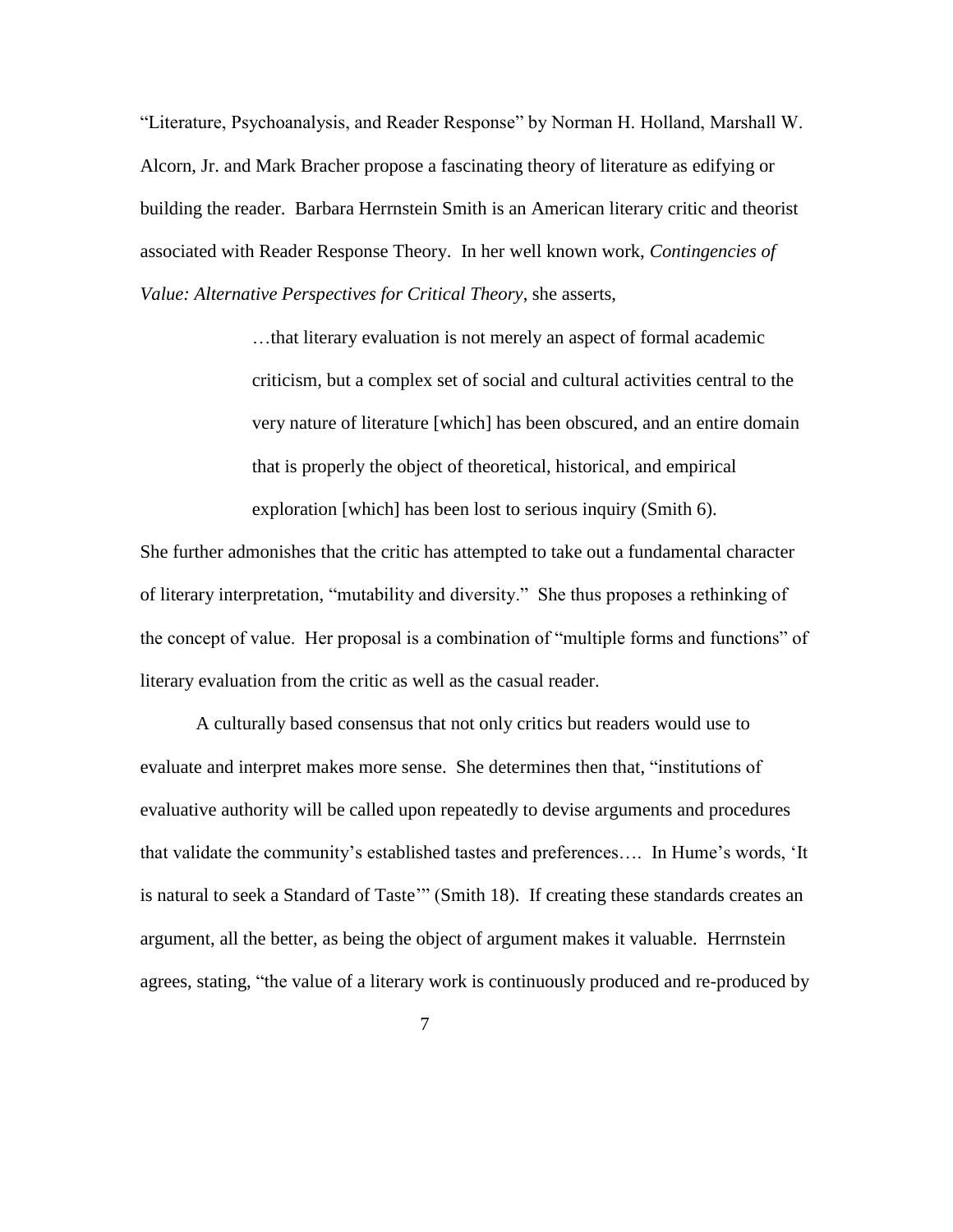the very acts of implicit and explicit evaluation…. endurance of a classical canonical author such as Homer, owes…to the continuity of their circulation in a particular culture" (Smith 30). If no one reads it any longer, a work has lost its value in this cultural setting.

One reason I am certain that Henry James means for the general reader to play an active part in interpretation of truth is that he often uses a technique of interior dialogue with his main character. The four pieces I am focusing on are written in a narrative form that invites interpretation from the reader while still controlling the perceptions. His narrator's aren't truly unreliable – they have points of consciousness that are very believable and they work within their scope of being. They are not crazy, or misled. They are creating conjecture from their point-of-view which is in line with their status as a character in the work. This is the same thing the reader does. The girl in *In the Cage* is narrow in her point-of-view because of her age and circumstances, but her consciousness (narration) is true to the setting and is reflective of who we know she is. James is inviting the reader into the problem of determining truth by making the narrator believable even if the point-of-view is narrowed by certain aspects of the character (James, *In The Cage* 4410869). James puts his character out there – just experiencing – not leading and the reader must determine for himself the worth of the character's actions. This is the genius and gift of Henry James as an author. Truth is determined in his pieces by how his characters relate to the reader. Does he share a truth with all readers from all times, all genders, and all walks of life? Not always the same truth, but each reader owns it as representative of truth for himself. The character resonates either by a likeness to the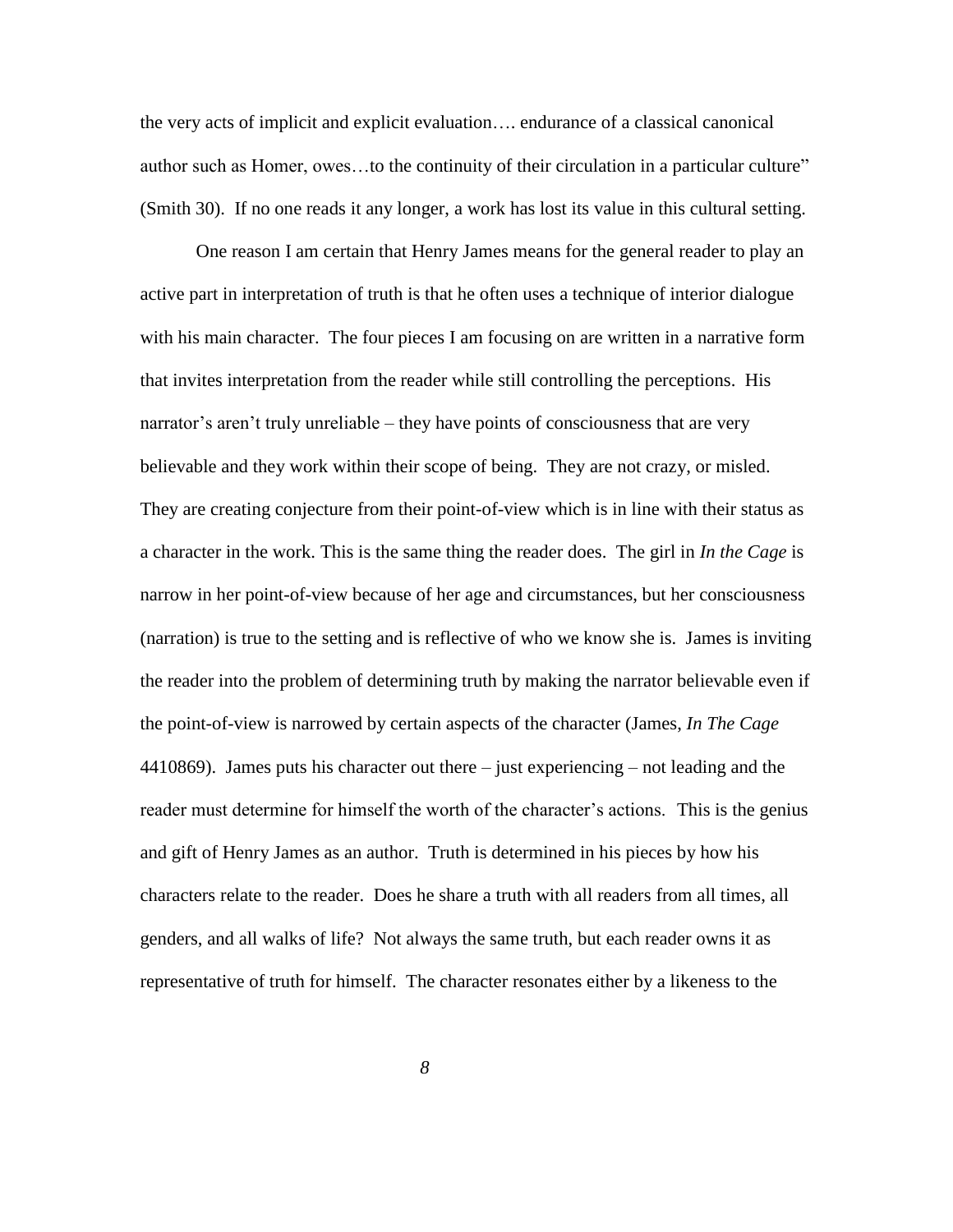reader or to some person in the reader's world, so it feels real, feels true (James, *The Art of The Novel* 410965).

Another aspect of how he shares his characters with the reader is his belief that once he thinks of them and commits them to paper, they take on a life of their own and there is an acknowledged magic of the character writing himself, presenting his own story. Henry James talks about characters rising "before me, on a perfect day of the divine Paris spring, in the great gilded Salon Carre of the Louvre" (James, *The Art of The Novel* 410992). Once the character takes on "life" it is merely a matter of following them as they reveal their story. According to James regarding Christopher Newman, the antagonist in *The American*, "I have, I confess, no memory of a disturbing doubt, once the man himself was imagined by me (and that germination is a process almost always untraceable) he must have walked into the situation as by taking a pass-key from his pocket" (James, *The Art of The Novel* 410992). The direction a tale takes is "all without intention, presumption, hesitation, contrition" (James, *The Art of The Novel* 411010). The character then "becomes" through the reader.

Stanley Fish's question of, "if the reader determines meaning, what makes a good reader and '[w]hat [m]akes an [i]nterpretation [a]cceptable?'" becomes pertinent to a discussion of ascertaining truth in fiction (Fish, "What Makes an Interpretation Acceptable?"). As seen in James' work, not all readers are equal and an unreliable reader does not make for a valued interpretation. The act of reading is the act of interpretation, but the interpretation may not be insightful. Is literature an artificial universe then that no real meaning can be expostulated from by author intent and reader interpretation? I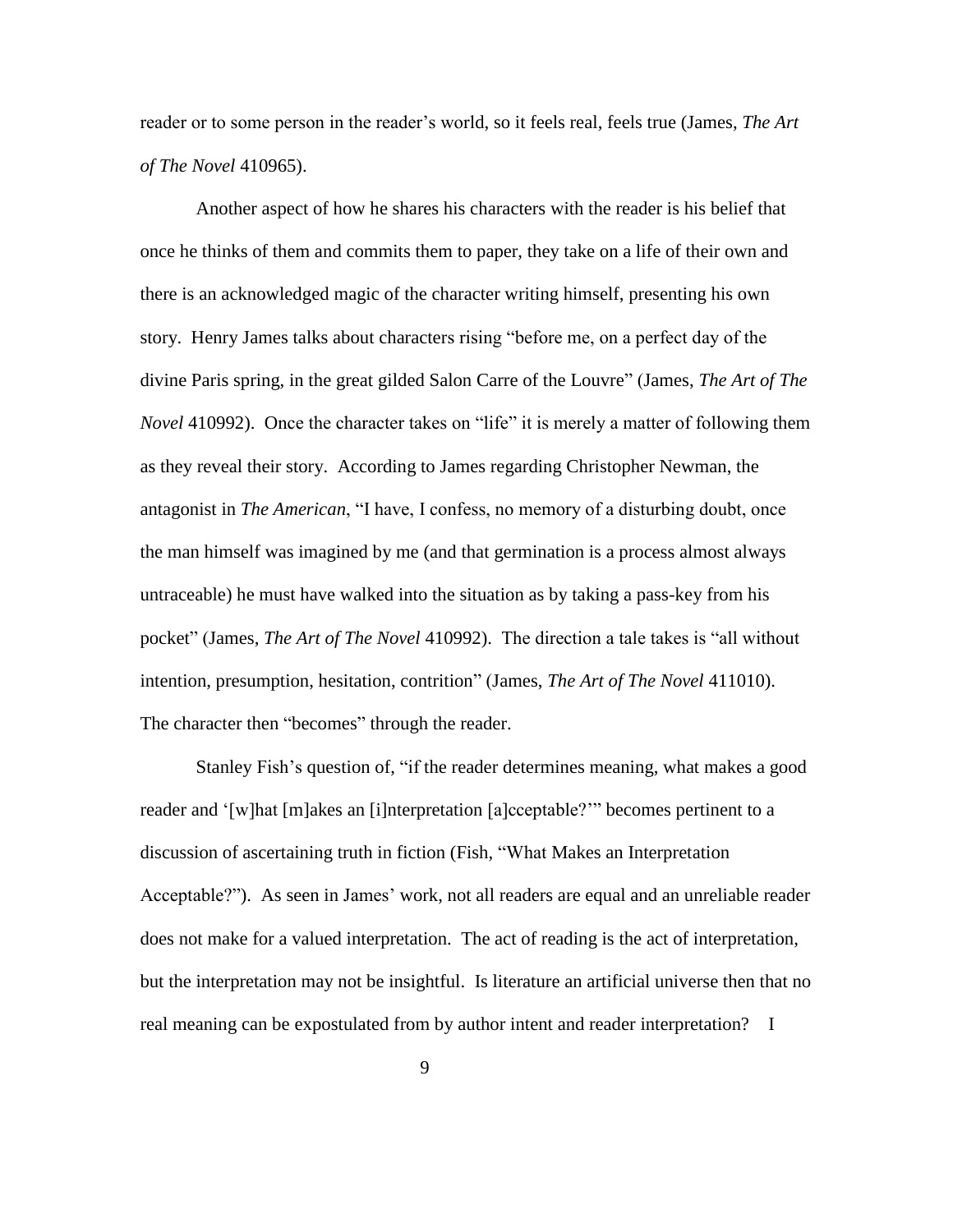believe literature that stands the test of time does so because it holds a psychological touchstone of truth that the reader intuits. If that truth is based on the reader's cultural biases, and it still holds for a culture in a much later time, then it reflects an ongoing truth about humankind. Henry James in particular allows me to further explore this idea because he separates the role of critic and reader distinctly. Critics believe they are the only readers qualified to interpret a text. They discount both the author and other readers because they believe they are taking the text at face value and interpreting meaning and value from a non-judgmental, unbiased point of view. They assume that when they apply a specific set of criteria from a structured theory it will be possible to look at the text without inserting their personal biases into the process, but even theories are created from at least a cultural bias. There have been examples of how slanted the canon of Great Books of the Western World is in what works are included, how small the sampling is, and how unrepresentative it is of all that was written at the time. The critic's worth is in applying a particular set of criteria to the work in order to determine value. I do not feel this aids in determining whether the piece is representative of a truth. That results from interpretation. James' characters often change from critic to enthusiastic reader as they realize the difference between analysis for value and literary truth revealed through the work itself. The critic is evaluating the writer's methods, tools, forms, etc., tangible things that are considered important to determining value. Questions such as who was reading at the time, what were the values of society, who was represented, who was excluded, are elements that create a strong bias of the times which will not always hold up in later years. Whether the critic or reader of a work completely understands the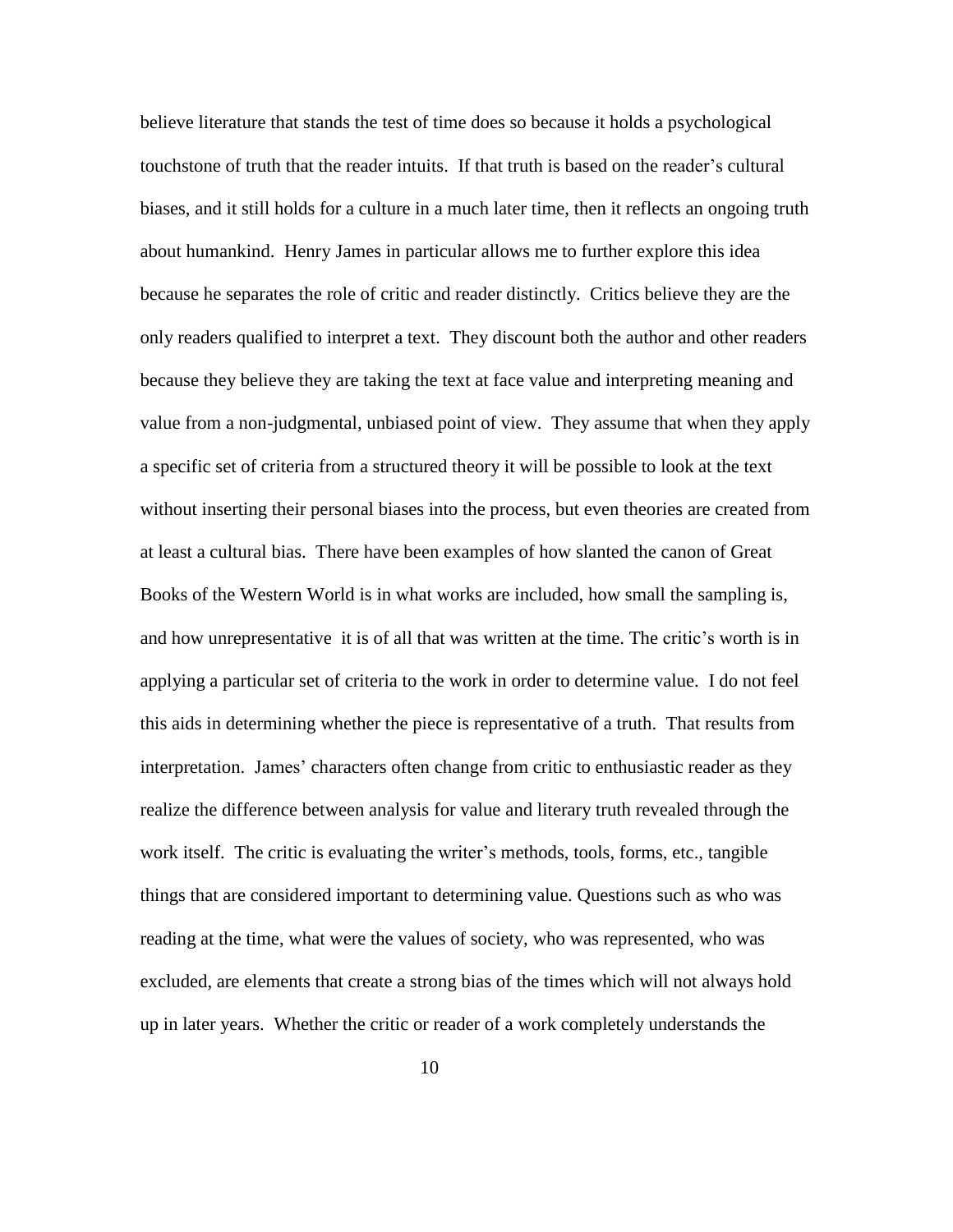initial impetus of the author does not necessarily matter.

According to Stanley Fish, there is a limit to interpretation and not all readers are created equal. If we don't believe that the scholarly critic is as unbiased as he says, yet we feel the reader must be qualified in some way to give a valuable interpretation, it is necessary to determine who the "good" reader is. Fish is concerned with "correct interpretation" and feels this results from neither fixed and stable texts nor free and independent readers, but from "interpretive communities that are responsible both for the shape of the reader's activities and for the texts those activities produce" (Fish, "Is There a Text in This Class?"). It is important to which community the reader belongs. It will affect interpretation which includes attitudes and beliefs. James addresses this concept from the artist's point of view but it pertains to readership as well: "Where for the complete expression of one's subject, does a particular relation stop – giving way to some other not concerned in that expression?" He reaches into the community, cultural aspect by describing a "metaphor of embroiderer – plain moral - canvas of life – boundless number of perforations for the needle. A need to 'cover and consume' as many of those holes as possible" (James, *The Art of The Novel* 410711). The "very nature" of those holes made available to the reader are created "so to invite, to solicit, to persuade, to practice positively a thousand lures and deceits. But, one must discriminate and pick and choose correctly" (James, *The Art of The Novel* 410720). Although James does not define who the good reader is, he is agreeing here that interpretive communities exist and must "pick and choose correctly." There must be some consensus as to worth and interpretation within specific communities of readers before a text is considered worthy.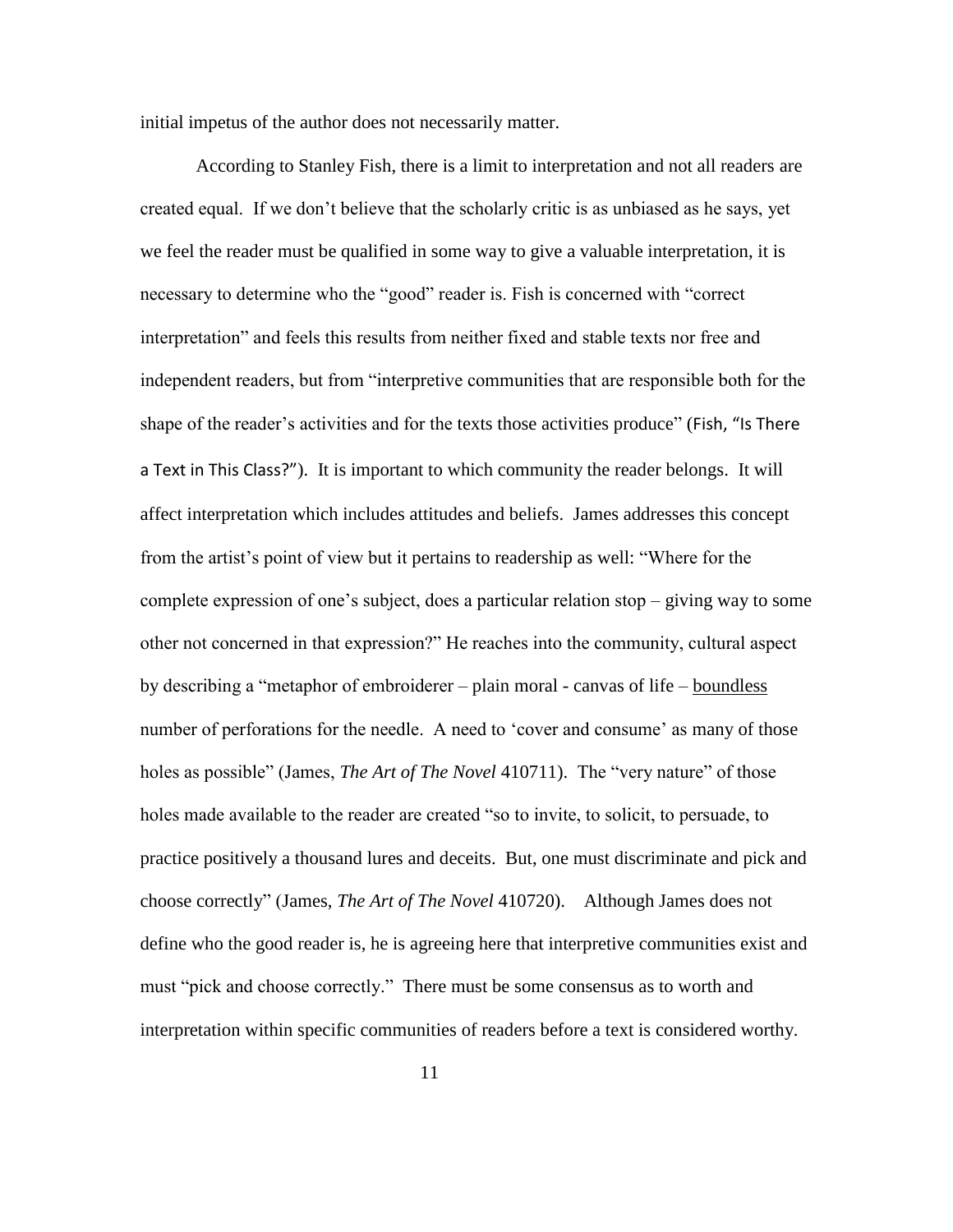Thus a reader as part of a community is creating meaning. Henry James would then agree with this idea of community. He allows his characters to be influenced by their "setting" and by those around them and he expects the reader to gain meaning from this cultural setting. He is very explicit in his critiques of his own and other's work. This is conducive to the idea that only a trained critic has the criteria and is unbiased enough to interpret the value of the text. But, he is very in tune with his reader and herein lays the path to interpretation of truth.

## **The Four Henry James Pieces:**

It is necessary now to take an in depth look at four of his works to determine how Henry James was specifically addressing these questions of who determines value and who determines truth in his work. He is definitely wrestling with the question as he writes specifically about the critic in two early pieces, "The Aspern Papers" and "The Figure in the Carpet," and he is focusing on the worth of the reader during his middle years in *In the Cage*. In a later work, *The Sacred Fount*, he seems to be criticizing the critic which leaves the reader with an ambiguous non-conclusion.

## *The Aspern Papers*

Henry James' novella, *The Aspern Papers*, was originally published in *The Atlantic Monthly* in 1888. This novella is a good example of James addressing the role of the critic and what the value is of an artist's work. It also evaluates the deification of an artist over time making everything they wrote or touched valuable to the critic. It begs the question: Do we go too far when we evaluate an artist's work and does it make the work itself less important if we make the artist the focus? Here James addresses the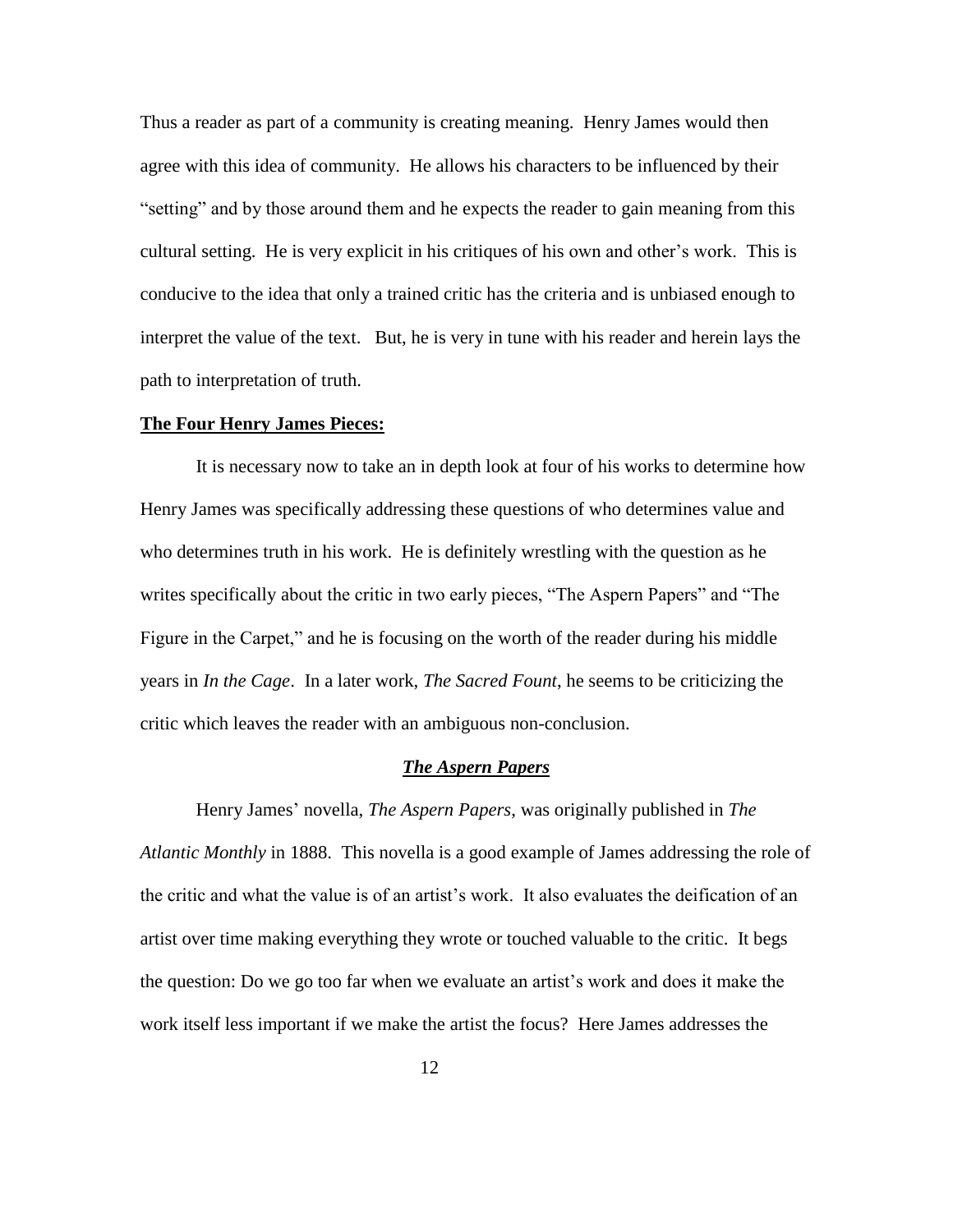community of critical readers and he questions their focus. In the novella he creates an accomplice to the narrator, Mrs. Prest, who has more background and knowledge than the narrator. In this way the reader is inclined to feel they are getting to the truth even if the narrator is biased. "She herself had been established in Venice for fifteen years…In the early years of her residence she had made an attempt to see them" (James, *The Aspern Papers* 253815-253821). She has background information, knowledge of the time and place that the narrator lacks. She has an ironic attitude towards the papers he is seeking. She downplays how important the narrator seems to think they are. He deems Aspern a "genius," and places him on such a high pedestal that, "one doesn't defend one's god; one's god is in himself a defense…he hangs high in the heaven of our literature…" (James, *The Aspern Papers* 253837). The reader is inclined to feel this is overblown because Mrs. Prest "was amused by my infatuation, the way my interest had become a fixed idea" (James, *The Aspern Papers* 253837). When James creates a character who disdains the literary giant and the person who has spent his lifetime pursuing every small piece of this person's writing, I am inclined to interpret that as his own disdain for the literary critic when the pursuit becomes obsession and assumes a narrowed point of view and results in missing the bigger picture. For me, the main idea in this novella is that anything written by this author, Aspern, is invaluable – but, key is the critic's infatuation with the value of the papers. Are they really important to anyone but Juliana Bordereau, the object of Aspern's poetry? A value is being placed on a personal piece of writing outside of the author's purposeful writing. (Ironically, everything written by Henry James has been treated the same way, including his private papers). Even Juliana has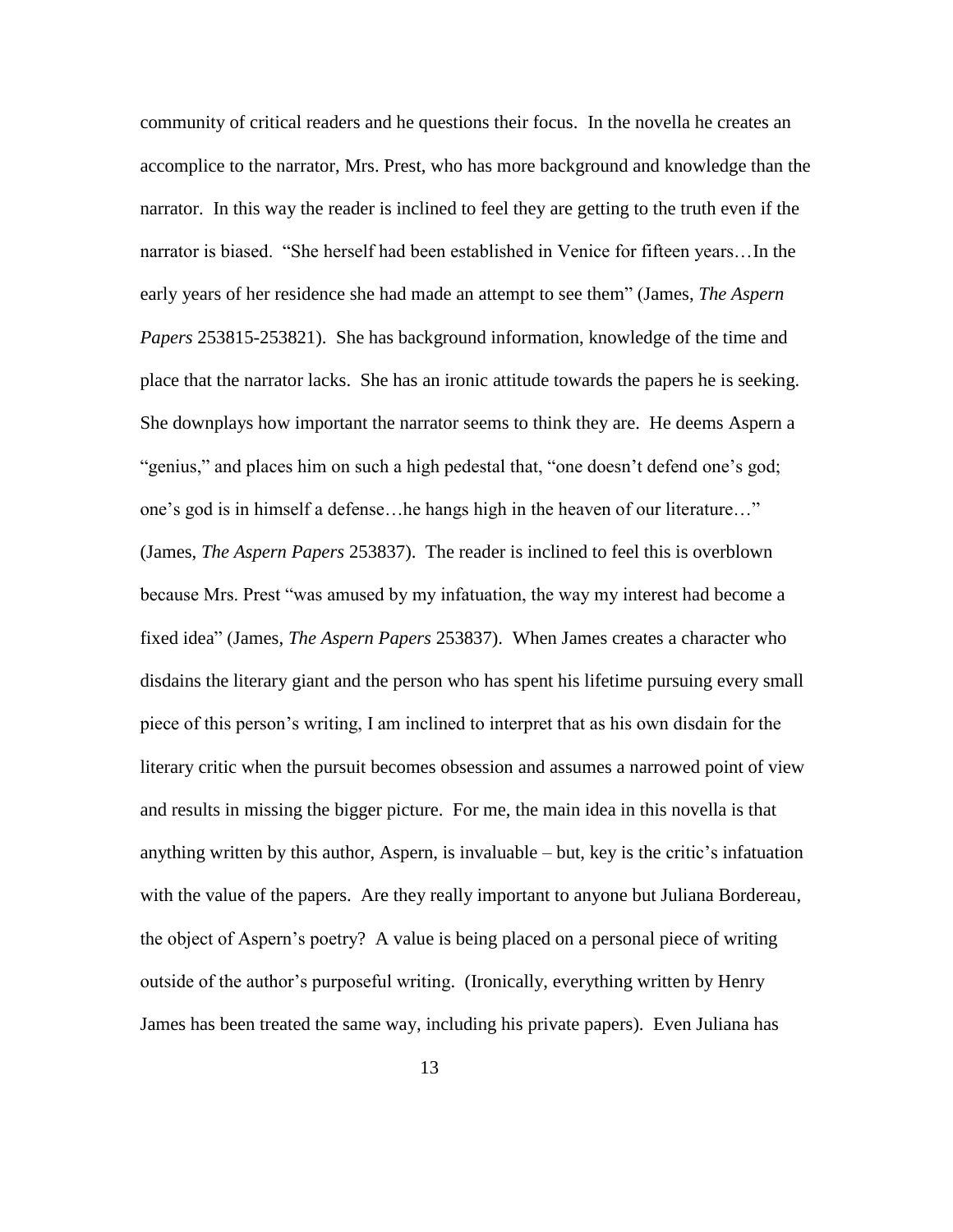become more because of the "legend" of her relationship with the author and time passing. The narrator places her in lofty company when he states, "it was as if I had been told Mrs. Siddon was, or Queen Caroline, or the famous Lady Hamilton, for it seemed to me that she belonged to a generation as extinct" (James, *The Aspern Papers* 253837- 253844). Legends are often built on conjecture rather than on facts, and the further out they go in time, they either dissipate and become nil or they become larger than life. This is due to the hype that has been presented, but the lasting power has to do with the kernel of truth that remains. This has meaning for the interpreters.

The other aspect the narrator (critic) tries to ignore is his lack of personal knowledge of the author. He feels he knows the author almost as a personal friend although he has never met the man. Our narrator acknowledges that he has not been unbiased as he and Cumnor have delved into the finer points of Aspern's life. "The multitude, today, flocked to his temple… [but] we had done more for his memory than anyone else, and we had done it by opening lights into his life" (James, *The Aspern Papers* 253852). He is admitting he has created the persona. The narrator claims, "He had nothing to fear from us because he had nothing to fear from the truth, which alone at such a distance of time we could be interested in establishing" (James, *The Aspern Papers* 253852). Yet, from this "distance of time" the type of truth he is trying to reveal can only be partial. The man cannot be known completely and those following him will only pick up those pieces that they deem important. This cannot be truth. Truth is locked in the words of the poems. Truth is what resonates from those words out into the world of those who read them and are touched by them. The narrator here is doing biographical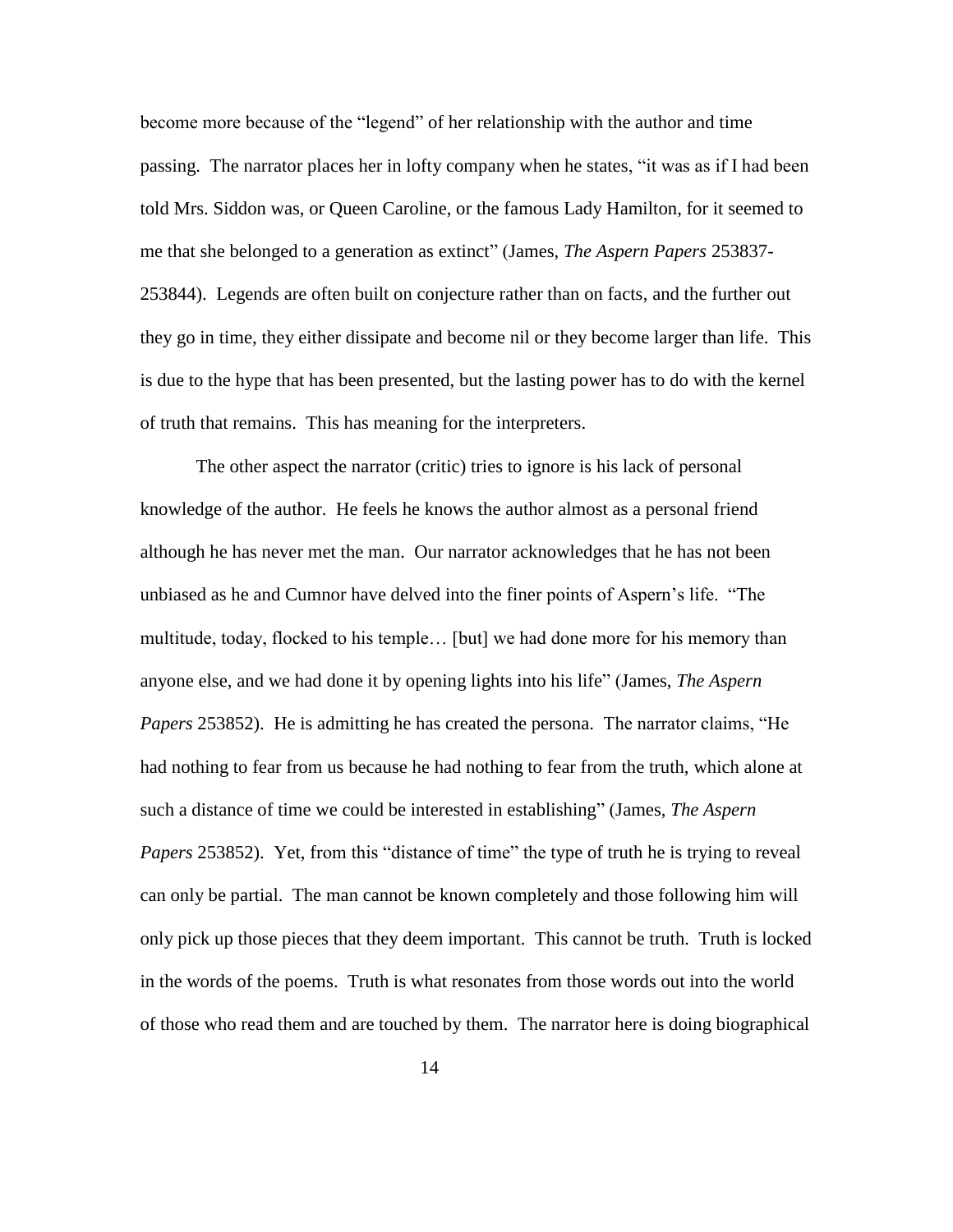work. The poems would be the determiner of truth. Even Juliana at this great distance of time could not tell the truth of Jeffrey Aspern; she only knows certain aspects of the man's life. I'm not saying that these details do not enhance the work of the author by knowing more of who he was and when he wrote and what he wrote about, but it is the work itself that reaches out. Perhaps truth in literature is hidden in plain sight and the critic is looking so hard for particulars based on assumptions, that they cannot perceive the truth that is often simple and universal (James, *The Aspern Papers* 253866-253874). The narrator acknowledges, "we were glad to think at least that in all our publishings (some people consider I believe that we have overdone them), we had only touched in passing…" (James, *The Aspern Papers* 253881).

The hypocrisy and duplicity are in the statement that he is doing this for Aspern. He is doing this for his own glory. Many assumptions are being made based on research – to what end? Juliana represents the focus of the poet's work. A critic or reader feels an intimate relationship with her because of what has been written about her – especially if what has been written is deeply revealing – because the reader can empathize and relate. The narrator stated, "her presence seemed somehow to contain his, I felt nearer to him at that first moment of seeing her than I ever have been before or ever have been since" (James, *The Aspern Papers* 253938). For the narrator that flesh and blood person means more than the words on paper, but just as characters, even first person narrators, are not the author, Juliana is not the woman written about in the poem. That person was not only a younger, romanticized version of the old woman now sitting there she was Aspern's version of Juliana. It is exciting to be in the same room with her because of what the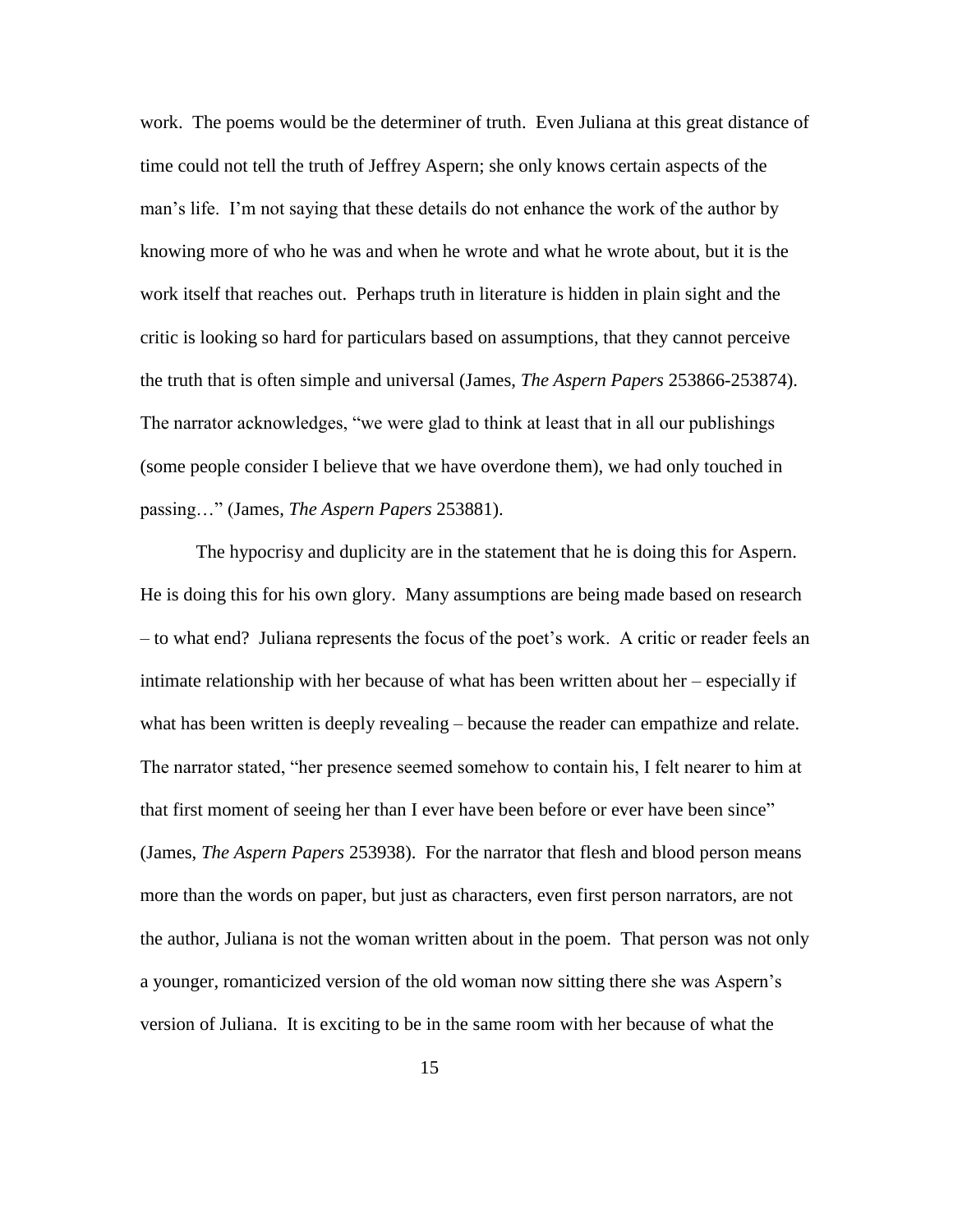narrator has built her up to be in his mind. He never gets to know the real Juliana at all. James often causes his narrator to assume his assessments of others are correct while allowing the reader to be aware that they aren't necessarily correct. The reader then starts to make his own assumptions, but there is never proof one way or the other whether either party is completely correct.

The tactics the narrator takes to reach his goal are often questioned by Mrs. Prest. Again, James uses her to pull back from the narration to view the narrator's way of functioning. According to him, "you must have an opportunity: you may push on through a breach but you can't batter down a dead wall. She answered that the breach I had already made was big enough to admit an army and accused me of wasting precious hours…" (James, *The Aspern Papers* 254432). In question is the approach to analysis. Too close a reading, too many nuances, and the prize may never be achieved. She is telling him he is procrastinating. He has lost focus by being too close and too enamored of the process.

In this novella we are reminded on several occasions that this story is being told after the fact. The narrator often says he "realized later." This reveals what he has learned from the experience. For example, "…The real reading of the matter, I afterward perceived, was simply the poor old woman's desire to emphasize the fact that I was in the enjoyment of a favor as rigidly limited as it had been liberally bestowed" (James, *The Aspern Papers* 254479). She is determining what is revealed and what is not. The papers, the key to his desires, will not be revealed. He knows she will not ever give him the Aspern papers. The narrator is changing however. His love is for literature, for the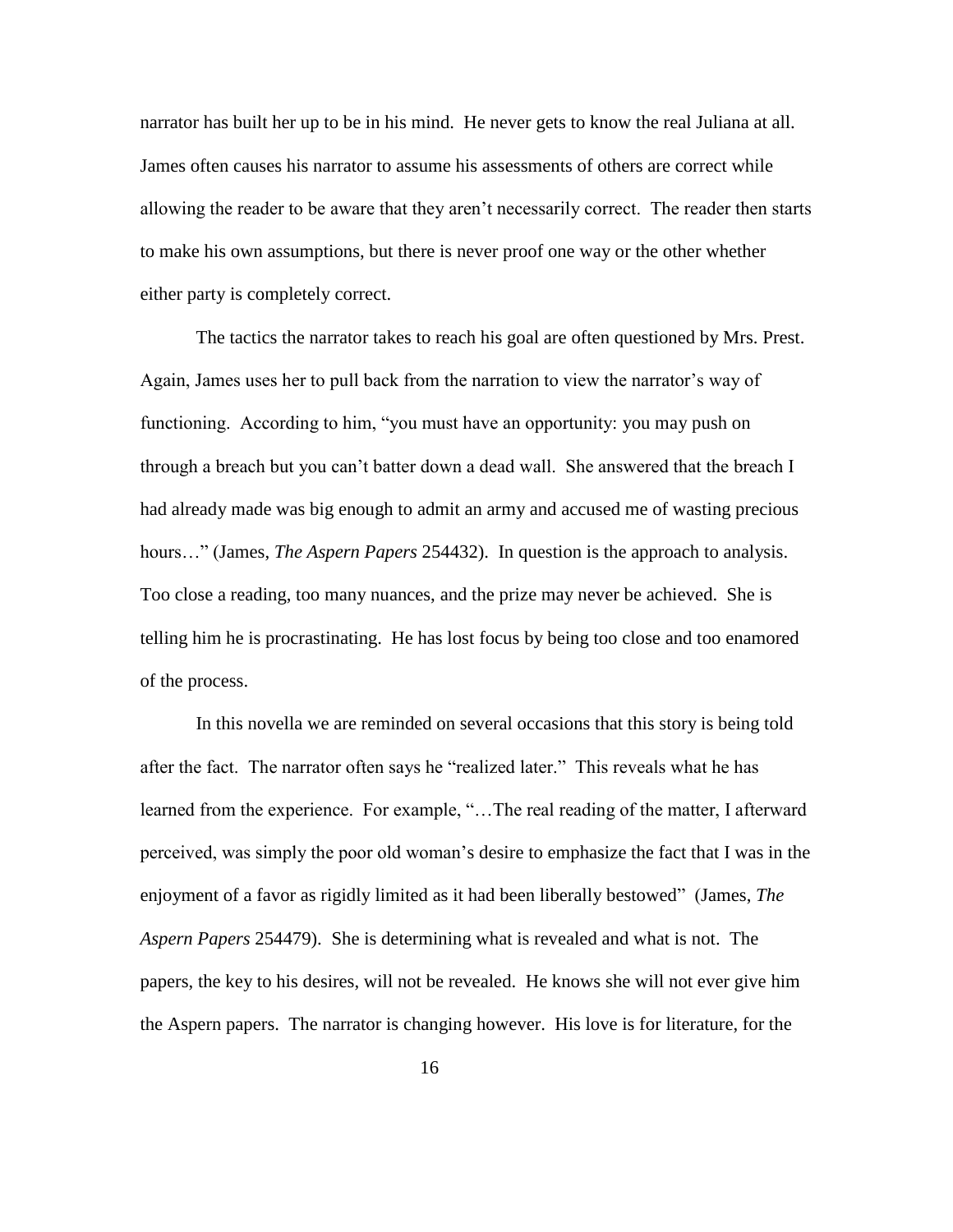research, for the romance of it. He is not the hardcore critic that Cumnor, back in the States, is. The trip was becoming, "essentially delightful to me. I foresaw that I should have a summer after my own literary heart" (James, *The Aspern Papers* 254479). The spirit of the past that he loved was there, "I had invoked him and he had come; he hovered before me…his bright ghost had returned to earth to tell me that he regarded the affair as his own no less than mine and that we should see it fraternally, cheerfully to a conclusion" (James, *The Aspern Papers* 254479). James is here reminding us of the author/reader relationship. The reader determines that this is what the author intended. At this point we are not certain who invoked whom, but it may not be important.

He becomes happier as a "reader," as someone just experiencing the world Aspern was inspired by rather than digging and researching and trying to get the papers. They are becoming less and less important as he sees the truth of this long past world that Aspern and Juliana occupied. He reasoned, "There was no end to the questions it was possible to ask about them and no end to the answers it was not possible to frame" (James, *The Aspern Papers* 254523). James realizes that a theorist or critic will create the answers they want by the way they slant their work. Any theory can be "proven" if the right information is manipulated in the right way. This may have an impact on the value of the work, but it doesn't necessarily address the truth in the work. "He "sat spinning theories about her…" (James, *The Aspern Papers* 254544). The reality could never have satisfied him as much. A reader's link to the character is better, more intimate, and closer to a truth for them. James has basically said this through the changes in his narrator. The narrator is realizing that to understand her better "there was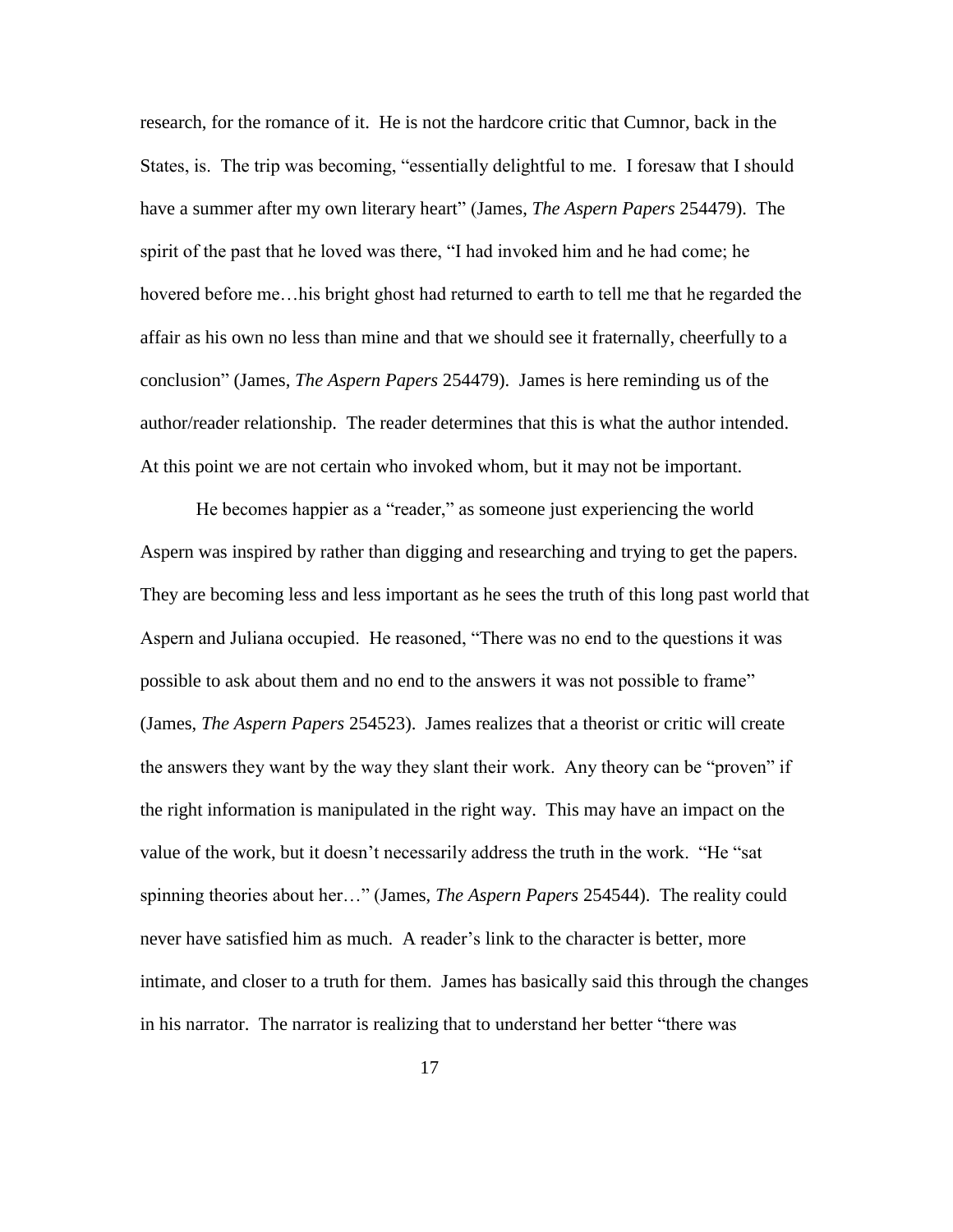something touching to me in all that, and my imagination frequently went back to that period" (James, *The Aspern Papers* 254544). The Juliana of the poem is created from the imagination and what he finds touching is based on his knowledge of the time period, how women were treated then, in what regard her behavior would have been unacceptable, which made the insinuation even more romantic. Suffice to say that in this novella, James is putting forth the idea that characters in writing are just that, made up characters of the author's imagination. Digging into the actual person is interesting, but not always revelatory of what the author was attempting to say. Without the reader, the text is dead as well as the author because there is no interpretation or meaning occurring. Being very knowledgeable about the author, the history, etc. is helpful in evaluating the value of a piece, but it does not necessarily reveal the truth that is felt by the reader.

#### **"The Figure in the Carpet"**

An ulterior motive of the literary critic that was touched on in *The Aspern Papers* is what reviewing or writing about a well-known piece does for the reputation of the critic. Again, within the community of the literary critic James is questioning motive. This is important to the continuing question of value and truth because motive determines the specifics of what a critic is trying to reveal. In "The Figure in the Carpet" this ulterior motive is one of the first things addressed by our narrator. "What explanation could be more to the point than my obvious fitness for the task? …This was his new novel, an advance copy, and whatever much or little it should do for his reputation I was clear on the spot as to what it should do for mine." (James, *The Figure in the Carpet* 267451) When a critic sets out to make a name for himself it is going to be based on the depth and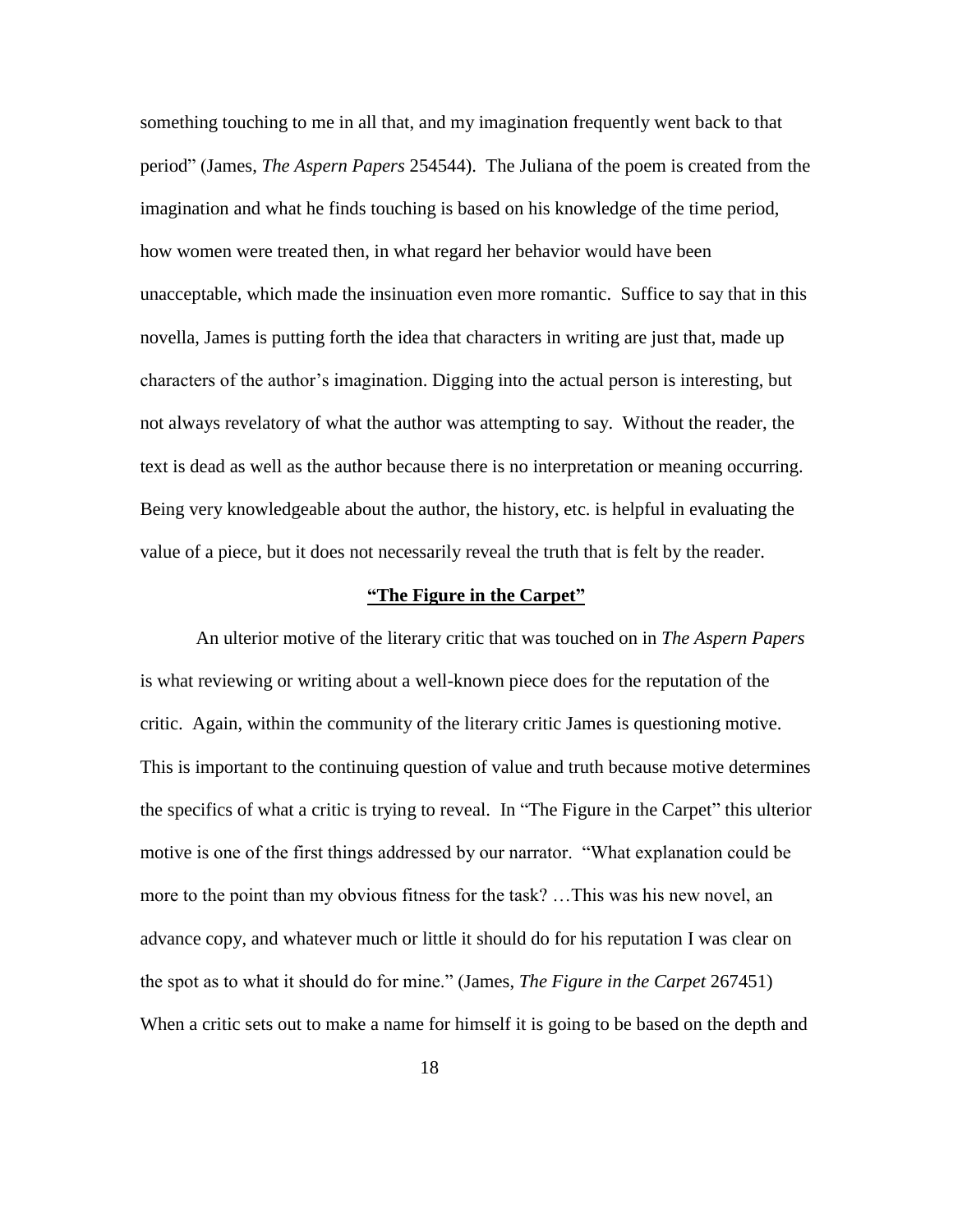breadth of his research and the value of the work. He is less concerned about the cultural truth that readers have found in the writing than the intricacies of the writing itself. In this short story, we see the faults of the narrator which he will not overcome because he cannot see them. James uses a second character again to reveal the shortcomings of the narrator. Here Corvick, the "better" critic says to him,

> "For God's sake try to get *at* him, you know, if you can as you should have spoken of him."

"I wondered an instant. You mean as far and away the biggest of the lot – that sort of thing?"

Corvick almost groaned. "Oh, you know, I don't put them back to back that way; it's the infancy of art! But he gives me a pleasure so rare; the sense of" – he mused a little – "something or other."

I wondered again. "The sense, pray, of what?"

"My dear man, that's just what I want you to say!" (James, *The Figure in the Carpet* 267497)

The narrator is portrayed as thick-headed. Is there really an art to how a piece can be read and appreciated, how you must talk to the author, understand at a deeper level, or is it all pretention? The narrator is obviously not certain as he says, "I reflected indeed that the heat of the admirer was sometimes grosser even than the appetite of the scribe…I hadn't at all said what Vereker gave him the sense of" (James, *The Figure in the Carpet*  267497).

The review that the narrator wrote impressed neither Corvick nor Vereker. When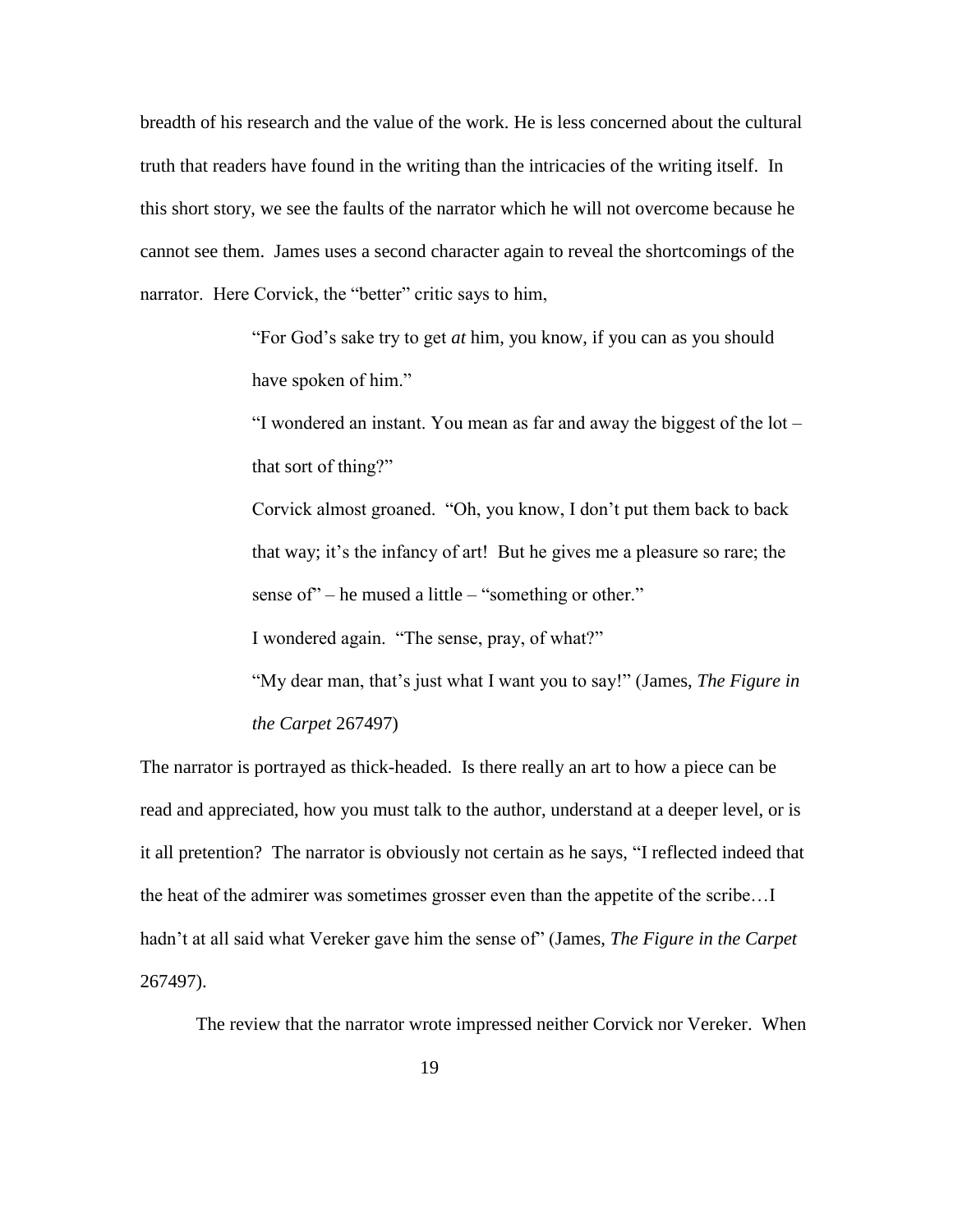he met the man there was no mention of the article at all and he wasn't sure Vereker had even read it. The narrator states, this writer "wasn't of course popular, but I judged one of the sources of his good humour to be precisely that his success was independent of that…the critics at least had put on a spurt and caught up with him" (James, *The Figure in the Carpet* 267517). When Lady Jane presses the article on Vereker, she declares, "the man has actually got *at* you, at what I always feel, you know" (James, *The Figure in the Carpet* 267525-535). However, Vereker's assessment of the article is that, "the author doesn't see…anything." He concludes that "Nobody does" (James, *The Figure in the Carpet* 267568). Of course the writer of the article feels that the author is conceited, and it is his vanity that dismisses the narrator's talent. It would never occur to him that he should inquire as to what the author meant by "nobody does." After all, author intent is not the point. Yet, it is the author who is venerated. When Vereker apologizes, the narrator realizes "the sense of his solicitude suddenly made all the difference to me. My cheap review fluttered off into space, and the best things I had said in it became flat enough beside the brilliancy of his being there" (James, *The Figure in the Carpet*  267596). As was seen in *The Aspern Papers,* Henry James seems to feel the critic has a tendency to become "star struck" and lose sight of the work itself. A critique or interpretation should be focused on the words that have been written.

The author explains to the journalist that, "You miss it, my dear fellow, with inimitable assurance; the fact of your being awfully clever and your article's being awfully nice doesn't make a hair's breadth of difference" (James, *The Figure in the Carpet* 267615). He explains that it makes him feel like a failure probably because the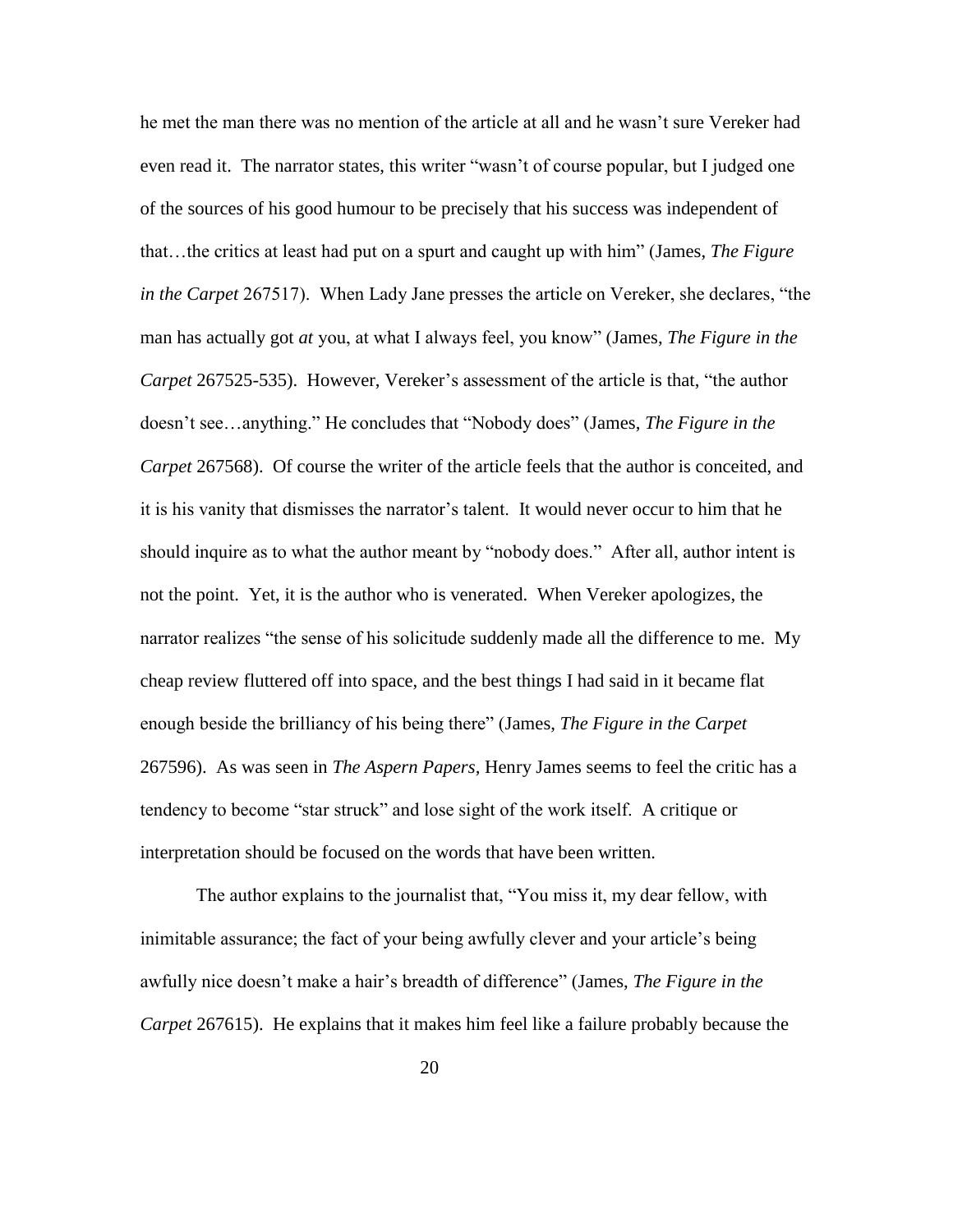point, the truism is not getting across to the reader. He said to the narrator, "Have I got to *tell* you, after all these years and labours?" (James, *The Figure in the Carpet* 267623). The author hints at truth, and the narrator, although not clearly, realizes he has missed something, "There was something in the friendly reproach of this – jocosely exaggerated – that made me, as an ardent young seeker for truth, blush to the roots of my hair. I'm as much in the dark as ever, though I've grown used in a sense to my obtuseness" (James, *The Figure in the Carpet* 267623). Vereker then explains, "the particular thing I've written my books most *for*. Isn't there for every writer a particular thing…that most makes him apply himself…without…which he wouldn't write at all, the very passion of his passion?" (James, *The Figure in the Carpet* 267637). Vereker says, "there's an idea in my work …I ought to leave that to somebody else to say; but that nobody does say it is precisely what we're talking about" (James, *The Figure in the Carpet* 267648). He tells the narrator that he, the author, should "assist the critic," meaning he should help eke out this "little trick." This is what James is talking about when he says the author determines how the reader should read his work, but he is also saying that the critic, by delving too deeply into structure and value, misses this truth. The narrator implies that the author should make it more obvious to the critic, but Vereker retorts, "What else in heaven's name is criticism supposed to be?" It is hidden in plain sight, but the problem for the person reading too closely "is that your little demons of subtlety" cause you to miss the obvious (James, *The Figure in the Carpet* 267675). When the narrator asks for a clue, Vereker is disappointed. He tells him it is "as concrete" in all of his writing "as a bird in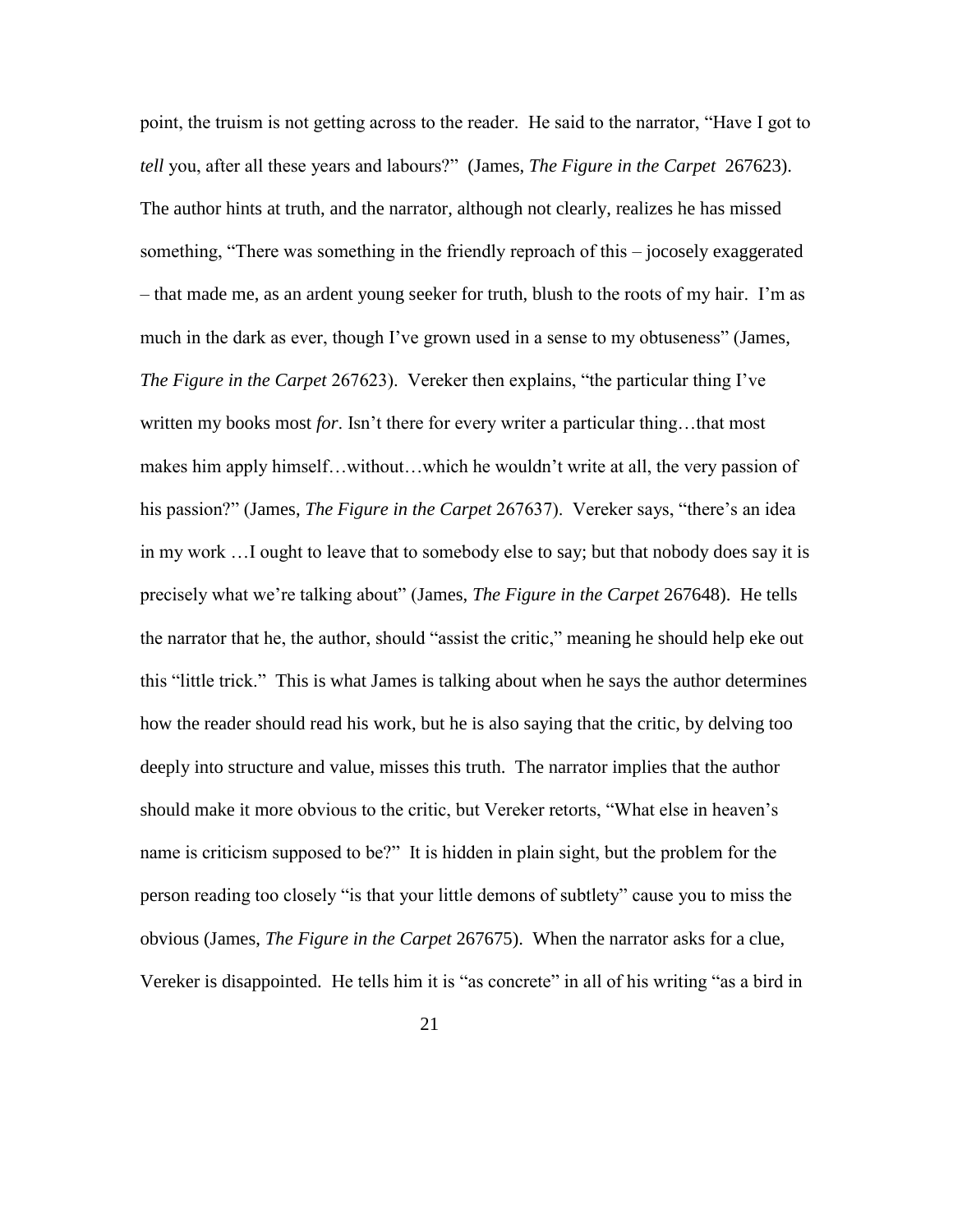a cage," but he knows that with the state of mind of the narrator he will not be able to see it. He is looking too hard. The closest Vereker comes to revealing "it" is when he says, "Well, you've got a heart in your body" (James, *The Figure in the Carpet* 267702).

The problem with literary criticism versus reading from the heart is that everything has to be labeled. Perhaps the truth that I'm searching for in Henry James' writing is like the "it" in Vereker's work. It is not to be labeled, it is to be experienced. The retort that comes from the narrator is valid, "why should you despise us chaps for not doing what you can't do yourself?" But, Vereker states, "Haven't I done it in twenty volumes? I do it in my way," he continued. "You don't do it in yours" (James, *The Figure in the Carpet* 267717). The author has done his part. This is why the purity of reading the work and being touched by it is a more important truth for the reader. The critic seems to have a different job.

Sadly, the search for "it" causes the narrator to no longer enjoy the author's work. He "found [him]self missing the subordinate intentions [he] had formerly found. His books didn't even remain the charming things they had been for me" (James, *The Figure in the Carpet* 267767). There are different ways to read, and what is a pleasurable pursuit to the critic is very different than the reading of a work from a casual stance. Perhaps there is a wrong way to read. The narrator became frustrated and felt he had been made a fool. He told Corvick about the exchange and Corvick was surprisingly stirred by the anecdote. It made him feel there was more to Vereker than he had realized. As in his other work, James uses a more knowledgeable character to reveal the shortcomings of the narrator. Corvick knew "there was evidently in the writer's inmost art something to *be*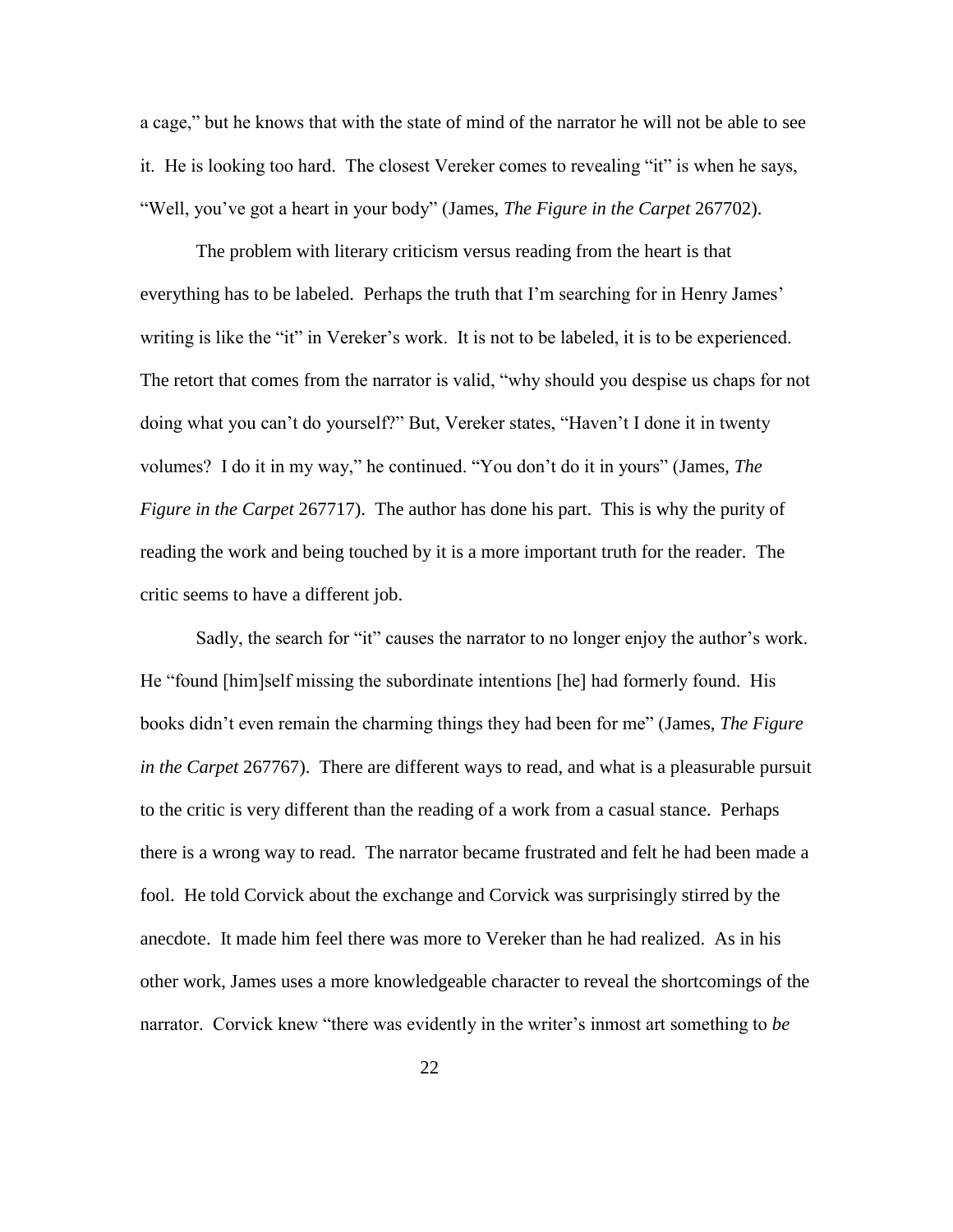understood" (James, *The Figure in the Carpet* 267785). Unfortunately, his approach is also one of digging in instead of stepping back. The narrator is certain that Corvick will discover "it," because of his "cleverness, his admiration, the intensity of his interest in my anecdote; and without making too much of the divergence of our respective estimates mentioned that …he saw much further into a certain affair than most people" (James, *The Figure in the Carpet* 267831). The only hope that Vereker saw for Corvick finding the answer would be in his getting married and being in that state for some time. The narrator doesn't pick up on this greatest of clues. He thinks Vereker thinks him not intelligent enough, but he doesn't realize that understanding "it" has nothing to do with intellect.

James is really talking about the difference between the "artistic temperament" and the intellectual. Or is it deeper than that? Is the narrator closer to the truth of "it" than Corvick after all if only because instead of enjoying the thrill of the game he is irritated? He realizes "they would take him page by page, as they would take one of the classics, inhale him in slow draughts and let him sink deep in" (James, *The Figure in the Carpet* 267881). It was all about the search, not about the answer. Corvick had over the years, "caught whiffs and hints of he didn't know what, faint wandering notes of a hidden music" (James, *The Figure in the Carpet* 267888).

The narrator has lost his taste for the work and the author. However, "it wasn't a bit true that I had ceased to care for knowledge; little by little my curiosity had not only begun to ache again, but had become the familiar torment of my consciousness….literature was a game of skill, and skill meant courage, and courage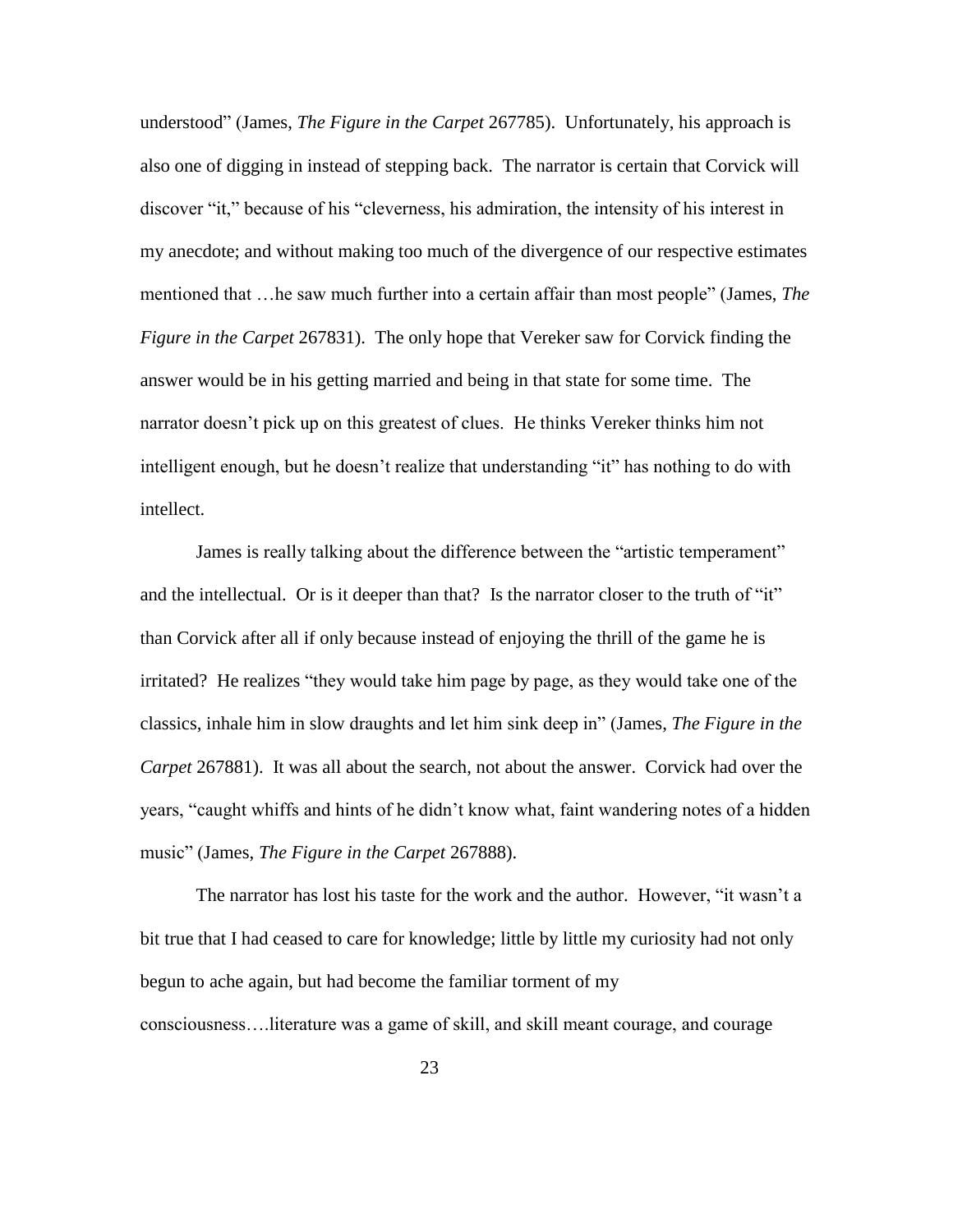meant honour, and honour meant passion, meant life" (James, *The Figure in the Carpet*  267954). The narrator is beginning to mature into an artistic mindset. When Gwendolen tells him that George has figured out the "general intention," both are elated. She relates how Corvick came to his understanding, that "let severely alone for six months that has simply sprung out at him like a tigress out of the jungle. They all worked in him together, and someday somewhere, when he wasn't thinking, they fell, in all their superb intricacy, into the one right combination. The figure in the carpet came out" (James, *The Figure in the Carpet* 267975-267990). Corvick will not divulge what "it" is although he says Vereker has agreed he has figured it out. He does however intimate that "it was simple – it was simple, but it was immense, and the final knowledge of it was an experience quite apart" (James, *The Figure in the Carpet* 268069). It is interesting also that Vereker told the narrator that only being married for some time would allow one to truly understand – that is possibly why Corvick requires being married to Gwendolen before he will tell her. When Corvick dies it is Gwendolen who keeps the secret, and the narrator surmises that the figure in the carpet can only be traceable for husbands and wives. When the narrator approaches her for the answer, he is met with a cold "never" (James, *The Figure in the Carpet* 268185). Finally, the narrator states, "I detested Hugh Vereker – simply couldn't read him" (James, *The Figure in the Carpet* 268254). He cannot live with his own inability to see "it." He understands, "I was shut up in my obsession for ever" (James, *The Figure in the Carpet* 268254). In this story James has created a depiction of the gap between value and truth that for many cannot be spanned. The most intellectual, well-read, critic may not possess the insight to see truth even when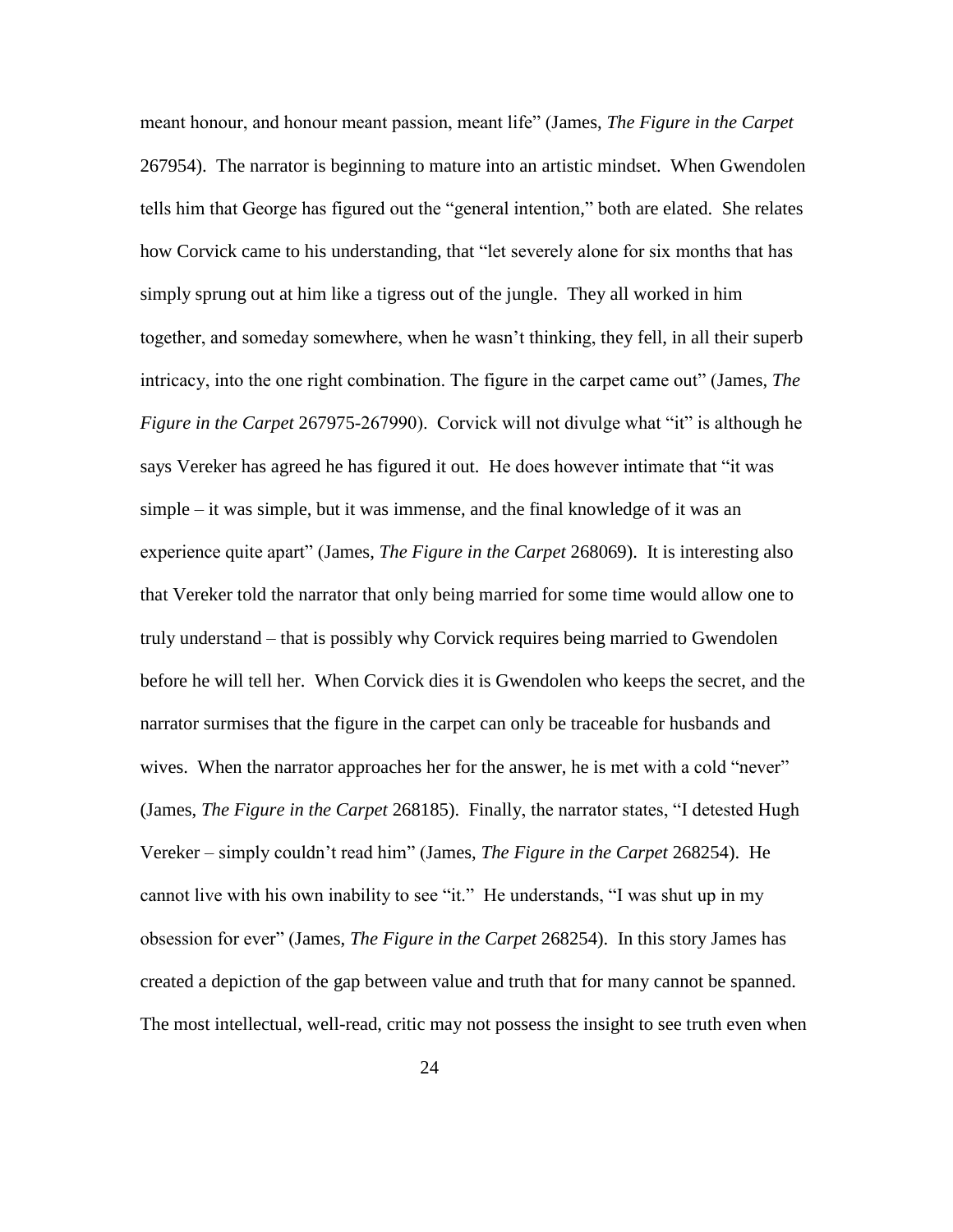he is capable of taking a valuable work down to its most basic parts. I surmise James feels one must have the heart of an artist to read a work from the artistic point of view. He leaves his narrator moving in that direction if he will only adjust his thinking. The door is left open if he stops being discouraged and sees what is right in front of his face. But, that will take experience and depth of character.

## *In the Cage*

During what is considered the middle years of his writing, Henry James took leave of the critic and wrote a wonderful novella that deals with the role of the reader. The novella, *In the Cage*, written in 1898, fits nicely into Stanley Fish's question about who is a reliable reader. *In the Cage* addresses the problem of interpretation including age, gender and social status of the reader. James is also emphasizing the importance of a standard or consensus of how to read. This narrator alone has too narrow a scope. The advent of the novel and advancements in printing created an emphasis on reader interpretation because books were available to everyone now. There was wider distribution and readership. In Henry James' *In the Cage*, gender, social status and age affect the interpretation of the messages being sent over the telegraph. The telegraph was the original electronic communication which broke sentences into bits and pieces. We communicate this way all of the time now through electronic media which often leads to misinterpretation. As a society we receive our news in brief moments of time and are required to create meaning on our own from this input most of the time. But in the late  $19<sup>th</sup>$  Century, there was a different perspective. We never know the name of the operator in the novella, but her attitudes are expressed through her age, gender and how she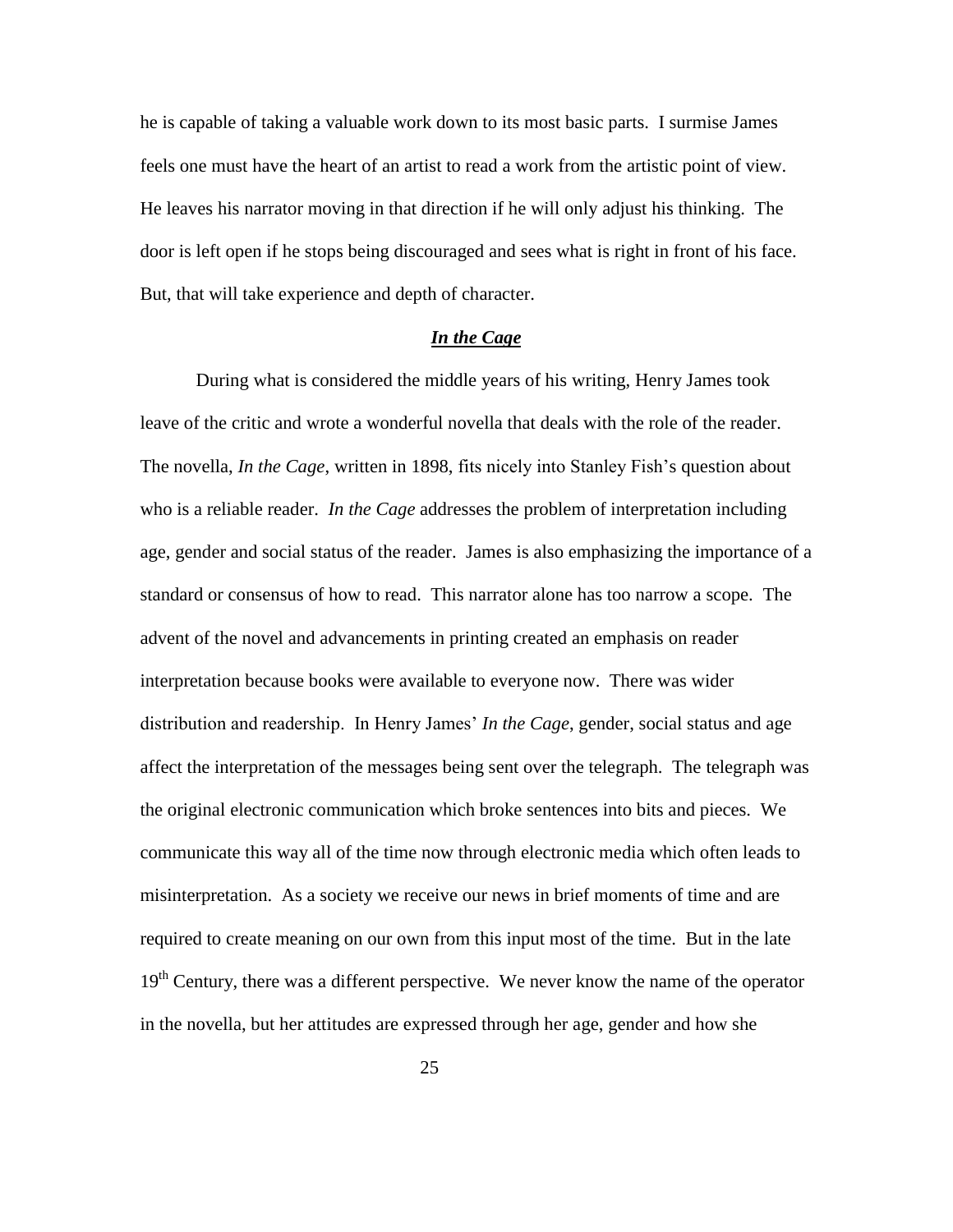romanticizes the messages. "She was perfectly aware that her imaginative life was the life in which she spent most of her time…" (James, *In the Cage* 4). This character functions as both creator and interpreter, making the mundane something more. She makes things better, more beautiful than they really are. It is typical of a young female belonging to a social status that is somewhat protected and naïve, to romanticize a situation. She creates a fantasy to enhance her world. Her life is determined already and she is locked into her particular social strata. To be engaged to marry means losing what little freedom she has ever had to explore things beyond her ken. Her approach to what she reads "enhances" reality. We as readers never know how much of the tale is true and how much is made up. But, it doesn't necessarily matter. The revelation here is of the reader herself, and how her interpretations impact lives. The implication here is reminiscent of Fish's need to establish who is a reliable reader.

The girl's gaze is also an important factor in this novella. The implications of being in a cage and seeing only glimpses of her clients and small parts of conversations are representative of the narrow bias she brings to interpreting what she is reading. She is aware of this as "[it] had occurred to her early that in her position – that of a young person spending, in framed and wired confinement, the life of a guinea-pig or a magpie she should know a great many persons without their recognizing the acquaintance" (James, *In the Cage* 1). It allows for misinterpretation, and without having Stanley Fish's community to concur with her interpretation, she is locked into a very narrow viewpoint.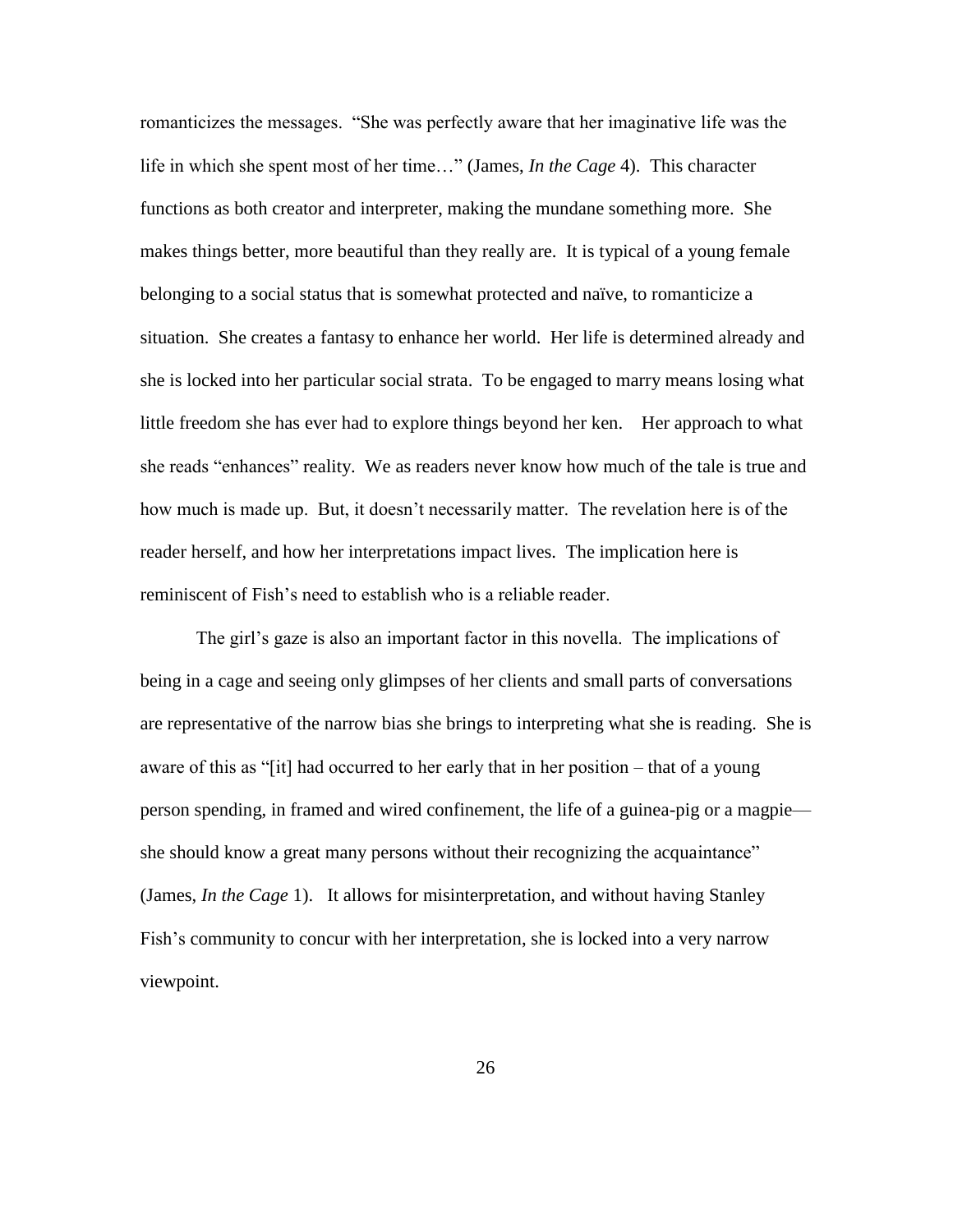The bits and pieces the narrator receives are a reflection of society in the early 1900's when this book was written. The advent of the telegraph, the camera, and other inventions made life simpler while breaking down communication into something brief and somewhat unintelligible. This fragmentation was damaging to meaning because it became a brief moment in time with no continuity. Also, for the character in this novella, she was only privy to one side of the conversation, so she had to completely conjecture the other side. Where speed became a factor, clarity seems to have taken a back seat. She was not particularly interested in the truth, in reality. She is not a good interpreter of what she reads. She prefers her own description of both Lady Bradeen and Captain Everard. Her version makes her life bearable and she rearranges the story as more "facts" come to light to suit herself rather than caring about the reality. For example, "This morning everything changed, but rather to dreariness; she had to swallow the rebuff to her theory about fatal desires, which she did without confusion and indeed with absolute levity…" (James, *In the Cage* 7). James is emphasizing the need for a "reliable" reader to interpret truth. This narrator does not represent her entire culture or time period. She is not reading from a "community's" set of values or ideals. Cultural bias had everything to do with the author's intent, and even read today, the text reflects the problems we all face with only receiving bits and pieces of information where communication can take a backseat. The girl doesn't really want to deal with the realities of society. When Mrs. Jordan tries to entice her into going into their homes with her, the girl is not brave or sophisticated enough to function in that world, so she backs away from it. She is jealous though, so she manufactures a meeting with Captain Everard that she can view as an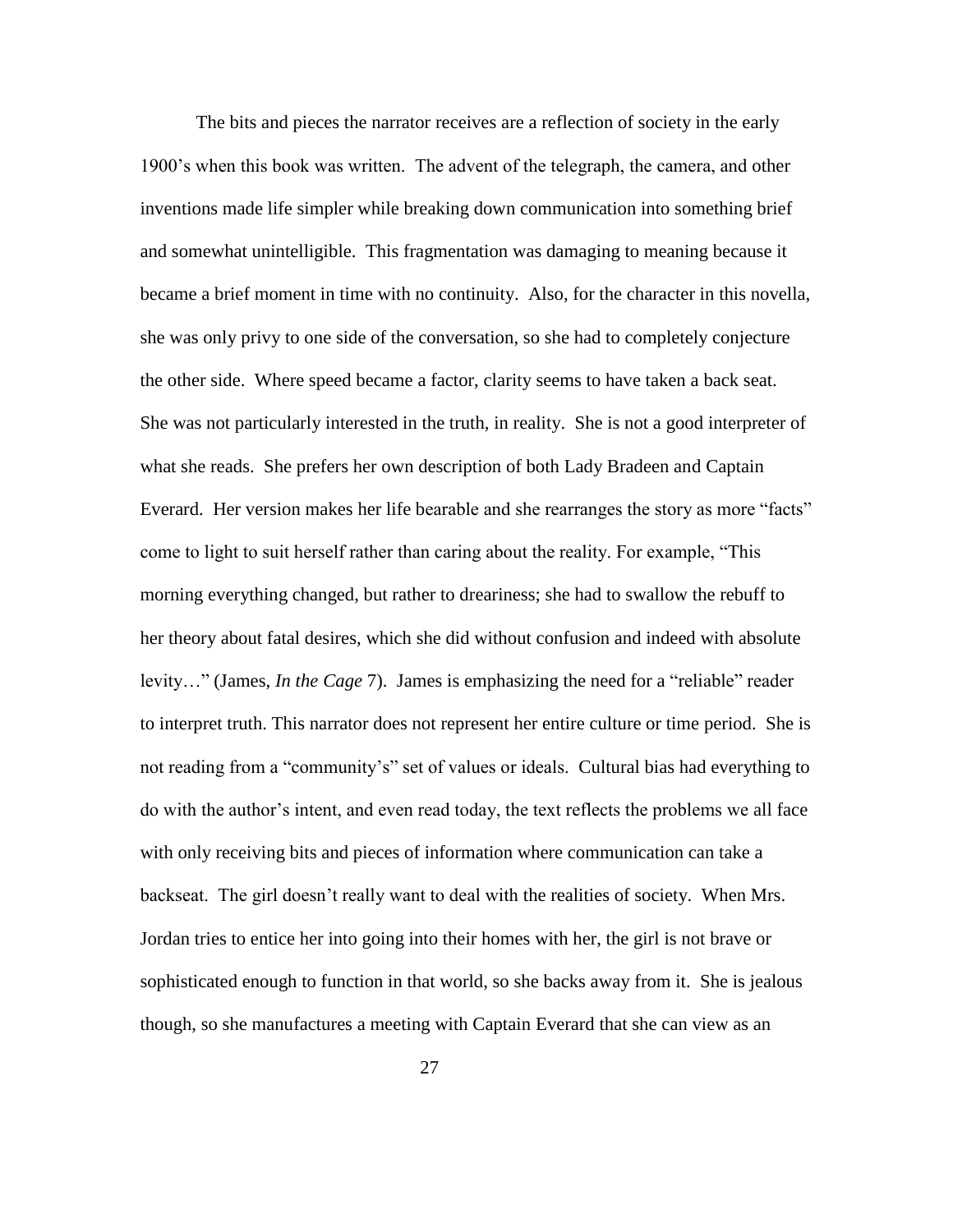what she has conjectured is false comes to light, she is finally ready to close the story and move on to her intended life in the country. Reality has taken the excitement out of the story for her, and she can no longer place herself in the role of the heroine. Roland Barthes maintains "the reader plays with text. He is not a passive recipient. Boredom results if a reader cannot 'produce the text, open it out, set it going'" (Barthes). It takes the reader to bring life to the words on the page. However, when the reader is isolated from understanding the world around them, they do not have enough information to glean the truth from the text.

We create as we interpret. Interpretation is a result of who the reader is and the bank of knowledge they bring to the reading. This moves us into the "social reading aspect of interpretation." The impact the community has on bringing meaning to a text is probably more important than the individual reading because it better reflects society at any given time. If the reader is the final determiner of meaning, what makes a good reader as approached in Stanley Fish's "What Makes an Interpretation Acceptable?" becomes most important (Fish, What Makes…). The words themselves "cannot be proof of point because words are interpreted" according to Fish. But, eventually through interpretation the facts will be discovered (Fish, What Makes…). Steven Mailloux agrees and feels, "interpretation is a two-step methodology: 1. A text gives a reader a task or something to do. 2. Then, the reader's response or answer helps give meaning...the reader's interpretation is important to meaning, and there is not just one right interpretation of a text" (Mailloux).

28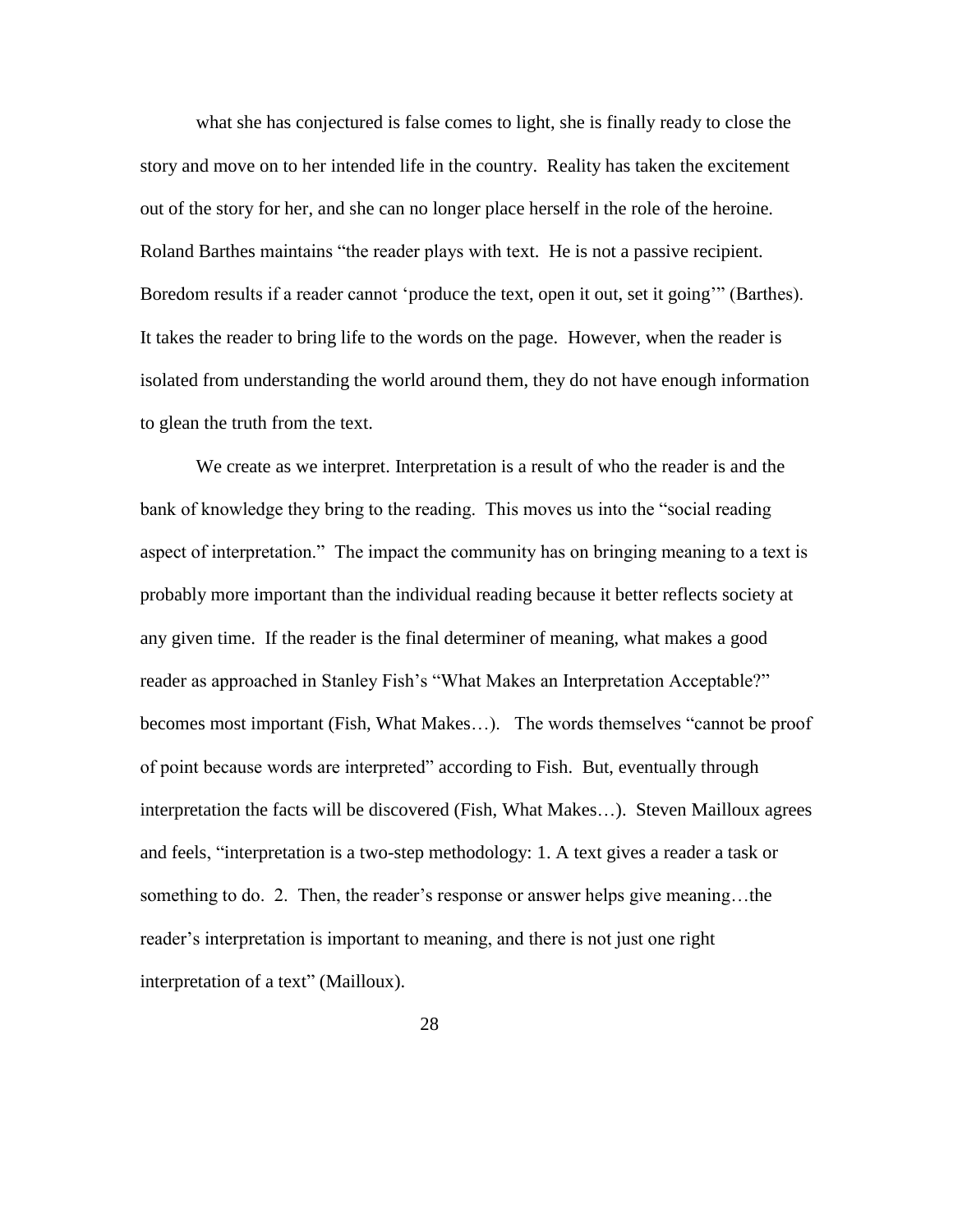According to Stanley Fish, there is a limit to interpretation and not all readers are created equal. If we don't believe that the scholarly critic is as unbiased as he says, yet we feel the reader must be qualified in some way to give a valuable interpretation even if more than one interpretation is possible, it is necessary to determine who the "good" reader is. Fish is concerned with "correct interpretation" and feels this results from neither fixed and stable texts nor free and independent readers, but from "interpretive communities that are responsible both for the shape of the reader's activities and for the texts those activities produce" (Fish, "What Makes an Interpretation Acceptable?"). Which community the reader belongs to then is important. It will affect interpretation, which will include attitudes and beliefs. There must be some consensus as to worth and interpretation within specific communities of readers before a text is considered worthy. Thus, community is creating meaning. This is in line with Henry James' portrayal in "In The Cage" of a reader who is not able to determine complete truth because her age, gender, and station in life leave her uneducated and naïve about the world she is trying to decipher through reading the telegraphs. As he often does, he ends the story without answering the question of who the reliable reader is, and we never know the truth about the characters the narrator has revealed, but he leaves it open to the reader of the short story to perhaps have the community and knowledge to glean some truth from the girl's tale.

# *The Sacred Fount*

In 1901, Henry James wrote the novel *The Sacred Fount*. It was not as well received as many of his other works and some critics even called it, "morbid analysis of thought and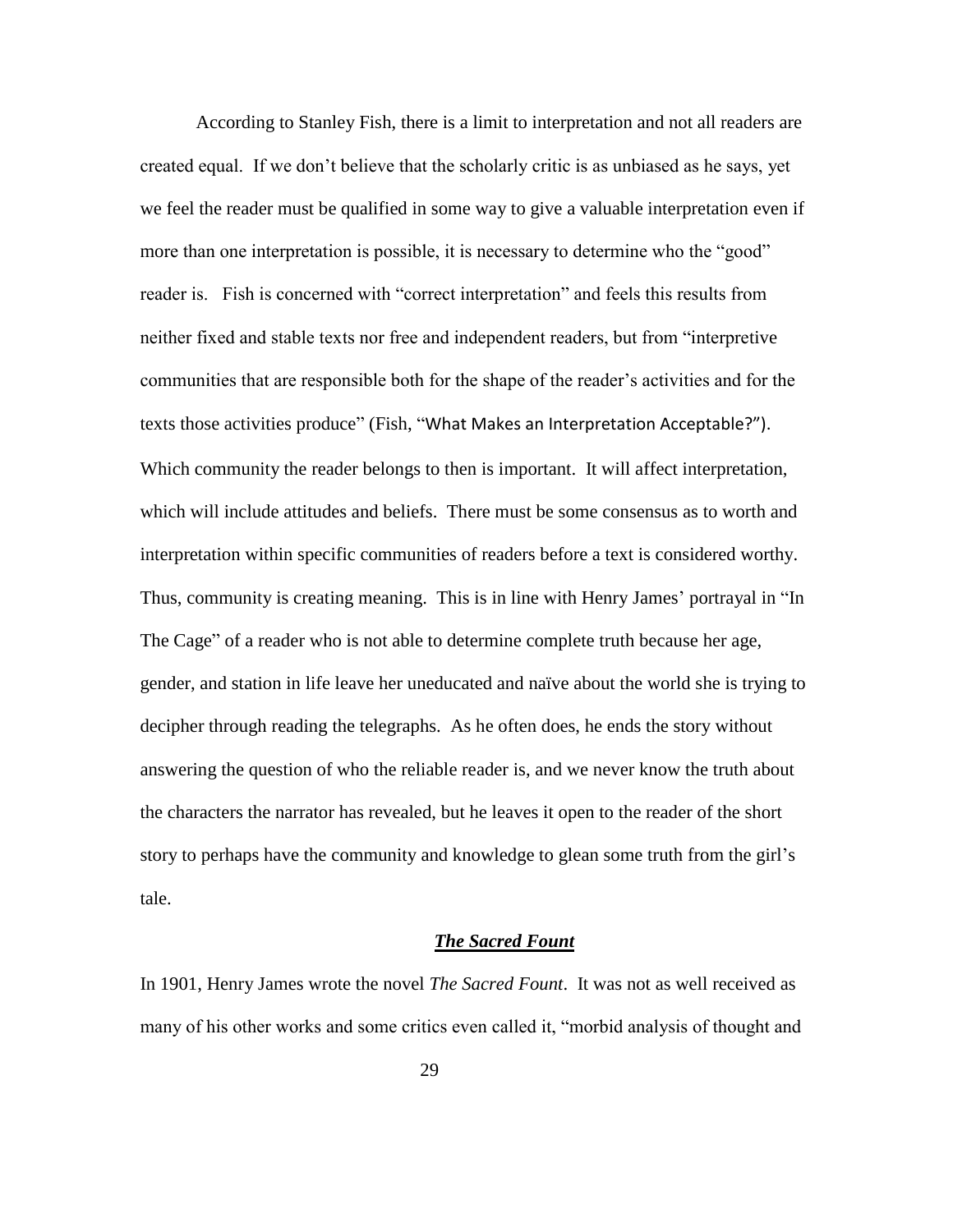phrase and look and gesture, and then analysis of the analysis" (Zajdman). I find this humorous because the critic should be looking in the mirror as he makes this statement. It seems obvious that this overt criticism of over-analysis is something James is doing on purpose in the novel. This novel exploits the often arbitrary nature of literary criticism and theory. It exemplifies the danger of not having a community with consensus. This interpretation is in danger of having no meaning at all. According to Josh Zajdman, in his article, "The Forgotten Twentieth Century: *The Sacred Fount*,"

> *The Scared Fount* [is] easily James's most divisive and controversial work. Quite famously, Rebecca West referred to the novel as something that 'worries one like a rat nibbling at a wainscot' and describes its plot as that where a week-end visitor spends more intellectual force than Kant can have used on *The Critique of Pure Reason*, in an unsuccessful attempt to discover whether there exists between certain of his fellow guests a relationship not more interesting among these vacuous people than it is among sparrows…the snark is terrific (James, *The Sacred Fount* 130427- 130445).

It must make literary critics cringe inside as they would have to recognize at least some of what they attempt to do when digging into a writer's work.

The narrator in *The Sacred Fount* is read as stream of consciousness, but there are

30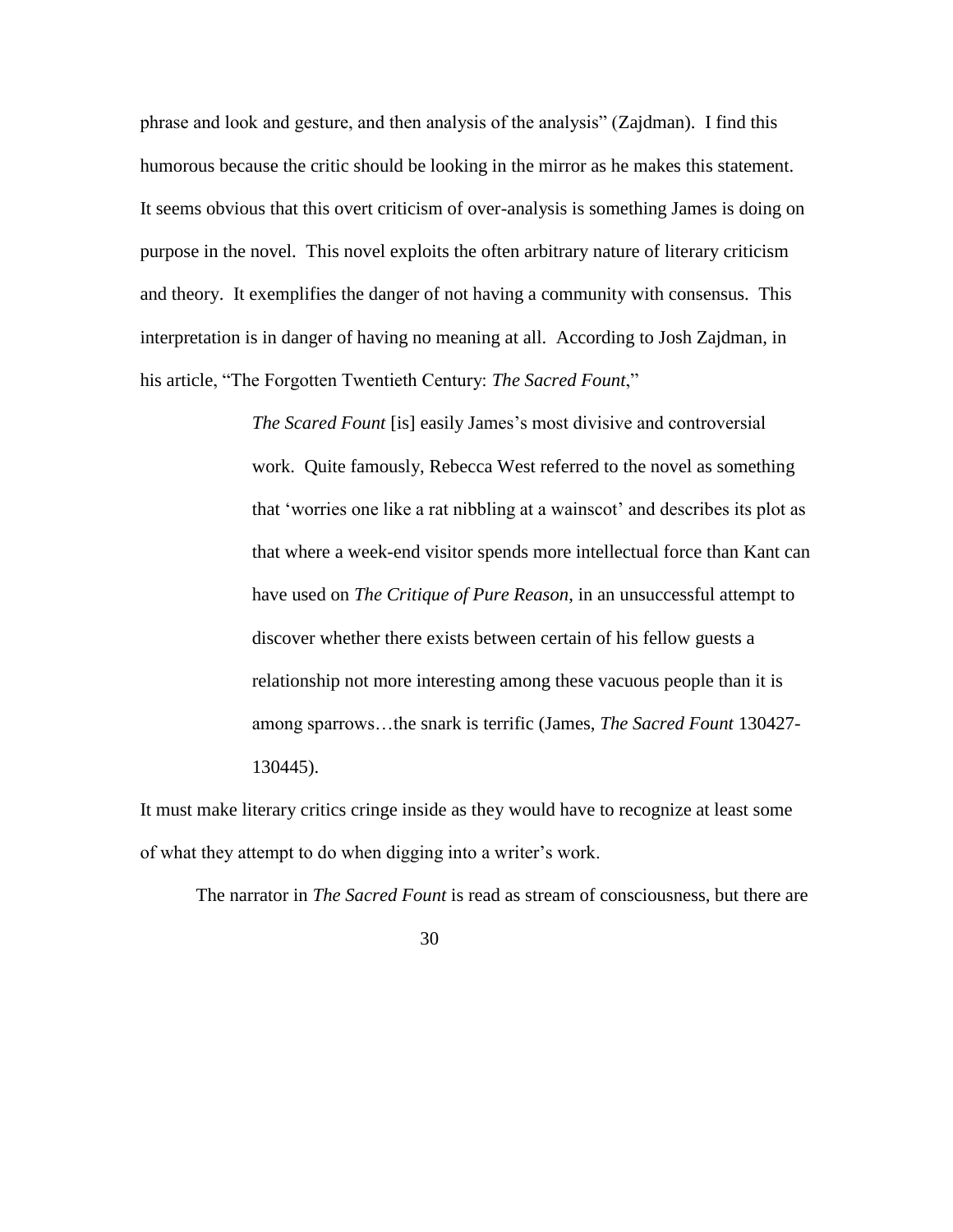other characters and we do get their reaction to the narrator's spate of ideas. Zadjman says it well:

> "Yes, it's a challenging, elliptical and even baffling novel…. However, the wonder of it lies in the sure handedness that James carries it off with. The mind will bend to the point of breaking, but then the narrator simply ushers the reader toward another avenue of thought" (Zajdman).

It is as if you are privy to the narrator's every thought. Not an orderly, controlled dialogue, but the thought process he goes through while observing his fellow persons. It forces the reader to stop conjecturing and instead try to follow the path of this thought process. It keeps the reader on task. No interpretation, no analysis, just follow the train of thought. The narrator is doing all of the interpreting and analysis at such a pace there is no room for the reader's thoughts. As Zadjman says, "Yes, the outpouring of analysis is staggering, but as a text, it's really a feat of economy" (Zadjman). The character is forcing the reader in different directions which is an idea James was working with back when he wrote *The Aspern Papers* and "The Figure in the Carpet." I am intrigued with Zadjman's assessment that,

> While writing the novel, James was already viewed as a colossal literary talent, but a mystifying one. What if the book serves as a bit of a tease for all those people who tried to figure him out, or decades later, pigeonhole him...It just doesn't seem all that impossible that brutally intelligent James, always appreciative of attention, would delight in writing something that everyone would find impenetrable (Zadjman).

> > 31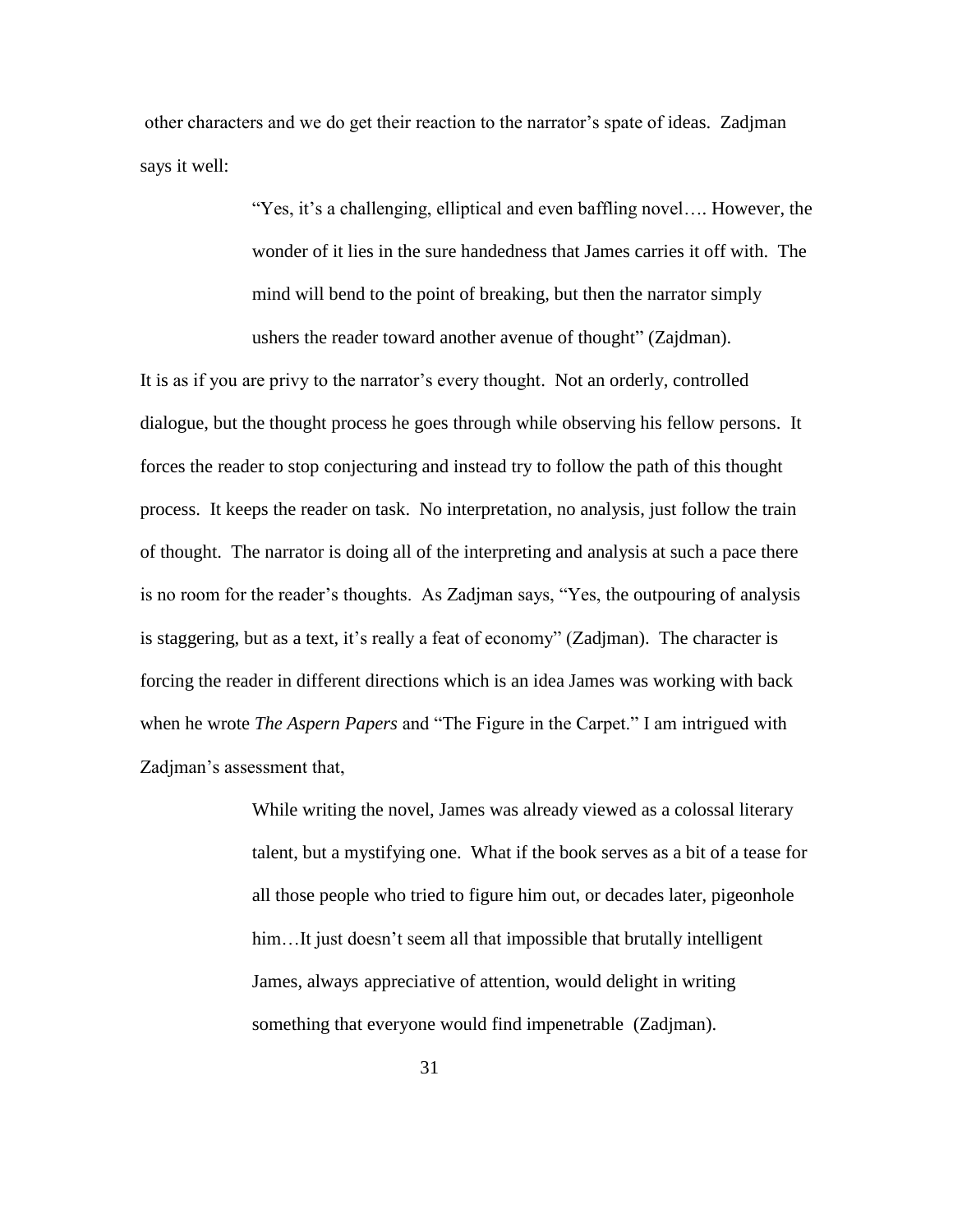Although the novel has been called unimportant by some, the pretentions of *The Sacred Fount* are exactly the point. "Henry James …is notorious for writing things like, 'You after all then now don't?'" in this novel and some critics deem it unreadable (Zajdman). But, James is creating a challenge for the reader. The way we interpret things, what we think we know, and what makes us read things in a certain way are all addressed in this fascinating novel.

The narrator is attempting to prove his theory that "a person may become younger or cleverer by tapping the 'sacred fount' of another person" (Bersani). It is never explicitly stated, but it is assumed the "sacred fount" is the fountain of youth, and there is "too much for a single share, but it's not enough to go round" (James, *The Sacred Fount* 126287). Like the over-zealous literary critic, the narrator is obsessive about digging into other people's personal lives. The book makes us uncomfortable as readers because, "Rarely can a book be found that gives a greater feeling of voyeurism. The eyes of the astoundingly perceptive narrator all but physically strip people. However, one increasingly wonders whether this is what he actually sees or what he thinks he is seeing, or can even convince himself of" (Zadjman). The narrator's first observation, before he even gets to the party is that perceptions about people are very changeable – as changeable as the place and time of day. James immediately sets up the ambiguity involved in determining what others are like, or what they are thinking and why. Thus when he evaluates the first person, Gilbert Long, as "stupid in fact…His good looks, which were striking, perhaps paid his way...He was a fine piece of furniture," this is based on the narrator's previous knowledge of the man and before he even speaks to him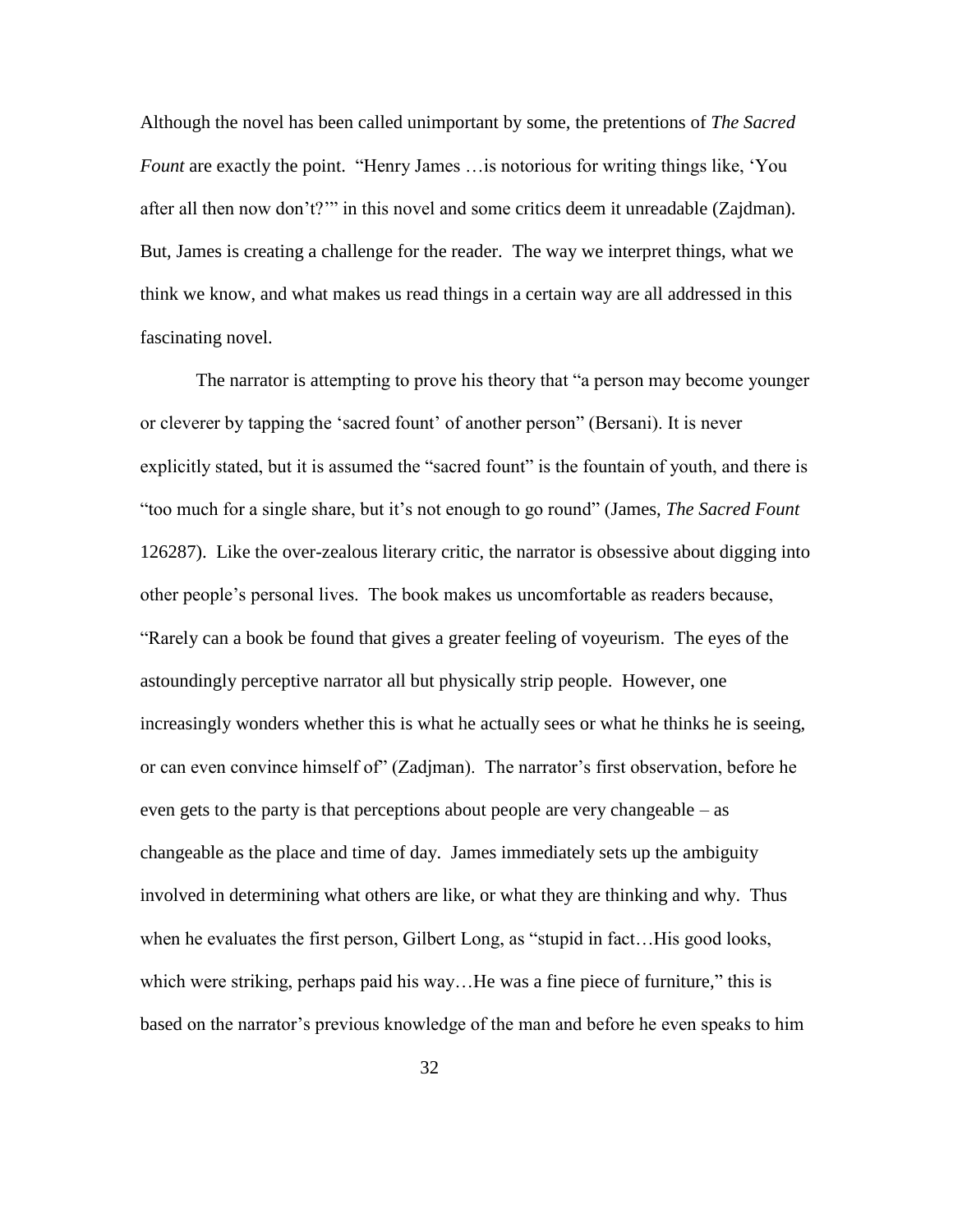(James, *The Sacred Fount* 125966). Here is a metaphor for the preconceived evaluation the critic brings to a work. The narrator's assessment is based on how Long has treated him previously so it is obviously biased. He recognizes that Long has matured some, but that is all.

Already we're not certain this narrator's opinions are reliable, but when he doesn't even recognize Grace Brissenden because she has changed so much, we, the reader, become as curious about what could have changed her as our narrator becomes. The reader immediately determines to rely on the observations and opinions of someone who is being set up as a questionable narrator and yet the assumption that he has known her before gives credence to his observation. Why do we so easily get sucked into this game? When we think someone has more knowledge than we do (such as the literary critic) the tendency is to believe them unquestionably. The other confusing aspect of this novel is that much of the conversation doesn't really make much sense, but it sounds profound. For example, "'Didn't you really know?'…'Why in the world SHOULD I KNOW?' … 'Oh, it's only that I thought you always did.' And both speakers had looked at me a little oddly, as if appealing from each other. 'What in the world does she mean?'" (James, *The Sacred Fount* 125997-126003). As the reader, we never know what any of them are talking about. This occurs often in the novel. It "sounds" important and profound, but the conversations are often circular and appear meaningless in the end. The narrator's manipulations are reminiscent of Stanley Fish's concept that literary theorists will always arrive at the answers they are seeking by simple manipulation of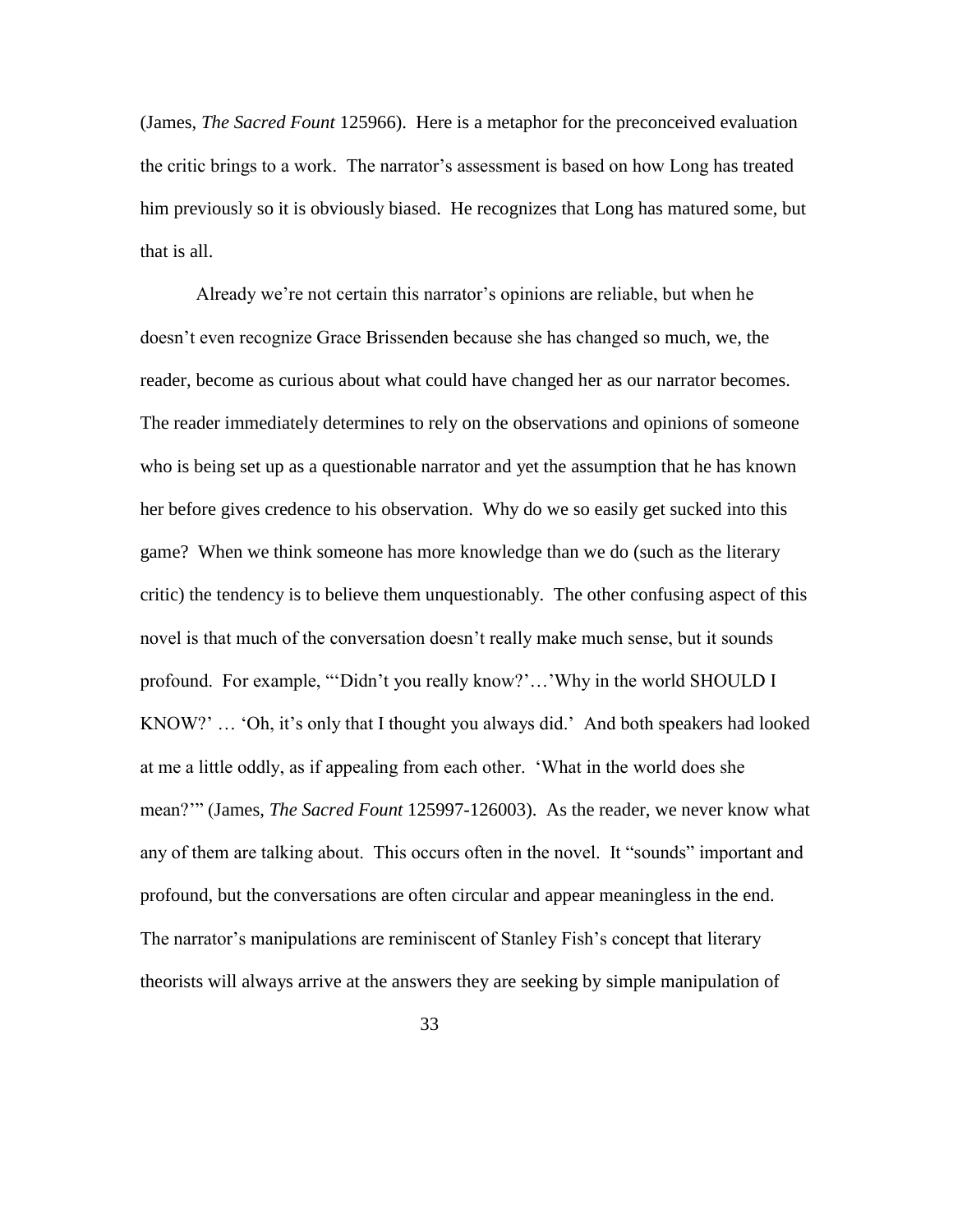The narrator roams the room gathering information as he observes everyone's actions. When he asks a question or makes an observation, he keeps the other person off perception and opinion. No matter how knowledgeable or how much research they do, the value seems to drop out with the next great theory.

balance by pushing points beyond what is necessary. For example, he will make a comment such as, "something—that there is nothing in anything" (James, *The Sacred Fount* 126287), or When he's asked, "Does it matter?" He says, "depends on …., what you mean by matter" (James, *The Sacred Fount* 12687). Even when we feel the narrator is being validated in his opinions because Obert has had similar observations about Mrs. Server and the other characters, we have no concrete evidence that any of what he has conjectured is true. He is taken with the idea that each person initiates change in those he or she encounters. He goes through a litany of who has impacted whom in his description of Lady John – her wit, her intellect, the idea of "point," and how all of the people change. Lady John was more pointed – she created change in Long. Grace Brissenden hadn't aged; the assumption is that she must have a lover. Long has become more personable so it may be his love that is fueling Grace. Guy Brissenden seems older, so he must love and adore someone also, because the twist is the nature of the changes; it is vampiric. A woman who is adored and loved is sucking dry the person who loves her. He is aging and she is not. The one change the narrator negates is that, "the stupid never grow clever, even if all other change is possible" (James, *The Sacred Fount* 126287).

When the narrator states, "I felt from the first that if I was on the scent of something ultimate I had better waste neither my wonder nor my wisdom…I should still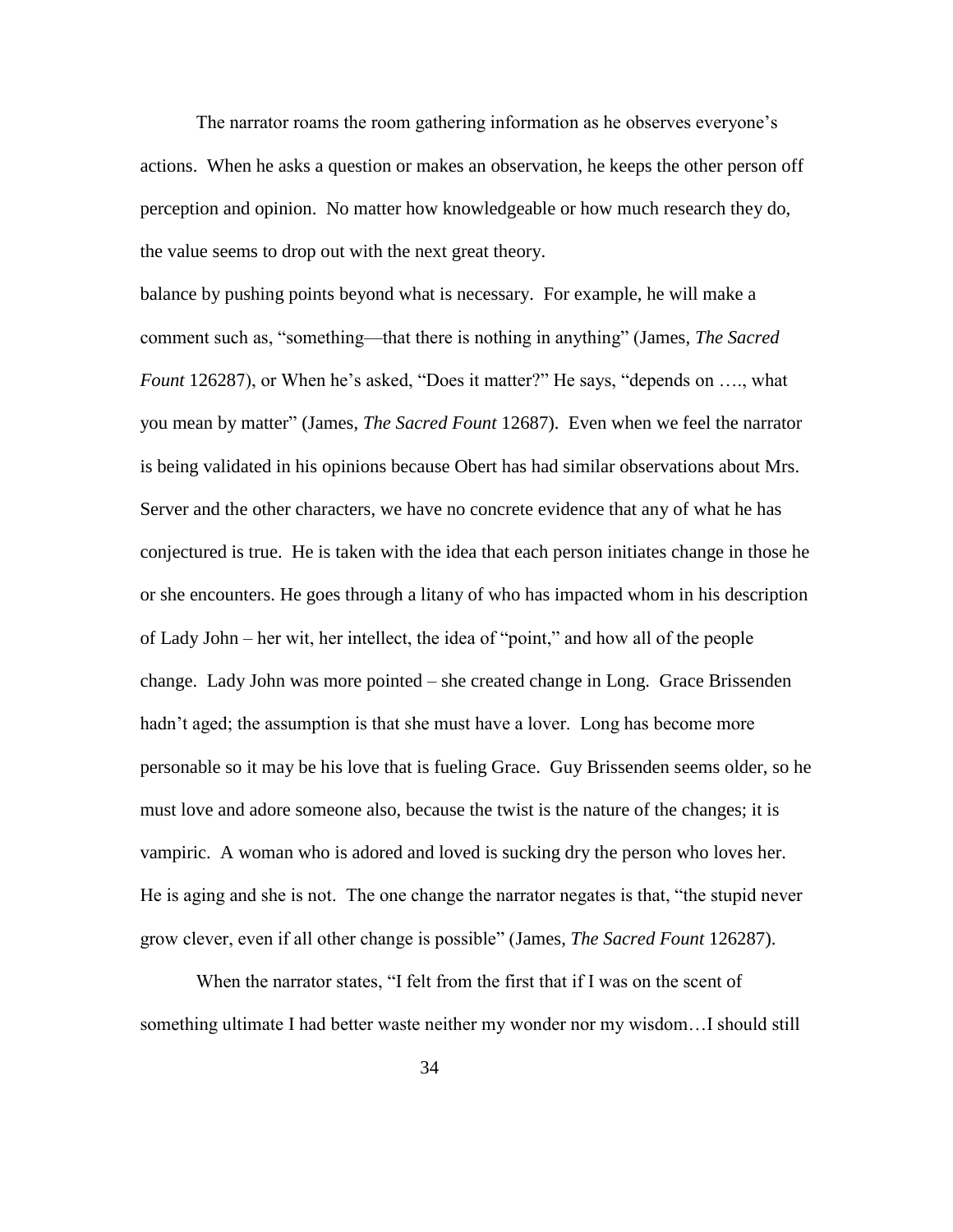have been at a loss to put my enigma itself into words. I was just conscious vaguely of being on the track of a law, a law that would fit, that would take me as governing the delicate phenomena…," I can't help but think of the narrator in "The Figure in the Carpet," so obsessed with an idea he could not put his finger on, but he was certain existed (James, *The Sacred Fount* 126294). So typical of the critic to get more involved in the pouring over minute details than in the truth of what might have set him on the hunt in the first place. This narrator is also dismissive of everyone else's ideas and possible interpretations as the critic also typically feels only their way of interpreting is correct and only they truly understand his or her findings. The possibility here may be that we end up studying the critics' opinion rather than the work itself.

Just like the other four James' works, the narrator reads much into every little nuance to the point where the reader starts to doubt the truth of it. It is too much conjecture. The character Obert realizes just as he thinks he "has it," "it" isn't all that he needs to know. Research leads to more research. The narrator, however, is never humble enough to come to this conclusion. In response to critics who were panning the novel and inserting their own interpretation of James' queerness, Zajdman argues that this novel is "the writing of a man who adhered to his views on literature with more piety than a wagon full of fundamentalists. Of course, James came from one of the most complex, dynamic and accomplished families seen by the standards of the nineteenth or any century, really" (Zajdman). In the end, James is again leaving it to the reader. He has left the reader having to determine not only whether the narrator is being true to his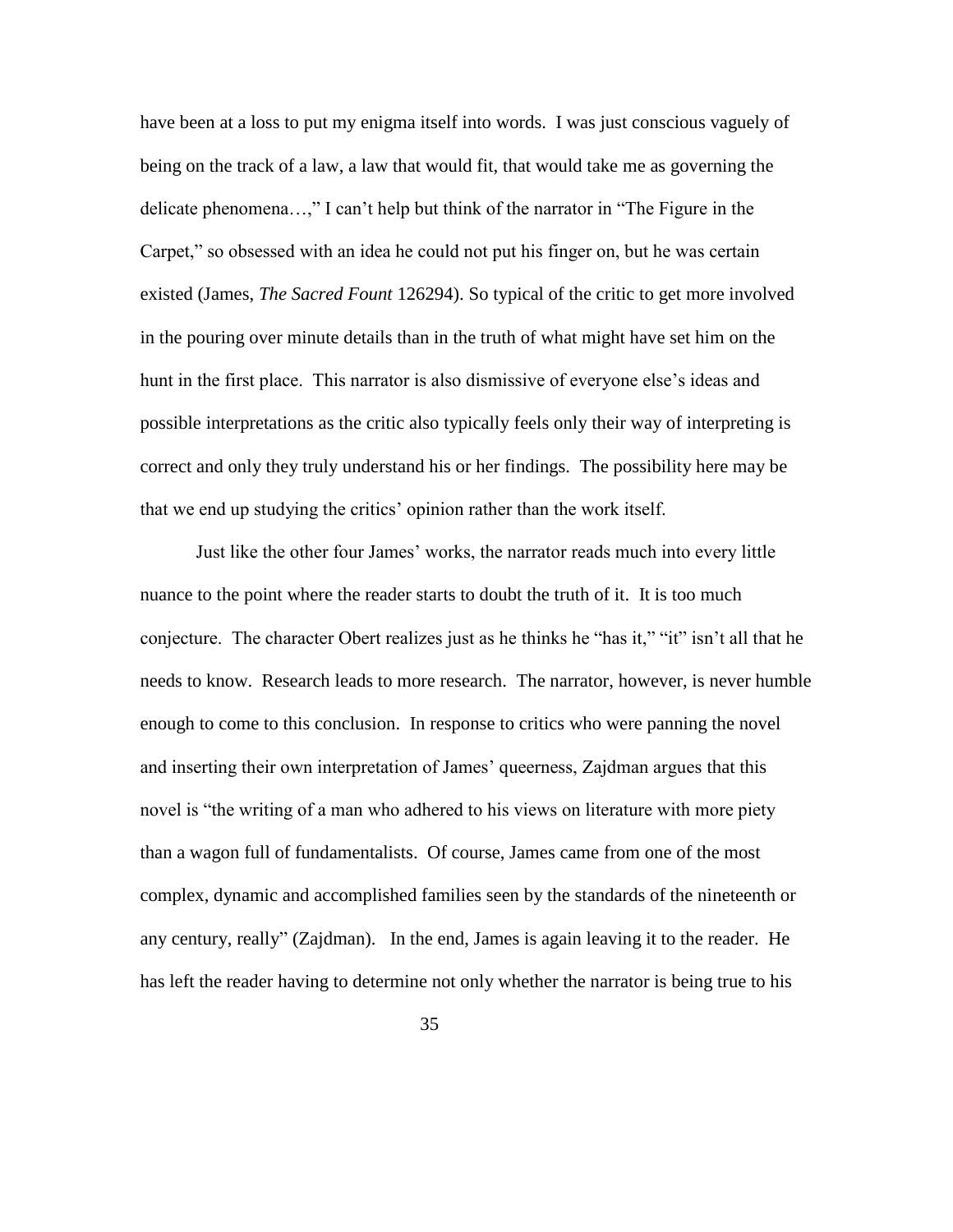nature, but whether he is purposefully creating a fantastical hypothesis purely for his own entertainment. At the very end of the novel this egotistic narrator relinquishes his power over his theory by stating,

> Then there we are again at our mystery! I don't think you know…it was my person, really, that gave its charm to my theory; I think it was much more my theory that gave its charm to my person. My person, I flatter myself, has remained through these few hours – hours of tension, but of a tension, you see, purely intellectual – as good as ever; so that if we're not, even in our anomalous situation, in danger from any such source, it's simply that my theory is dead and that the blight of the rest is involved<sup>"</sup>

### (James, *The Sacred Fount* 130427-130445).

Stanley Fish would very much agree with the narrator's evaluation of his own work. The theory will be proven if manipulated correctly or if it takes the wrong direction it is dead. The reader must make that decision.

Still, the theory itself, that people are "fed" and "bled" by their relationships to others has the mark of a greater truth. When I read Henry James I am left feeling that it is unimportant whether the character who tells the story is right or wrong, narrow in scope or reliable. He or she is still able to impart to me the thread of truth that touches me in the work. It is left to me to interpret and determine its worth. James knows what he is requiring of the reader and the literary critic.

*The Sacred Fount* was a culmination of what Henry James had been toying with for a long time. Being both a literary critic and a now famous author left him working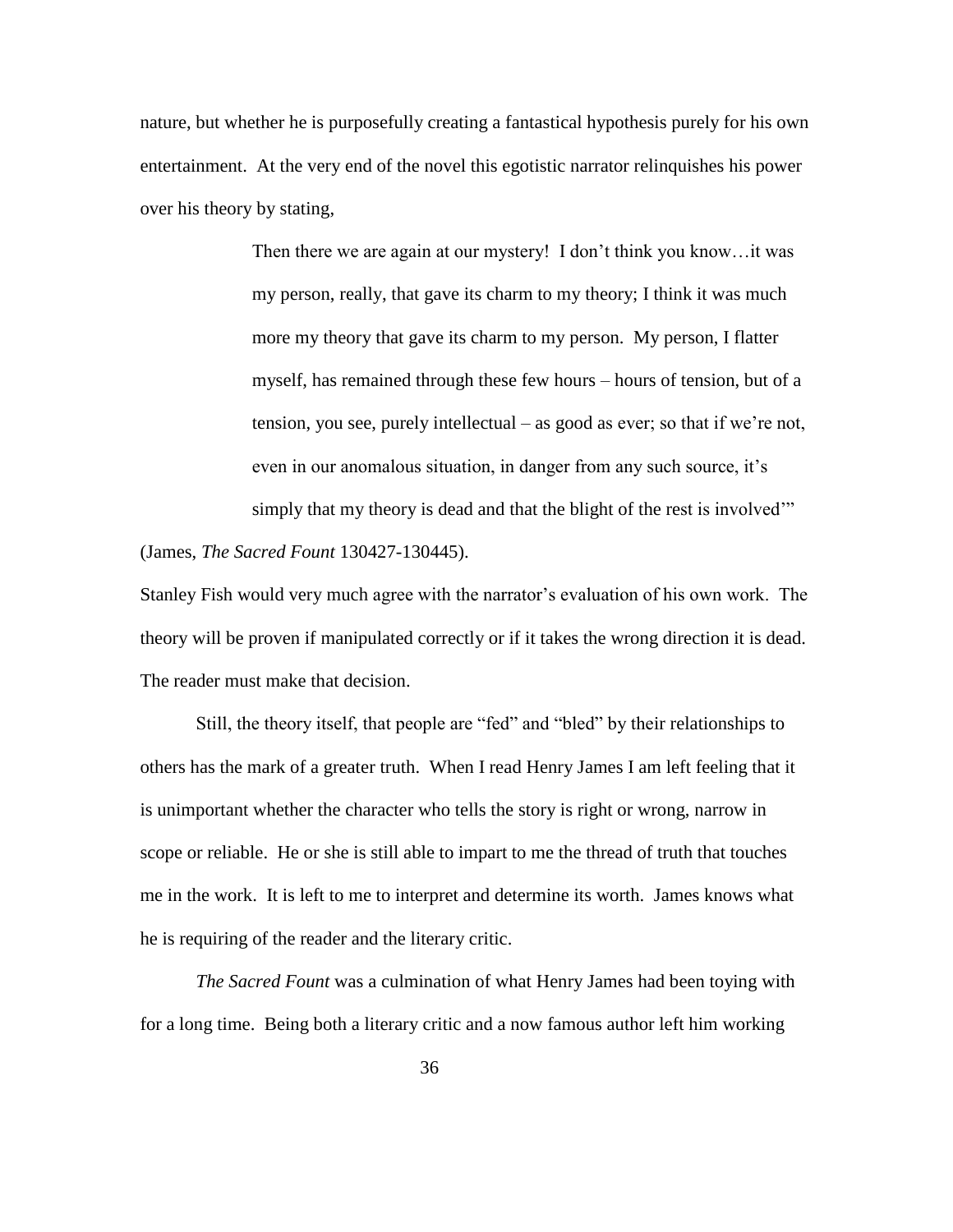back and forth from the two different aspects of value and truth as early as *The Aspern Papers* and "The Figure in the Carpet." *The Sacred Fount* speaks directly to those who try to intelligently, with a certain amount of base knowledge and research, determine author intent, value of text, and how a work should be interpreted. In the novel, "the narrator spends the novel searching for signs of depletion among guests giving from their sacred fount for the betterment of others…the narrator's mental state wavering frequently and sometimes cruelly from clarity to muddiness. Eventually, he even doubts himself…" (Zadjman). Either there is brilliant insight into the work or it is all fanciful conjecture that cannot be verified one way or the other.

## *Conclusion*

According to H.J. McCloskey in his essay "On Being an Atheist," "Value free language does not exist." When the writer writes he has his own interpretation that he thinks the reader is going to understand. But, this is not what happens in the communication process. Intent may be perceived by the reader, but there are barriers to communication that involve many social and educational mores. Henry James' family was very well educated and he came from a diverse background where his father and brother's theological and philosophical approaches must certainly have influenced his own approach to determining value and truth in literature. His criticism and writing, while being labeled realism among other things by critics, spanned many successful years. It seems to me he should not and did not want to be pigeon-holed. It is evident he understood the different roles of the critic and the knowledgeable reader. The critic is well versed in the methods of determining the worth of a piece of writing as they apply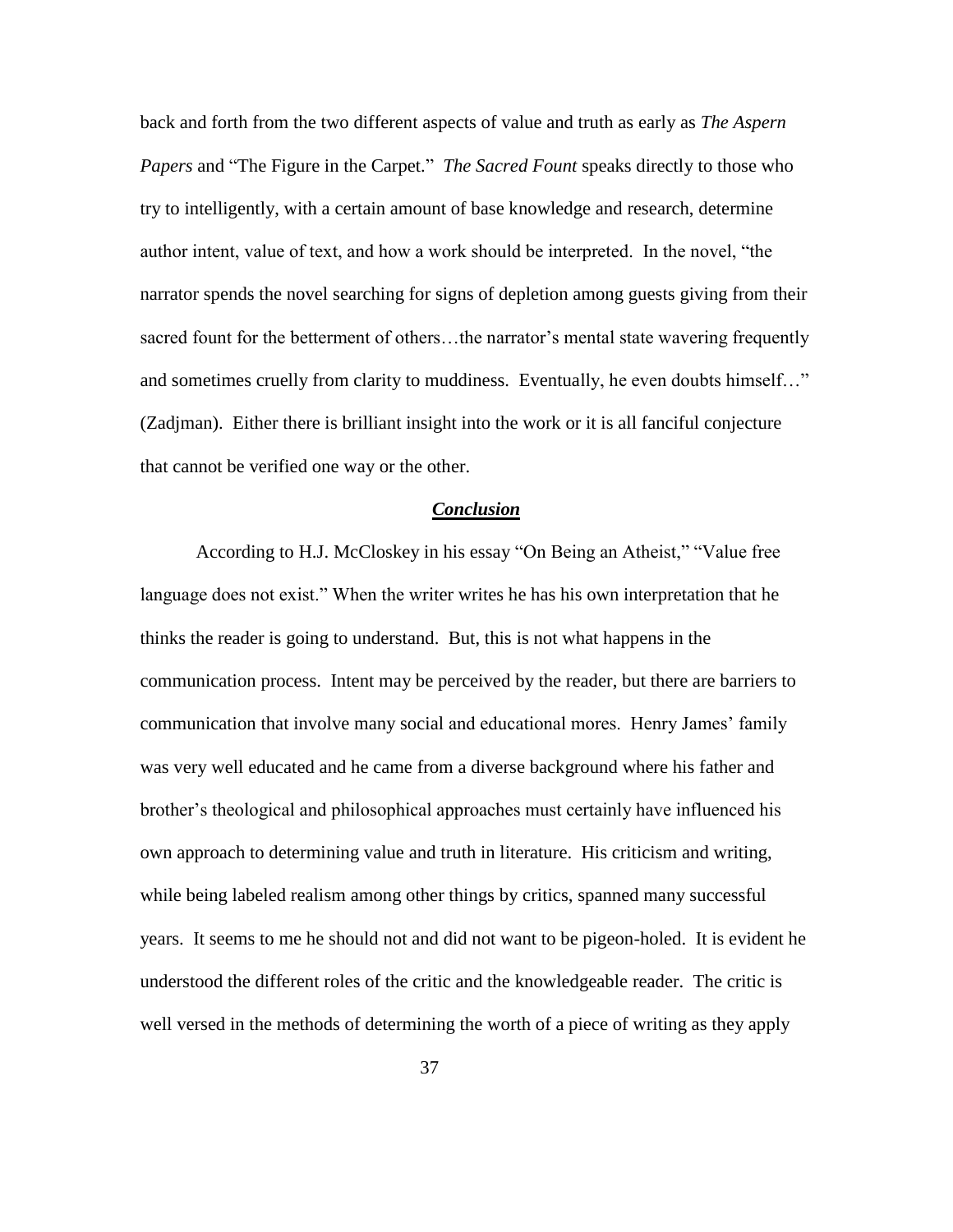technique and theories to literature, but it takes the co-construction of knowledge and interpretation to find truth. James attempted to create that moral reality for the reader and he always left the final analysis up to that reader. According to the New Rhetoricians, truth is impossible without language because language embodies truth. Communication in relation to others creates a means to structured interpretation which leads to meaning (Berlin). In "Rhetoric: Concepts, Definitions, Boundaries" by William A. Covino and David A. Jolliffe they state, "the rhetoric of a text is also the intellectual, cognitive, affective, and social considerations that guide the writer or speaker to use the language as he or she does, and the rhetoric of a text is the effect it actually has on people who listen to it or read it" (Covino, Jolliffe). Truth is a dynamic process of interaction of opposing elements in constant flux. Truth is a creation always changing. It is, in literature, the communication that occurs between author, text, and reader which is organic "language [which] is an instrument for controlling our becoming" (Berlin). Although social influence impacts the person's ideas, truth develops outside of history or politics in the sense that it is created as the individual or group interprets the work based on a particular paradigm. For me, those that reflect mainstream thinking are best qualified at that moment to determine value. The "upstart" artists and readers will more likely question that authority and push to change the reflective truth in a work which can stand the test of time. Time and endurance, is the telling element. Lee Morrisey in "Debating the Canon" would say, "the longer the better, presumably, but…a century is 'the term commonly fixed as the test of literary merit" (Covino, Joliffe 4). If it actually takes this long to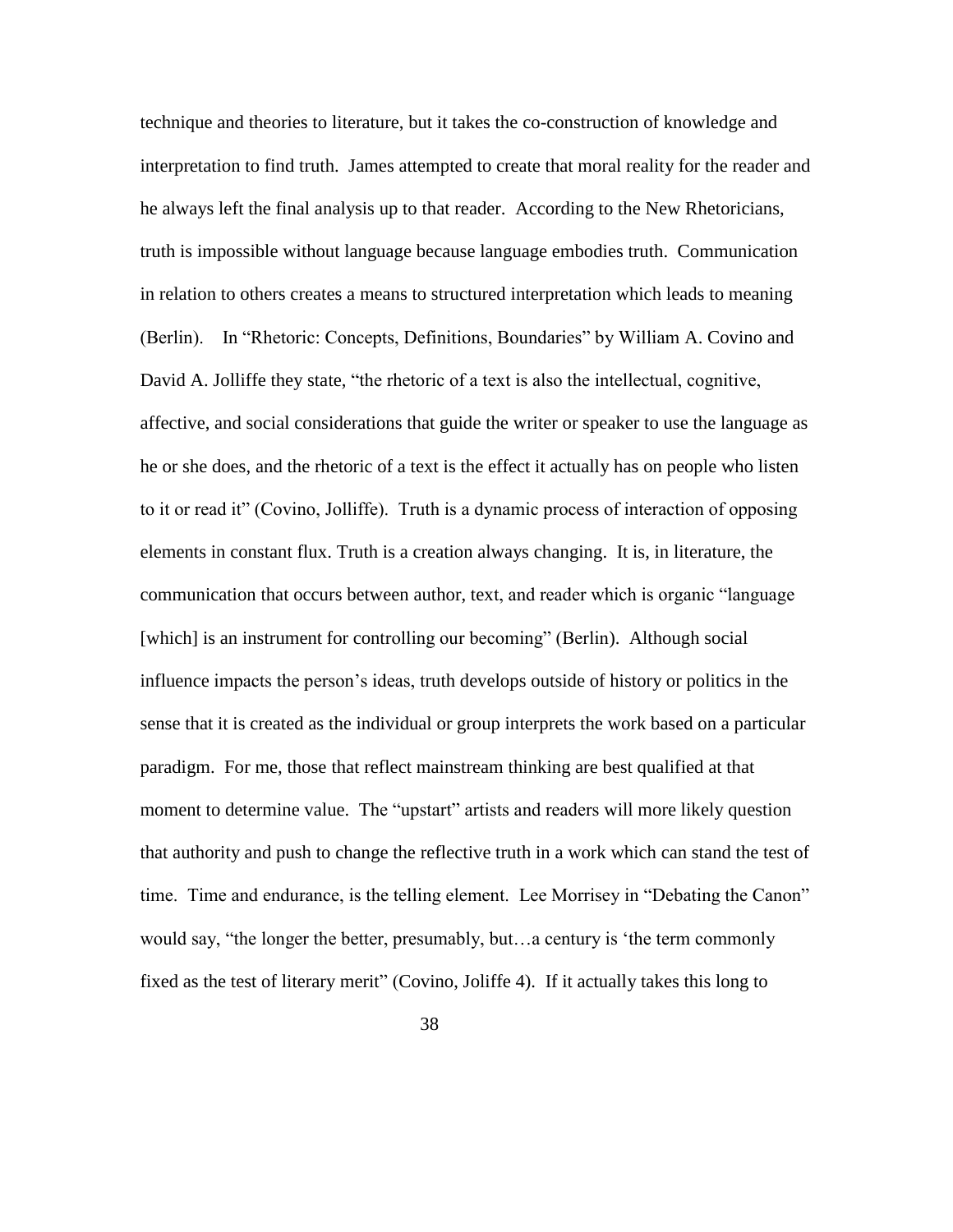determine value and truth in a text, we are all being very presumptive when applying theory and value and even truth. It could well change tomorrow.

Lastly, if Stanley Fish is correct and it takes a community of readers, that group creates "presuppositions and beliefs about the subject of the text as well as the patterns of demonstration or proof that the audience will accept. In other words, the constraints are ideas and attitudes that exist between [those] who ideally will act upon this exigence" (Covino and Joliffe 11). James understands this role of the reader and purposely places the reader in a position where he has to apply his own "presuppositions and beliefs." He shows a faith in the interpretation that the reader brings because truth is James' "it," and "it" is found in the heart not the head.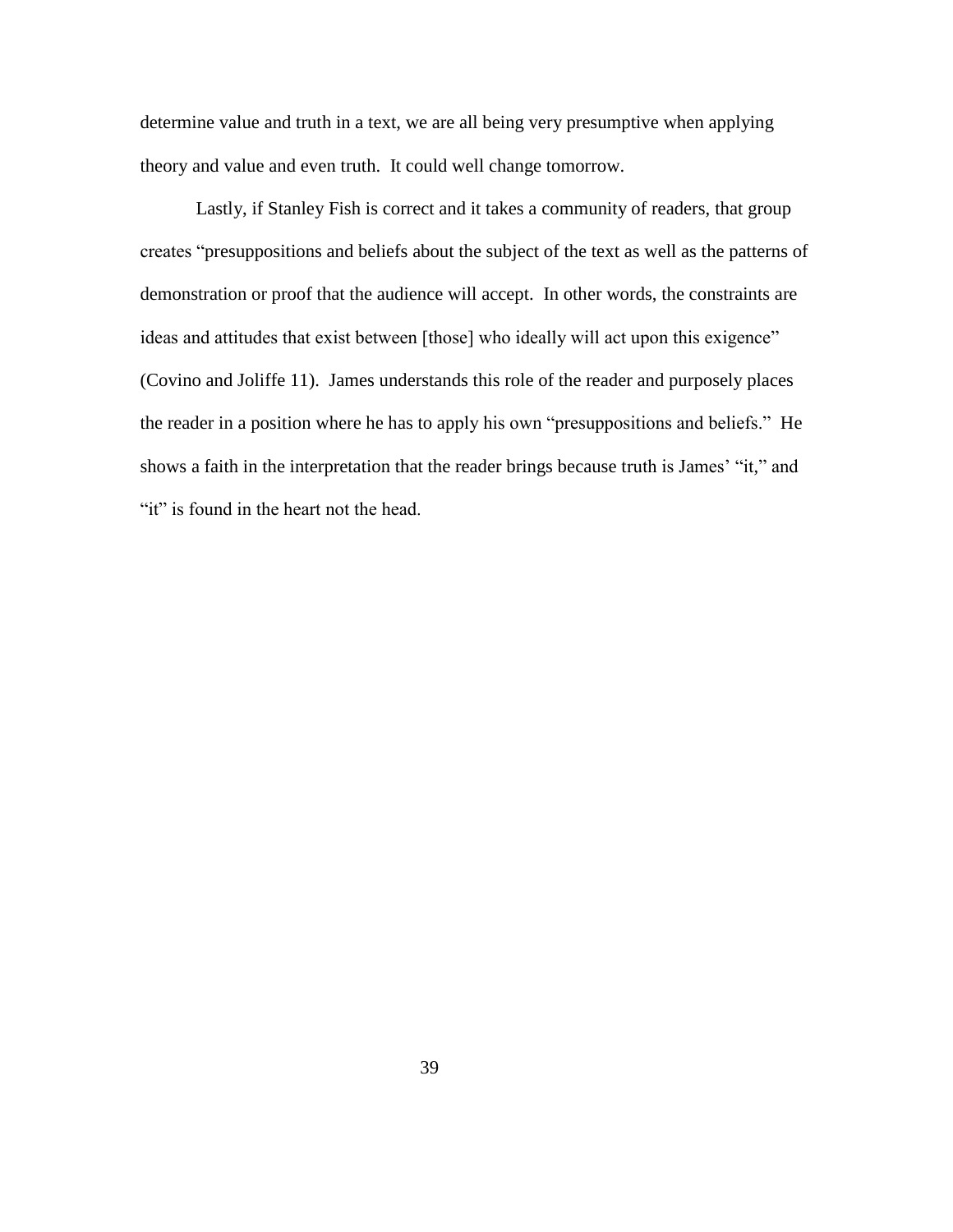#### Works Cited

- Barthes, Roland. "The Death of the Author." *Mythologies, The Complete Edition*, in a New Translation by Richard Howard. Bill & Wang, A division of Farran, Straus & Giroux. 1967. Print.
- Berlin, James. "Contemporary Composition: The Major Pedagogical Theories." *College English*, 1982. Vol. 44, No. 8 (Dec., 1982), pp. 765-777. National Council of Teachers of English. JStor.org/stable/377329. Web. 1 April 2014.
- Bersani, Leo. Introduction. *Henry James, Novels 1901-1902, The Sacred Fount – The Wings of the Dove*. Volume Ed. Leo Bersani. Literary Classics of the United States, Inc. The Library of America, 2011. Web. 6 Nov 2014.
- Covino, William A. and David A. Jolliffe. *Rhetoric: Concepts, Definitions, Boundaries*. Chicago, IL: University of Illinois at Chicago, 1995. Print.
- Fish, Stanley. "Is There a Text in This Class? The Authority of Interpretive Communities." Cambridge, Massachussetts: Harvard University Press, 1980. Print.
- Fish, Stanley. "What Makes an Interpretation Acceptable?" Written copy of lecture, 08AFishWhatMakesanInterpretationAcceptable.pdf text version, Richard L. W. Clarke LITS3304/LITS6003,Notes,08A. 1980. Web. 7 March 2014.

Holland, Norman H., Marshall W. Alcorn, Jr., and Mark Bracher. "Literature, Psychoanalysis, and Reader Response." *PMLA*, Vol. 100, No. 5 (Oct. 1985), pp. 818-820. Modern Language Association. JStor.org/stable/462104. Web. 14 March 2014.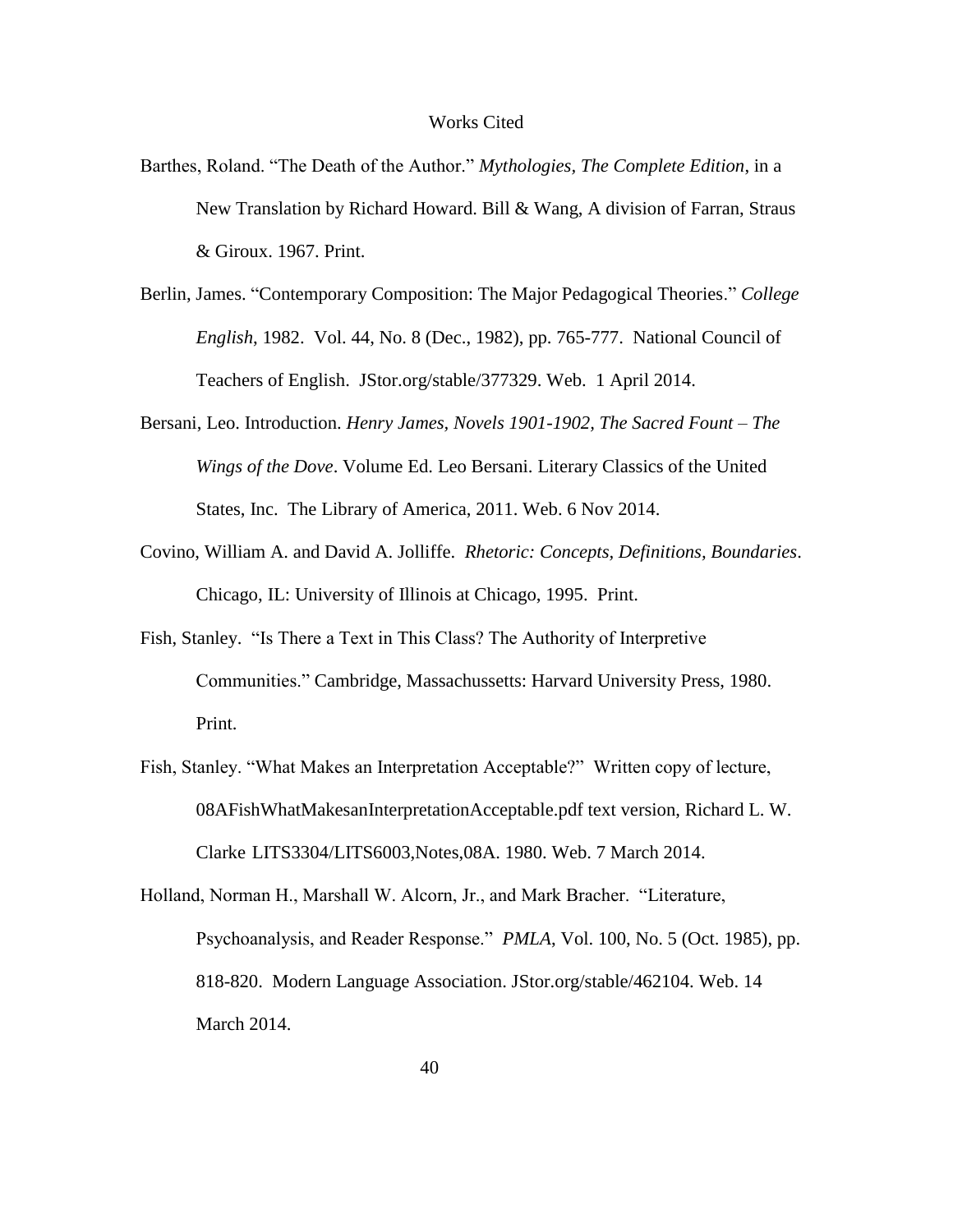- James, Henry. *In the Cage*. Transcribed from the 1919 Martin Secer edition by David Price, Coventry, UK, Feb 6, 2005. *Project Gutenberg*, pp. 1-69. Web. 17 February 2014.
- James, Henry. "The Art of the Novel" (1900). *Delphi Complete Works of Henry James*. [Kindle Edition] Publication Date: February 7, 2011: Location 410619 – 416115. Delphi Classics, Series One. Kindle file.
- James, Henry. *The Aspern Papers* (1884-1888). *Delphi Complete Works of Henry James*. [Kindle Edition] Publication Date: February 7, 2011: Location 253781 - 256363. Delphi Classics, Series One. Kindle file.
- James, Henry. "The Figure in the Carpet" (1892-1898). *Delphi Complete Works of Henry James*. [Kindle Edition] Publication Date: February 7, 2011: Location 267415 - 268379. Delphi Classics, Series One. Kindle file.
- James, Henry. *The Sacred Fount* (1901). *Delphi Complete Works of Henry James*. [Kindle Edition] Publication Date: February 7, 2011: Location 125933 - 131085. Delphi Classics, Series One. Kindle file.
- James, Henry. "Views and Reviews." *Delphi Complete Works of Henry James*. [Kindle Edition] Publication Date: February 7, 2011: Location 416173 - 416232. Delphi Classics, Series One. Kindle file.

McCloskey, H. J. "On Being an Atheist." Question One (February 1968): 62-69.

McDowell, Sean. "Are There Absolute Moral Truths?" *All About Philosophy.Org.* Excerpt from Presentation. Web. 28 Dec. 2014.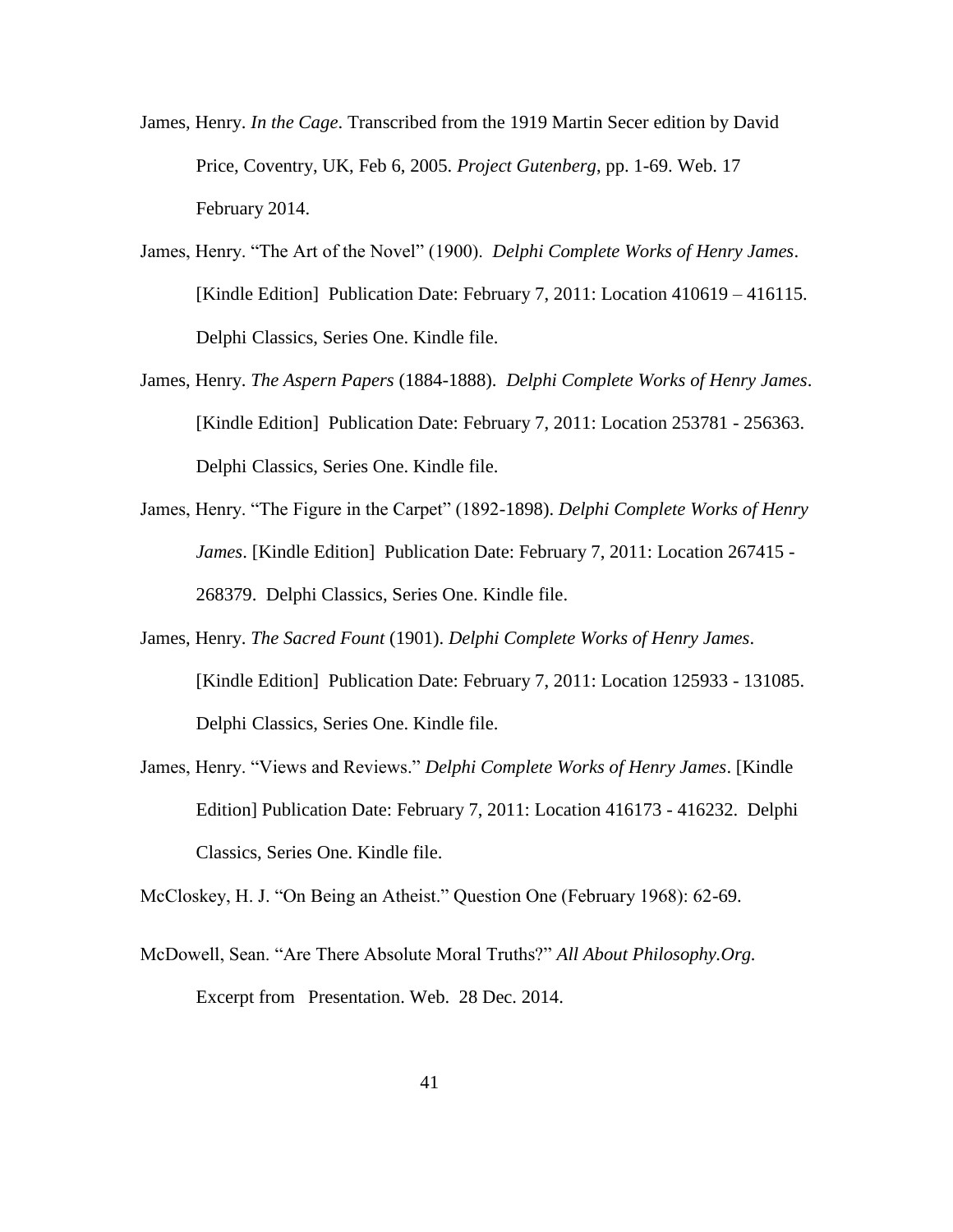- Radway, Janice A.. *Reading the Romance: Women, Patriarchy, and Popular Literature*. Chapel Hill, NC: The University of North Carolina Press, 1991. Print.
- Rosenblatt, Louise M.. "Literature: The Reader's Role." *The English Journal*, Vol. 49, No. 5 (May, 1960), pp. 304-310+315-316. National Council of Teachers of English. JStor.org/stable/810700. Web. 31 March 2014.
- Smith, Barbara Herrnstein. "Contingencies of Value." *Critical Inquiry*. Vol. 10, No. 1, Canons (Sep., 1983), pp. 1-35. The University of Chicago Press. JStor.org/stable/1343404. Web. 21 March 2014.
- Zajdman, Josh. "The Forgotten Twentieth Century: *The Sacred Fount*." *Bookslut*, August 2012. Web. 6 Nov 2014.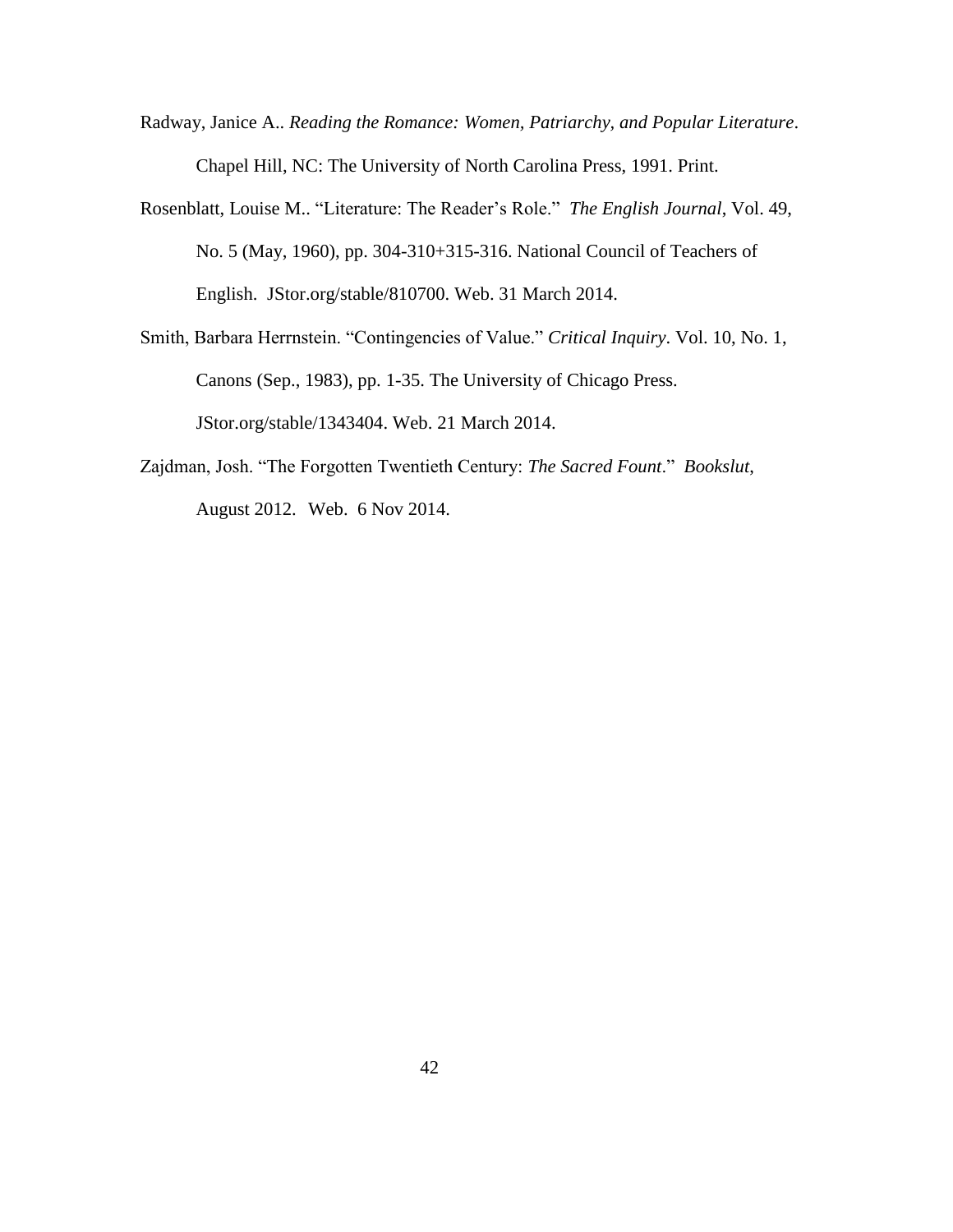#### Background Works

- Berlin, James A.. "Contemporary Composition: The Major Pedagogical Theories." *College English*, Vol. 44, No. 8, (Dec., 1982), pp. 765-777. JStor.org/stable/377329. Web. 12 Feb. 2014.
- Bressler, Charles E.. "Reader-Oriented Criticism." *Literary Criticism: An Introduction to Theory and Practice*. 5<sup>th</sup> Edition. London, England: Longman, 2011. Print.
- Eagleton, Terry. "Conclusion: Political Criticism." *Literary Theory: An Introduction*. Minneapolis, MN: The University of Minnesota Press. 2003. Print.
- Ferrarotti, Franco. "Culture and Photography: Reading Sociology Through a Lens1." *International Journal of Politics, Culture, and Society*. Vol. 7, No. 1 (Autumn, 1993), pp. 75-95. Springer. JStor.org/stable/20007123. Web. 15 March 2014.
- Foucault, Michel. "What Is An Author." Societe Francais de philosophie (22 February 1969). Translation by Josue V. Harari. Providence, Rhode Island: Brown University. Lecture.
- Hansson, Gunnar. "Readers Responding: and Then?" *Research in the Teaching of English*, Vol. 26, No. 2, pp. 135-48. May 1992. Web. 12 February 2014.
- Hardy, Thomas. *The Laodicean*. Penguin Classics. New York: Penguin Books Ltd., 1997. Print.
- "Henry James." *Bio*. A&E Television Networks, 2015. Web. 12 Nov. 2014.